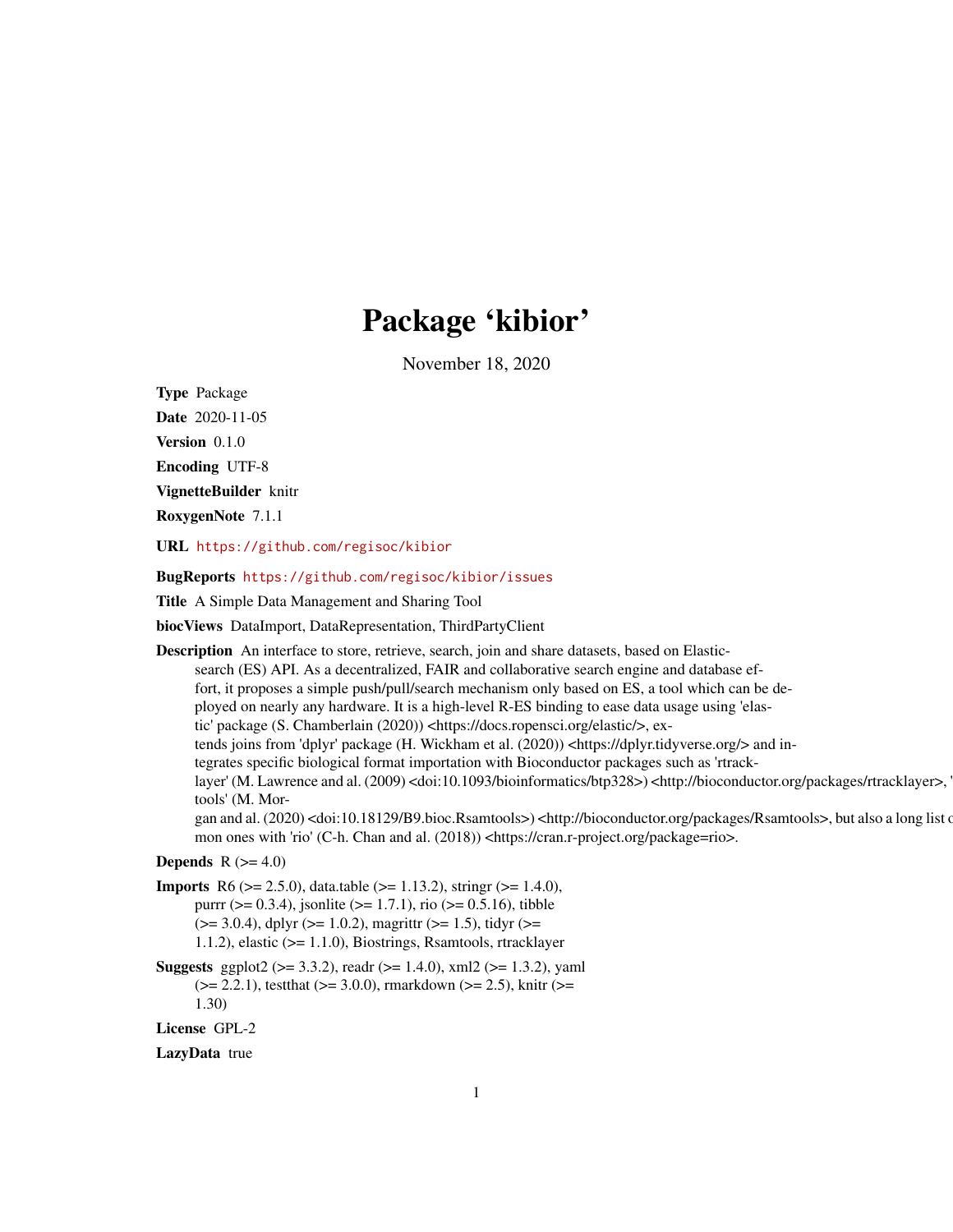2 kibior kalendar koʻrsan asl asl asl asl asl asl asl asl as a strong strong strong strong strong strong strong strong strong strong strong strong strong strong strong strong strong strong strong strong strong strong stron

#### NeedsCompilation no

Author Régis Ongaro-Carcy [aut, cre, ctb] (<https://orcid.org/0000-0002-0091-8810>), Arnaud Droit [fnd]

Maintainer Régis Ongaro-Carcy <regis.ongaro-carcy2@crchudequebec.ulaval.ca>

Repository CRAN

Date/Publication 2020-11-18 10:30:03 UTC

## R topics documented:

| Kibior equals operator $\dots \dots \dots \dots \dots \dots \dots \dots \dots \dots \dots \dots \dots \dots \dots$ 53 |
|-----------------------------------------------------------------------------------------------------------------------|
| Kibior not-equals operator $\dots \dots \dots \dots \dots \dots \dots \dots \dots \dots \dots \dots \dots \dots$ 54   |
|                                                                                                                       |
|                                                                                                                       |
|                                                                                                                       |
|                                                                                                                       |
|                                                                                                                       |

## **Index** [57](#page-56-0)

<span id="page-1-1"></span>

kibior *KibioR, an Kibio and Elasticsearch data manipulation package.*

#### Description

KibioR is a lightweight package for data manipulation with Elasticsearch. Its main features allow easy data import, export, download, upload, searching and sharing to any Elasticsearch-based open architecture, scaling to billions of data and TB capability.

Kibior is a Kibio/Elasticsearch client written with R6 class. Instances of Kibior are object that allow to use Elasticsearch power and execute lots of predefined requests such as searching in massive amounts of data, joins between in-memory data and Elasticsearch indices, push and pull data to and from multiples Elasticsearch servers, and more. This little utilitary was built in the context of massive data invading biology and bioinformatics, but is completely versatile and can be applied to other fields. By adding it to R-scripts, it can perform several useful tasks such as: saving intermediary results, sharing them with a collaborator, automating import and upload of lots of files directly, and much more.

## Format

[R6Class](#page-0-0) object.

## Details

A client to send, retrieve, search, join data in Elasticsearch.

#### Constructor Arguments

<span id="page-1-0"></span>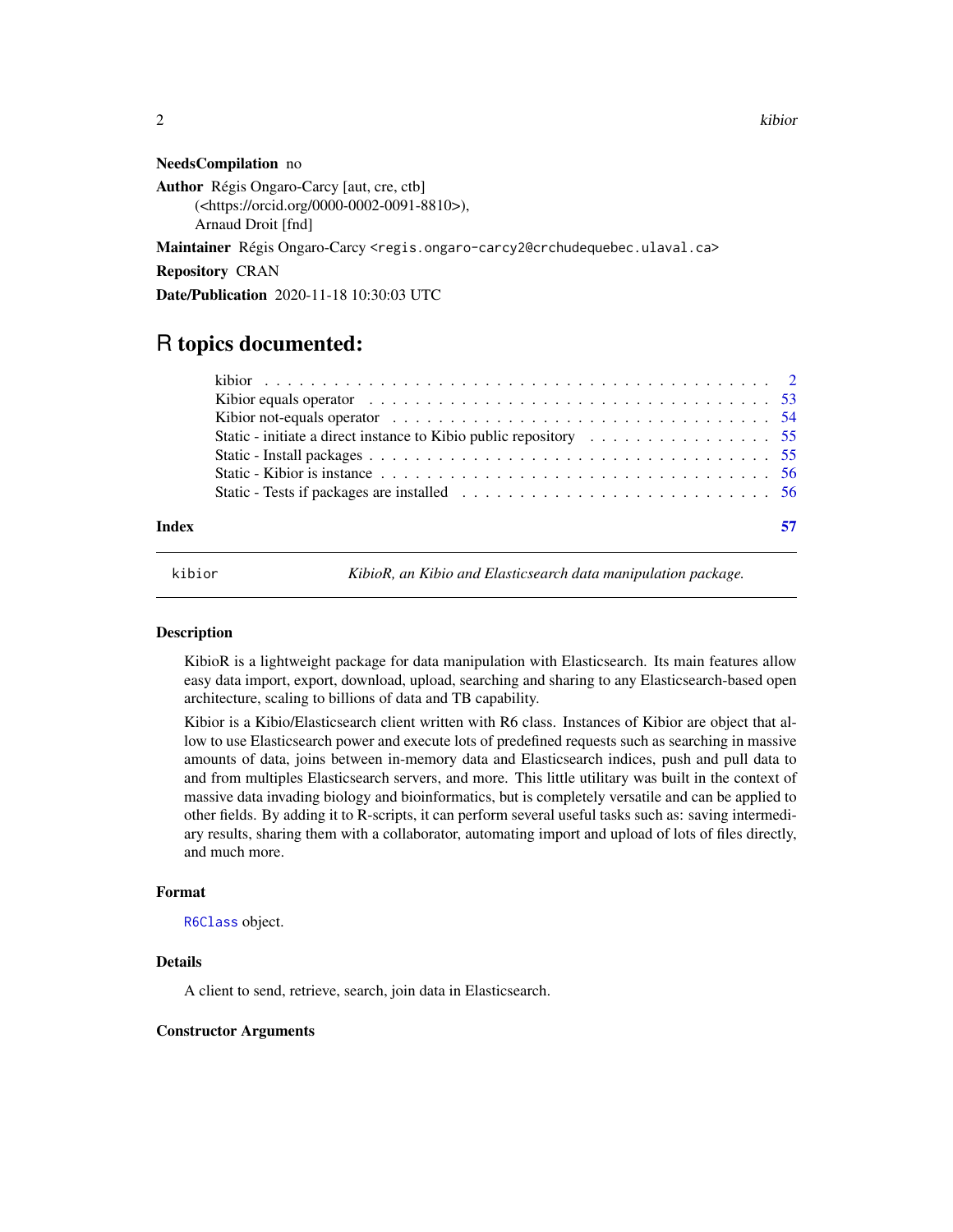kibior 30 anisotrophysics and the set of the set of the set of the set of the set of the set of the set of the set of the set of the set of the set of the set of the set of the set of the set of the set of the set of the s

| Argument | Type      | <b>Details</b>                                                       | <b>Default</b> |
|----------|-----------|----------------------------------------------------------------------|----------------|
| host     | character | address or name of Elasticsearch server                              | "localhost"    |
| port     | numeric   | port of Elasticsearch server                                         | 9200           |
| user     |           | character if required by the server, the username for authentication | – NULL         |
| pwd      |           | character if required by the server, the password for authentication | NULL           |
| verbose  | logical   | verbose mode                                                         | <b>FALSE</b>   |

created

## Public fields

verbose verbose mode, prints out more informations during execution quiet\_progress progressbar quiet mode, toggles progress bar quiet\_results results quiet mode, toggles results printing

## Active bindings

host Access and change the Elasticsearch host

port Access and change the Elasticsearch port

endpoint Access the Elasticsearch main endpoint

user Access the Elasticsearch user.

pwd Access the Elasticsearch password.

connection Access the Elasticsearch connection object.

head\_search\_size Access and change the head size default value.

cluster\_name Access the cluster name if and only if already connected.

cluster\_status Access the cluster status if and only if already connected.

- nb\_documents Access the current cluster total number of documents if and only if already connected.
- version Access the Elasticsearch version if and only if already connected.

elastic\_wait Access and change the Elasticsearch wait time for update commands if and only if already connected.

valid\_joins Access the valid joins available in Kibior.

- valid\_count\_types Access the valid count types available (mainly observations = rows, variables  $=$  columns)
- valid\_elastic\_metadata\_types Access the valid Elasticsearch metadata types available.
- valid\_push\_modes Access the valid push modes available.
- shard\_number Access and modify the number of allocated primary shards when creating an Elasticsearch index.
- shard\_replicas\_number Access and modify the number of allocated replicas in an Elasticsearch index.
- default\_id\_col Access and modify the default ID column/field created when pushing data to Elasticsearch.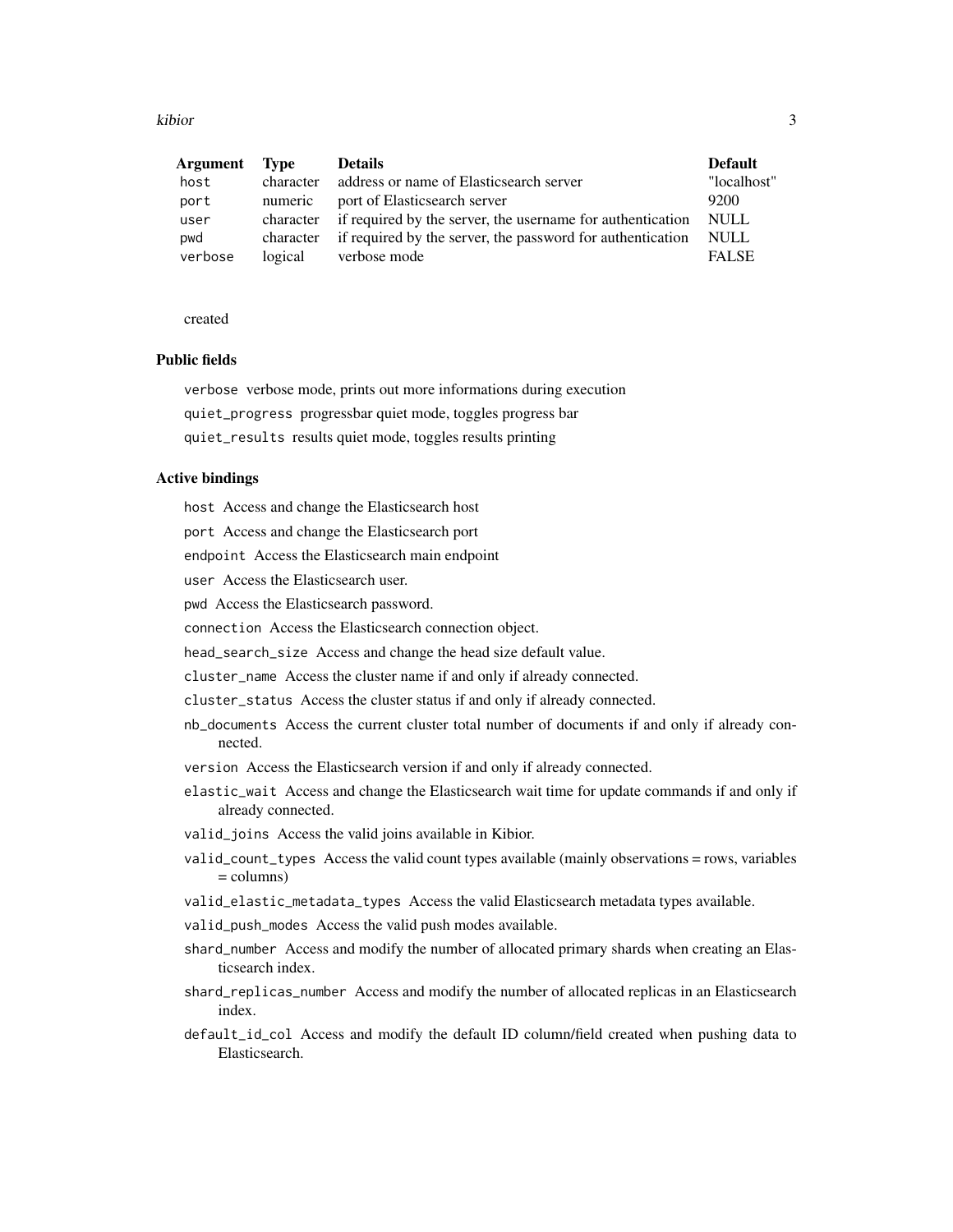## Methods

## Public methods:

- [Kibior\\$new\(\)](#page-4-0)
- [Kibior\\$print\(\)](#page-5-0)
- [Kibior\\$eq\(\)](#page-6-0)
- [Kibior\\$ne\(\)](#page-6-1)
- [Kibior\\$create\(\)](#page-6-2)
- [Kibior\\$list\(\)](#page-7-0)
- [Kibior\\$has\(\)](#page-7-1)
- [Kibior\\$delete\(\)](#page-7-2)
- [Kibior\\$add\\_description\(\)](#page-8-0)
- [Kibior\\$has\\_description\(\)](#page-9-0)
- [Kibior\\$missing\\_descriptions\(\)](#page-10-0)
- [Kibior\\$remove\\_description\(\)](#page-10-1)
- [Kibior\\$clean\\_descriptions\(\)](#page-10-2)
- [Kibior\\$describe\(\)](#page-10-3)
- [Kibior\\$describe\\_index\(\)](#page-11-0)
- [Kibior\\$describe\\_columns\(\)](#page-11-1)
- [Kibior\\$infos\(\)](#page-11-2)
- [Kibior\\$ping\(\)](#page-12-0)
- [Kibior\\$mappings\(\)](#page-12-1)
- [Kibior\\$settings\(\)](#page-12-2)
- [Kibior\\$aliases\(\)](#page-13-0)
- [Kibior\\$dim\(\)](#page-13-1)
- [Kibior\\$columns\(\)](#page-13-2)
- [Kibior\\$count\(\)](#page-14-0)
- [Kibior\\$avg\(\)](#page-14-1)
- [Kibior\\$mean\(\)](#page-15-0)
- [Kibior\\$min\(\)](#page-15-1)
- [Kibior\\$max\(\)](#page-16-0)
- [Kibior\\$sum\(\)](#page-16-1)
- [Kibior\\$stats\(\)](#page-17-0)
- [Kibior\\$percentiles\(\)](#page-17-1)
- [Kibior\\$q1\(\)](#page-18-0)
- [Kibior\\$q2\(\)](#page-18-1)
- [Kibior\\$median\(\)](#page-19-0)
- [Kibior\\$q3\(\)](#page-19-1)
- [Kibior\\$summary\(\)](#page-20-0)
- [Kibior\\$keys\(\)](#page-20-1)
- [Kibior\\$bam\\_to\\_tibble\(\)](#page-20-2)
- [Kibior\\$soft\\_cast\(\)](#page-21-0)
- [Kibior\\$get\\_resource\(\)](#page-21-1)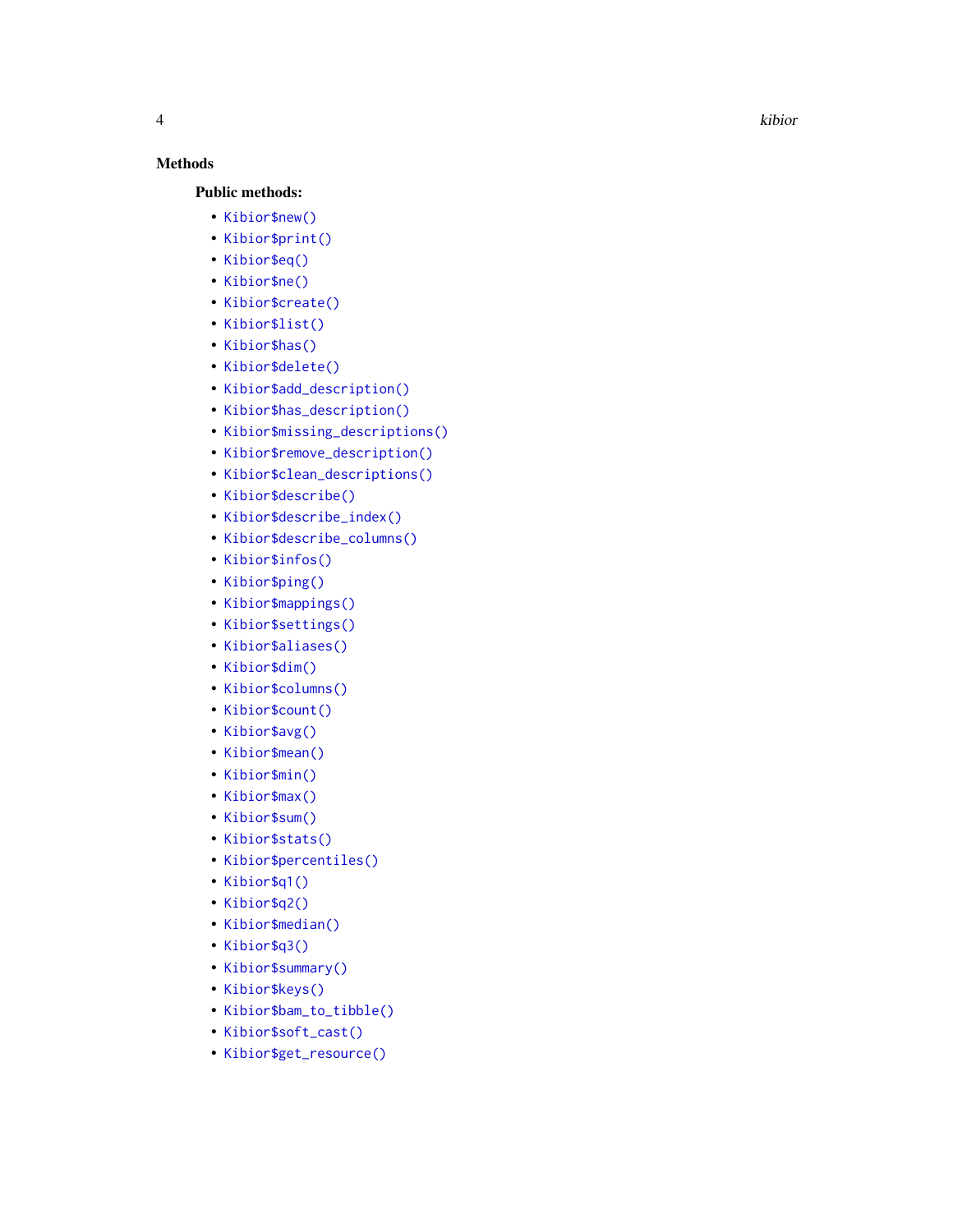#### kibior 50 to 1999 and 2009 and 2009 and 2009 and 2009 and 2009 and 2009 and 2009 and 2009 and 2009 and 2009 and 2009 and 2009 and 2009 and 2009 and 2009 and 2009 and 2009 and 2009 and 2009 and 2009 and 2009 and 2009 and 20

- [Kibior\\$export\(\)](#page-22-0)
- [Kibior\\$import\\_tabular\(\)](#page-22-1)
- [Kibior\\$import\\_features\(\)](#page-23-0)
- [Kibior\\$import\\_alignments\(\)](#page-23-1)
- [Kibior\\$import\\_json\(\)](#page-24-0)
- [Kibior\\$import\\_sequences\(\)](#page-24-1)
- [Kibior\\$guess\\_import\(\)](#page-25-0)
- [Kibior\\$import\(\)](#page-25-1)
- [Kibior\\$push\(\)](#page-26-0)
- [Kibior\\$pull\(\)](#page-27-0)
- [Kibior\\$move\(\)](#page-28-0)
- [Kibior\\$copy\(\)](#page-29-0)
- [Kibior\\$match\(\)](#page-29-1)
- [Kibior\\$search\(\)](#page-30-0)
- [Kibior\\$inner\\_join\(\)](#page-31-0)
- [Kibior\\$full\\_join\(\)](#page-31-1)
- [Kibior\\$left\\_join\(\)](#page-32-0)
- [Kibior\\$right\\_join\(\)](#page-32-1)
- [Kibior\\$semi\\_join\(\)](#page-33-0)
- [Kibior\\$anti\\_join\(\)](#page-33-1)
- [Kibior\\$clone\(\)](#page-34-0)

#### <span id="page-4-0"></span>Method new():

```
Usage:
Kibior$new(
 host = "localhost",
 port = 9200,
 user = NULL,
 pwd = NULL,
  verbose = getOption("verbose")
)
```
#### *Arguments:*

host The target host to connect to Elasticsearch REST API (default: "localhost"). port The target port (default: 9200).

user If the server needs authentication, your username (default: NULL).

pwd If the server needs authentication, your password (default: NULL).

verbose The verbose mode (default: FALSE).

*Details:* Initialize a new object, automatically called when calling 'Kibior\$new()'

*Returns:* a new instance/object of Kibior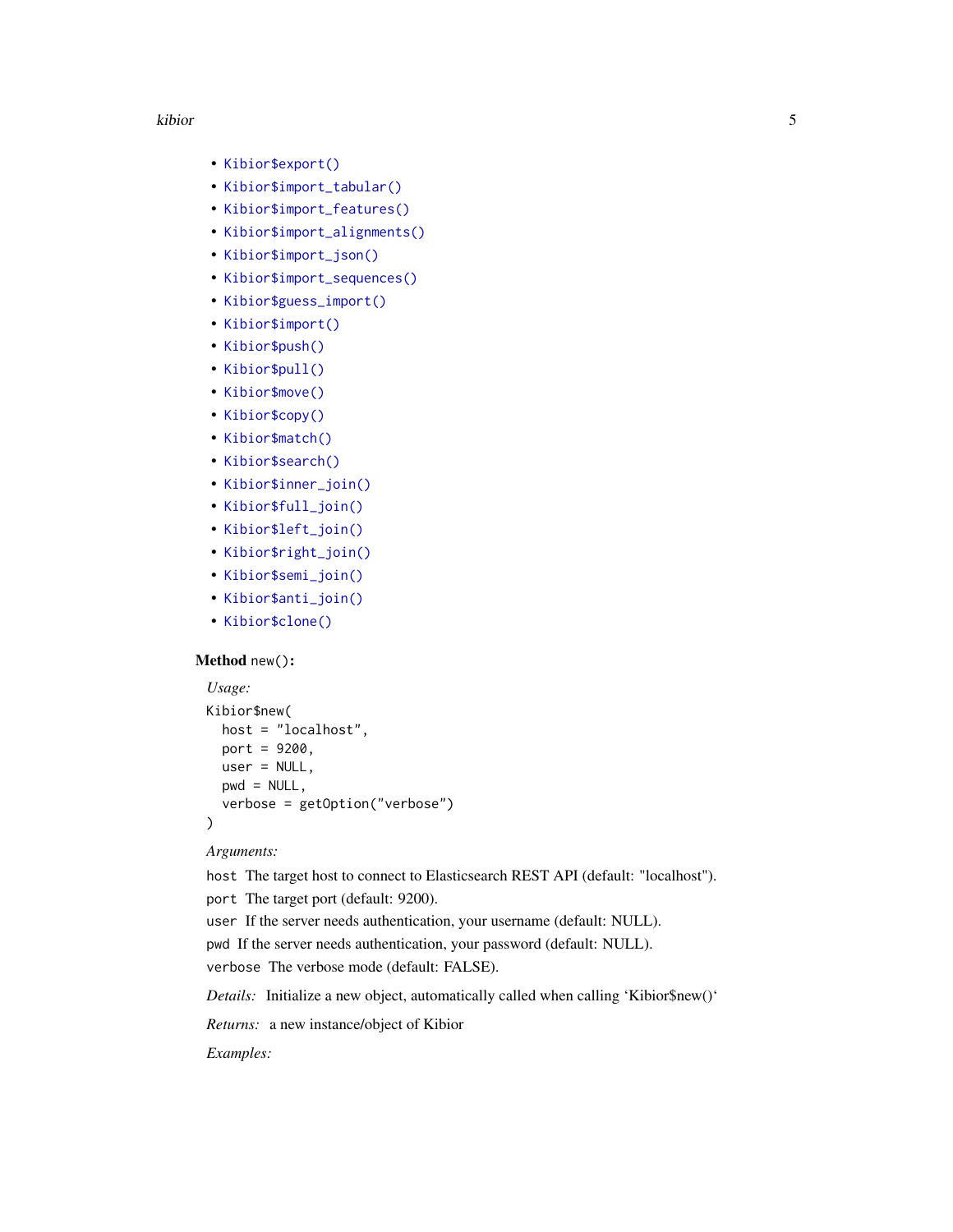```
\dontrun{
# default initiatlization, connect to "localhost:9200"
kc <- Kibior$new()
# connect to "192.168.2.145:9200"
kc <- Kibior$new("192.168.2.145")
# connect to "es:15005", verbose mode activated
kc <- Kibior$new(host = "elasticsearch", port = 15005, verbose = TRUE)
# connect to "192.168.2.145:9450" with credentials "foo:bar"
kc <- Kibior$new(host = "192.168.2.145", port = 9450, user = "foo", pwd = "bar")
# connect to "elasticsearch:9200"
kc <- Kibior$new("elasticsearch")
# get kibior var from env (".Renviron" file or local env)
dd <- system.file("doc_env", "kibior_build.R", package = "kibior")
source(dd, local = TRUE)
kc <- .kibior_get_instance_from_env()
kc$quiet_progress <- TRUE
# preparing all examples (do not mind this for this method)
delete_if_exists <- function(index_names){
    tryCatch(
        expr = { kc$delete(index_names) },
        error = function(e){ }
    )
}
delete_if_exists(c(
    "aaa",
    "bbb",
    "ccc",
    "ddd",
    "sw",
    "sw_naboo",
    "sw_tatooine",
    "sw_alderaan",
    "sw_from_file",
    "storms",
    "starwars"
))
}
```
#### <span id="page-5-0"></span>Method print():

*Usage:* Kibior\$print() *Details:* Print simple informations of the current object. *Examples:* \dontrun{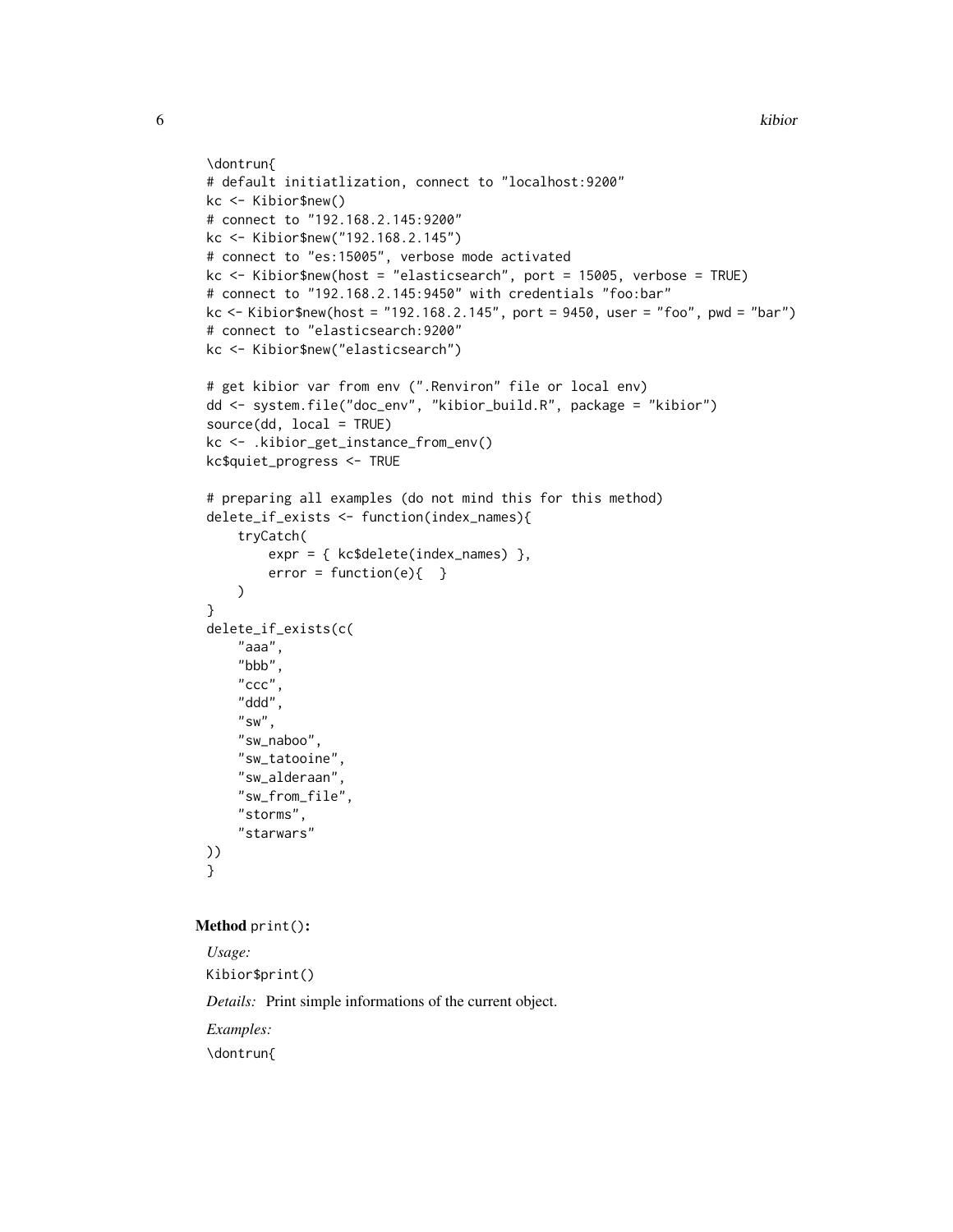```
print(kc)
}
```
#### <span id="page-6-0"></span>Method eq():

*Usage:* Kibior\$eq(other = NULL) *Arguments:* other Another instance/object of Kibior (default: NULL). *Details:* Tells if another instance of Kibior has the same 'host:port' couple. *Returns:* TRUE if hosts and ports are identical, else FALSE *Examples:* \dontrun{ kc\$eq(kc) }

## <span id="page-6-1"></span>Method ne():

*Usage:* Kibior\$ne(other = NULL) *Arguments:* other Another instance/object of Kibior (default: NULL). *Details:* Tells if another instance of Kibior has a different 'host:port' couple. *Returns:* TRUE if hosts and ports are differents, else FALSE *Examples:* \dontrun{ kc\$ne(kc) }

### <span id="page-6-2"></span>Method create():

*Usage:*

Kibior\$create(index\_name, force = FALSE)

*Arguments:*

index\_name a vector of index names to create (default: NULL).

force Erase already existing identical index names? (default: FALSE).

*Details:* Create one or several indices in Elasticsearch.

*Returns:* a list containing results of creation per index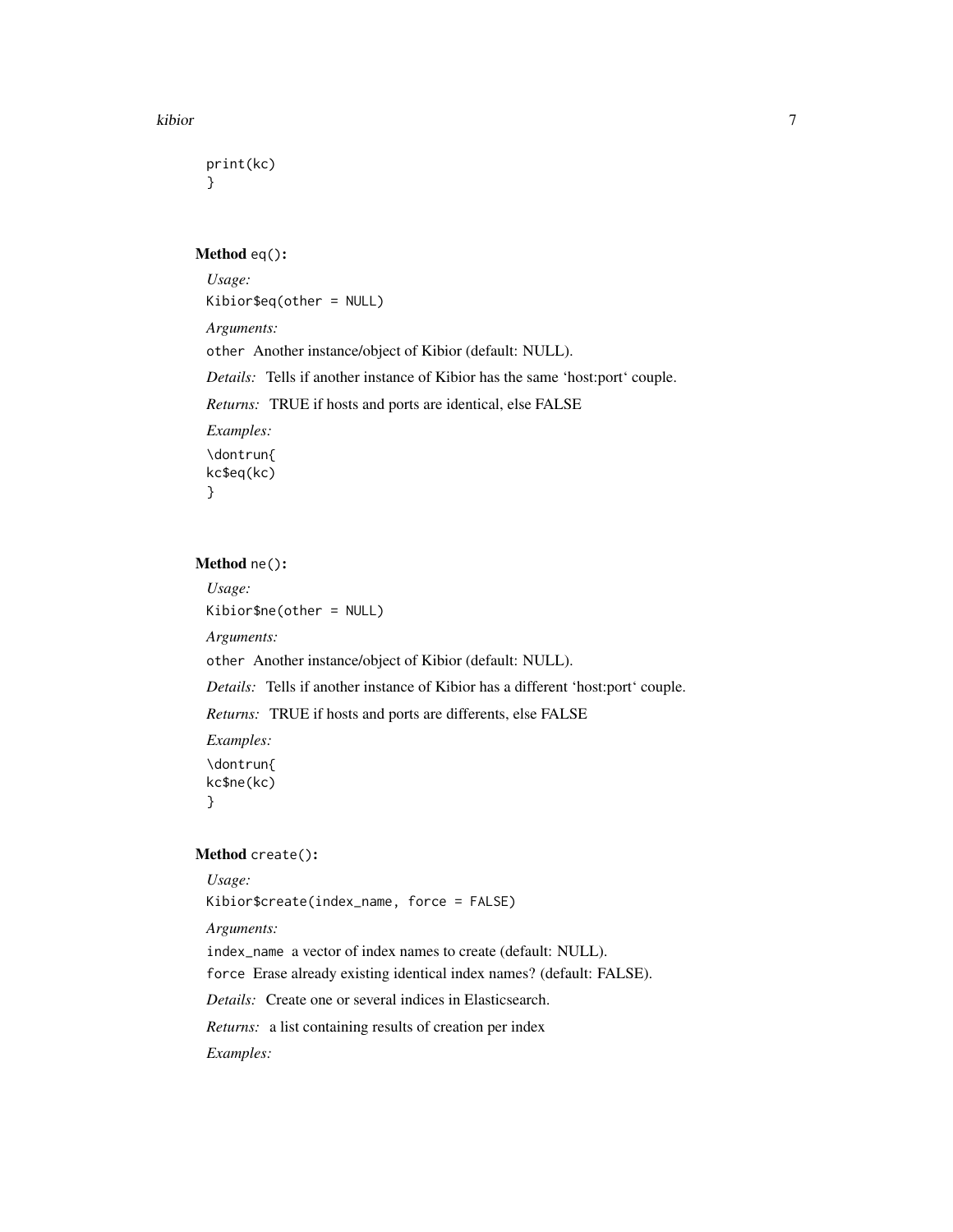```
\dontrun{
kc$create("aaa")
kc$create(c("bbb", "ccc"))
}
```
#### <span id="page-7-0"></span>Method list():

```
Usage:
Kibior$list(get_specials = FALSE)
Arguments:
get_specials a boolean to get special indices (default: FALSE).
Details: List indices in Elasticsearch.
```
*Returns:* a list of index names, NULL if no index found

```
Examples:
\dontrun{
kc$list()
kc$list(get_specials = TRUE)
}
```
## <span id="page-7-1"></span>Method has():

*Usage:* Kibior\$has(index\_name) *Arguments:*

index\_name a vector of index names to check.

*Details:* Does Elasticsearch has one or several indices?

*Returns:* a list with TRUE for found index, else FALSE

*Examples:* \dontrun{ kc\$has("aaa") kc\$has(c("bbb", "ccc")) }

## <span id="page-7-2"></span>Method delete():

*Usage:* Kibior\$delete(index\_name) *Arguments:* index\_name a vector of index names to delete. *Details:* Delete one or several indices in Elasticsearch. *Returns:* a list containing results of deletion per index, or NULL if no index name match *Examples:*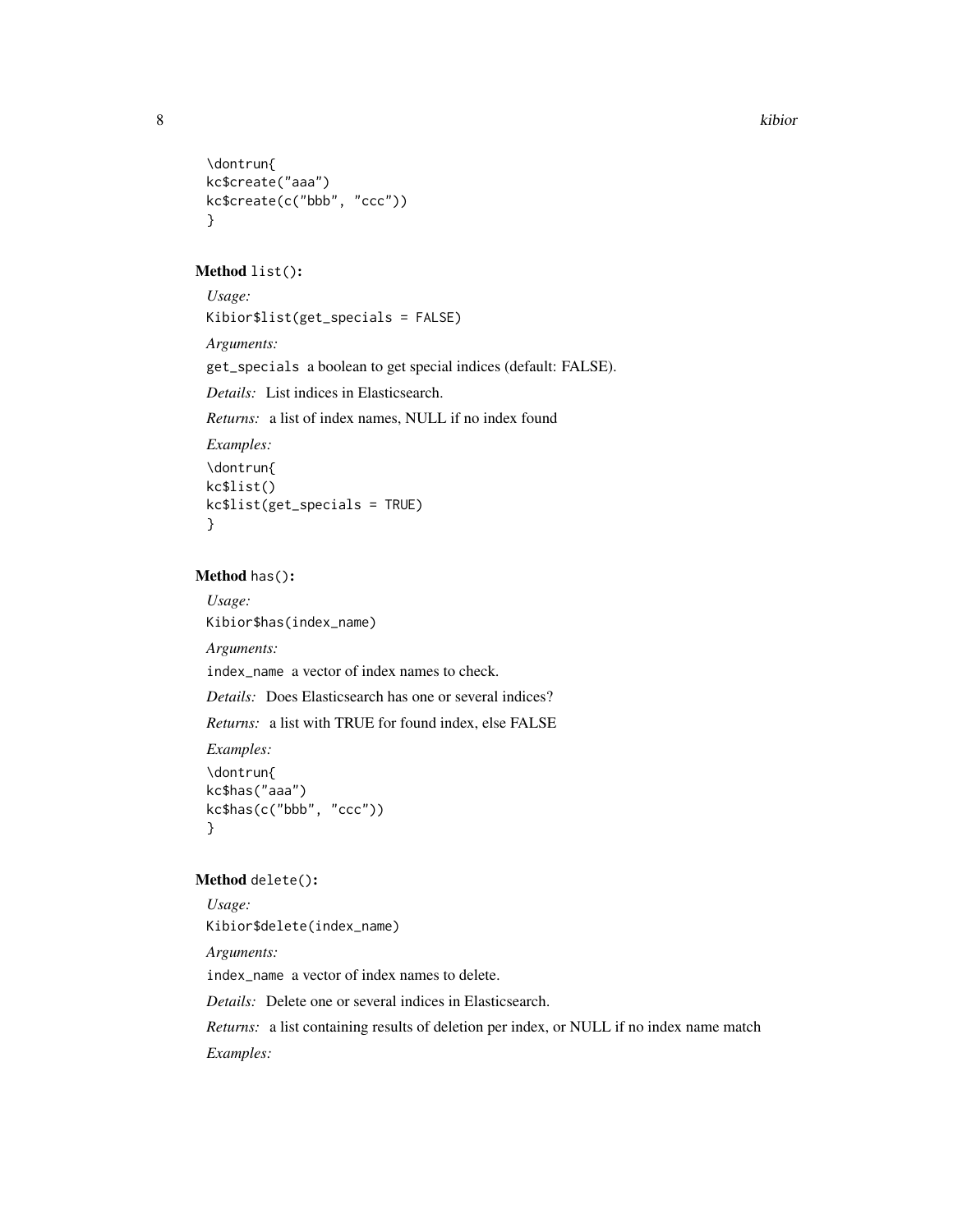```
\dontrun{
kc$delete("aaa")
kc$delete(c("bbb", "ccc"))
}
```
## <span id="page-8-0"></span>Method add\_description():

```
Usage:
Kibior$add_description(
  index_name,
  dataset_name,
  source_name,
  index_description,
  version,
  change_log,
  website,
  direct_download,
  version_date,
  license,
  contact,
  references,
  columns = list(),force = FALSE\lambda
```
## *Arguments:*

index\_name the index name to describe dataset\_name the full length dataset name source\_name the source/website/entity full length name index\_description the index description, should be explicit version the version of the source dataset change\_log what have been done from the last version website the website to the source dataset website direct\_download the direct download url of the dataset source version\_date the version or build date license the license attached to this dataset, could be a url contact a mailto/contact references some paper and other references (e.g. doi, url) columns a list of (column\_name = column\_description) to register (default: list()) force if FALSE, raise an error if the description already exists, else TRUE to overwrite (default: FALSE) *Details:* Add a description of a pushed dataset. *Returns:* the index name if complete, else an error *Examples:*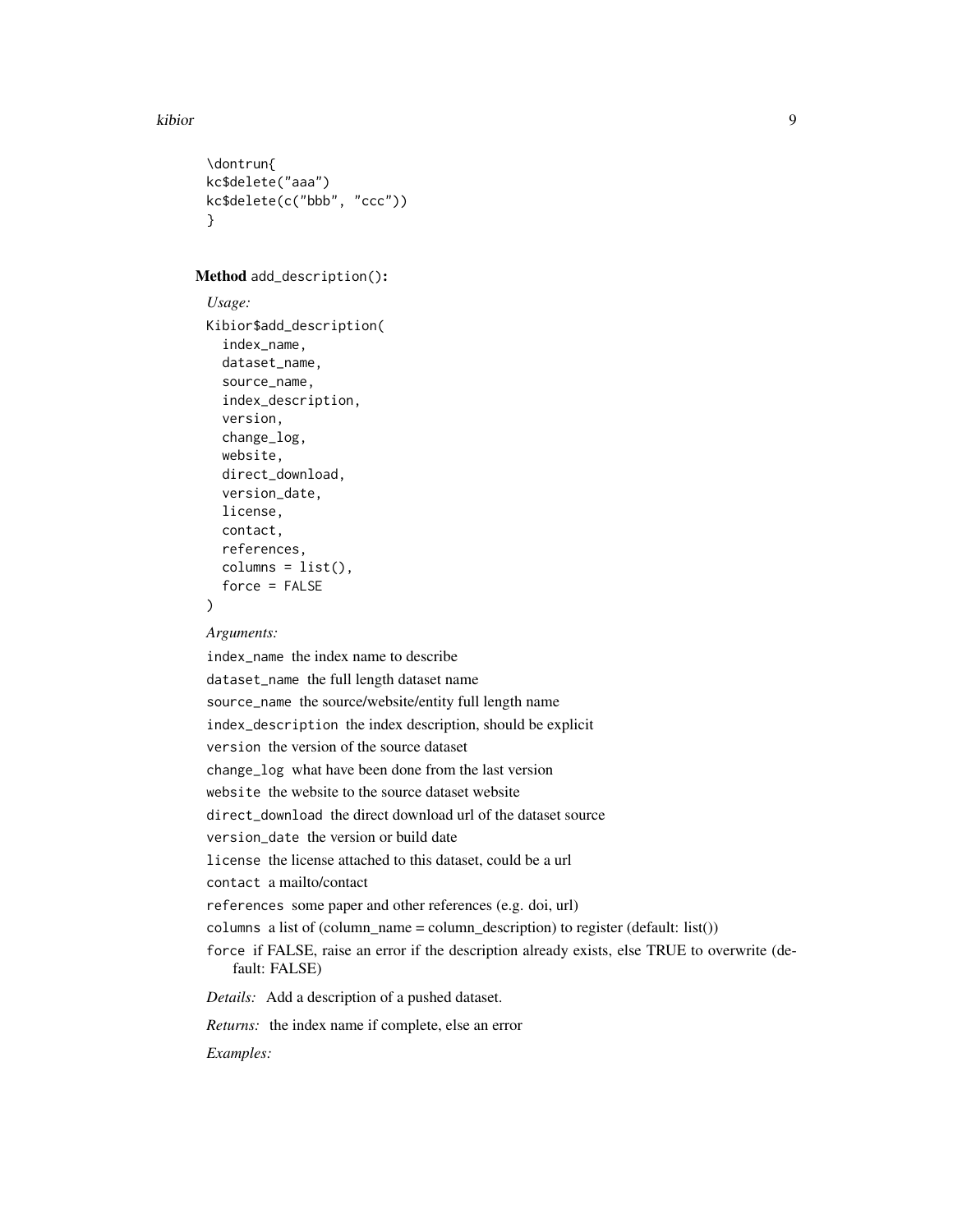```
\dontrun{
 kc$add_description(
     index_name = "sw",dataset_name = "starwars",
     source_name = "Package dplyr",
    index_description = "Description of starwars characters, the data comes from the Star
      Wars API.",
     version = "dplyr (1.0.0)",
     link = "http://swapi.dev/",
     direct_download_link = "http://swapi.dev/",
     version_date = "2020-05-28",
     license_link = "MIT",
     columns = list(
         "name" = "Name of the character",
         "height" = "Height (cm)",
         "mass" = "Weight (kg)",
         "hair_color" = "Hair colors",
         "skin_color" = "Skin colors",
         "eye_color" = "Eye colors",
         "birth_year" = "Year born (BBY = Before Battle of Yavin)",
         "sex" = "The biological sex of the character, namely male, female,
              hermaphroditic, or none (as in the case for Droids).",
       "gender" = "The gender role or gender identity of the character as determined by
          their personality or the way they were progammed (as in the case for Droids
              ).",
         "homeworld" = "Name of homeworld",
         "species" = "Name of species",
         "films" = "List of films the character appeared in",
         "vehicles" = "List of vehicles the character has piloted",
         "starships" = "List of starships the character has piloted"
     )
 )
 }
Method has_description():
```
<span id="page-9-0"></span>*Usage:*

Kibior\$has\_description(index\_name)

*Arguments:*

index\_name the index name to describe

*Details:* Does the description exists?

*Returns:* a list splitted by index, with TRUE if the description is found, else FALSE. Removes unknown index names.

*Examples:*

\dontrun{ kc\$has\_description("s\*")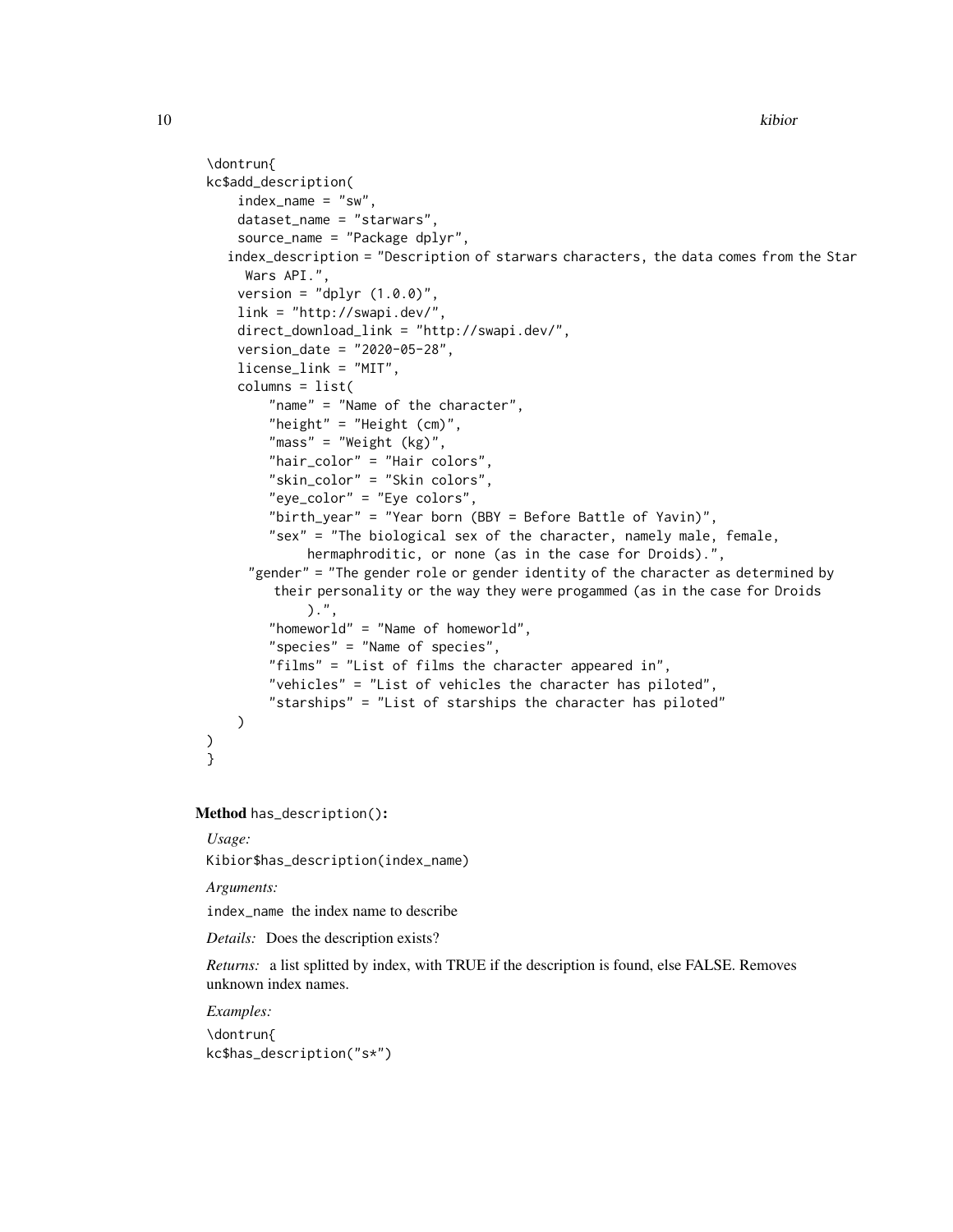#### kibior that the contract of the contract of the contract of the contract of the contract of the contract of the contract of the contract of the contract of the contract of the contract of the contract of the contract of th

```
kc$has_description(c("sw", "asdf"))
}
```
<span id="page-10-0"></span>Method missing\_descriptions():

*Usage:* Kibior\$missing\_descriptions() *Details:* List indices that do no have descriptions. *Returns:* a vector of indices not present in description. *Examples:* \dontrun{ kc\$missing\_descriptions() }

<span id="page-10-1"></span>Method remove\_description():

```
Usage:
Kibior$remove_description(index_name)
Arguments:
index_name the index name to describe
Details: Remove a description.
Returns: a vector of indices not present in description.
Examples:
\dontrun{
# remove the description of 'test' index
kc$remove_description("test")
```

```
}
```
<span id="page-10-2"></span>Method clean\_descriptions():

```
Usage:
Kibior$clean_descriptions()
```
*Details:* Remove all descriptions that do not have a index associated.

*Returns:* a list of index names which have been removed from descriptions.

```
Examples:
\dontrun{
# remove the description of 'test' index
kc$clean_descriptions()
}
```
<span id="page-10-3"></span>Method describe():

*Usage:*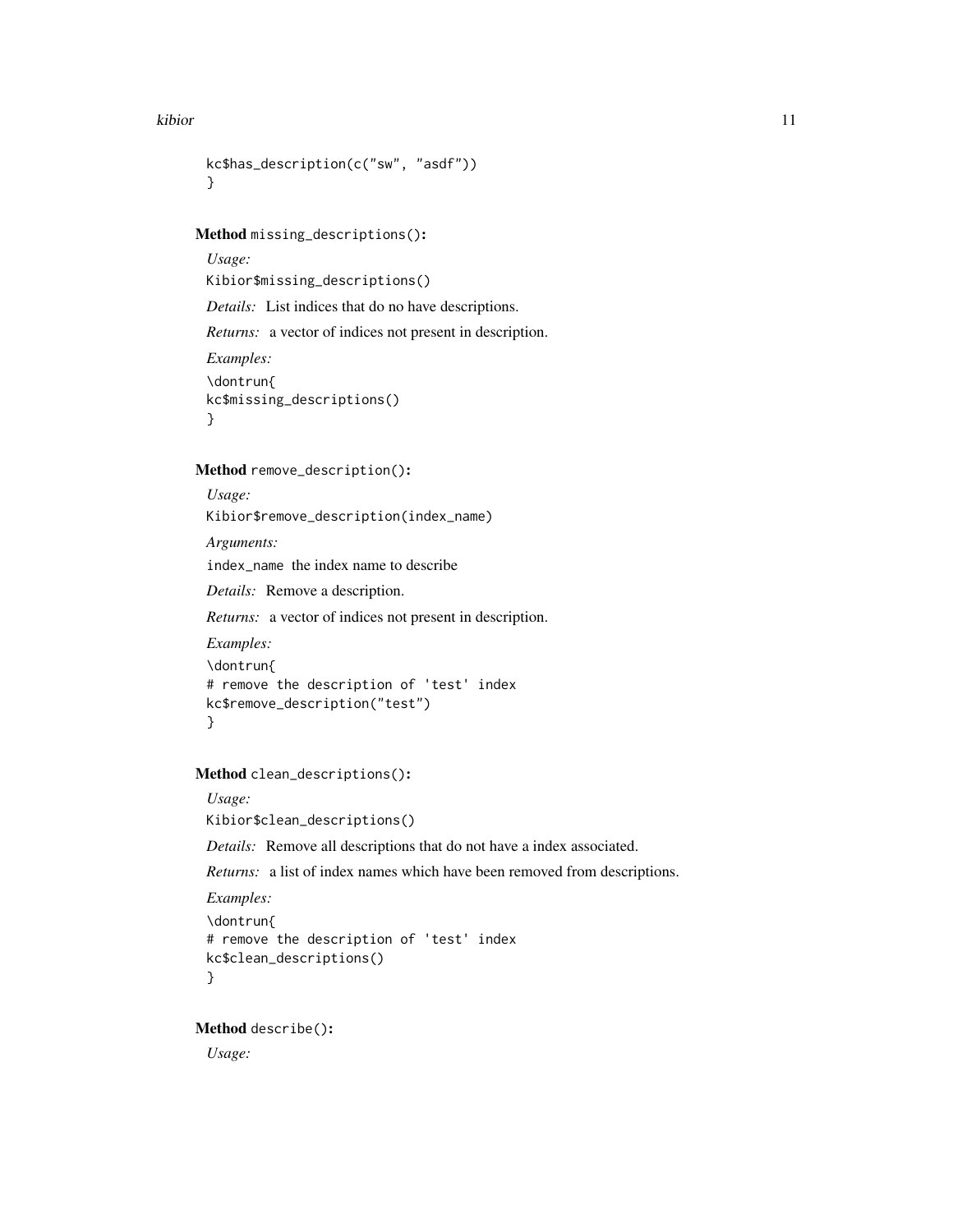Kibior\$describe(index\_name, columns = NULL, pretty = FALSE)

*Arguments:*

index\_name the index name to describe

columns a vector of column names to describe (default: NULL)

pretty pretty-print the result (default: FALSE)

*Details:* Get the description of indices and their columns.

*Returns:* all description, grouped by indices

```
Examples:
\dontrun{
kc$describe("s*")
kc$describe("sw", columns = c("name", "height"))
}
```
#### <span id="page-11-0"></span>Method describe\_index():

```
Usage:
Kibior$describe_index(index_name)
Arguments:
index_name the index name to describe
Details: Get the description text of indices.
Returns: a list of description text, grouped by indices
Examples:
\dontrun{
kc$describe_index("s*")
}
```

```
Method describe_columns():
```
*Usage:*

Kibior\$describe\_columns(index\_name, columns)

*Arguments:*

index\_name the index name to describe

columns a vector of column names to describe

*Details:* Get the description text of index columns.

*Returns:* a list of description text, grouped by indices

*Examples:*

\dontrun{ kc\$describe\_columns("s\*", c("name", "height")) }

<span id="page-11-2"></span>Method infos():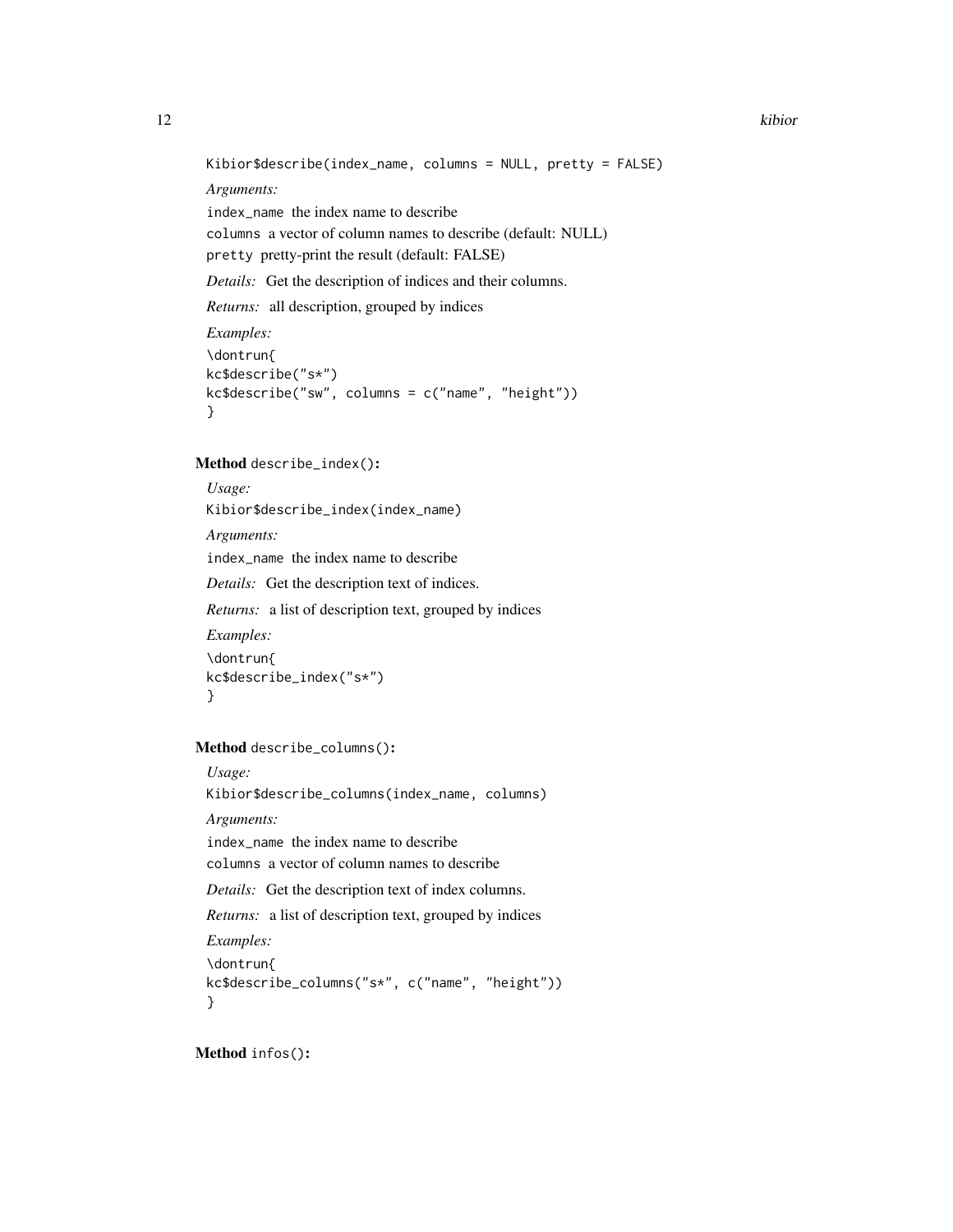#### kibior that is a set of the set of the set of the set of the set of the set of the set of the set of the set of the set of the set of the set of the set of the set of the set of the set of the set of the set of the set of

*Usage:* Kibior\$infos() *Details:* Get informations about Elasticsearch cluster *Returns:* a list of statistics about the cluster *Examples:* \dontrun{ kc\$infos() }

<span id="page-12-0"></span>Method ping():

*Usage:* Kibior\$ping() *Details:* Ping cluster connection *Returns:* the ping result with some basic infos *Examples:* \dontrun{ kc\$ping() }

<span id="page-12-1"></span>Method mappings():

*Usage:* Kibior\$mappings(index\_name) *Arguments:* index\_name a vector of index names to get mappings. *Details:* Get mappings of indices *Returns:* the list of indices, containing their mapping *Examples:* \dontrun{

```
kc$mappings()
kc$mappings("sw")
kc$mappings(c("sw", "sw_naboo"))
}
```
## <span id="page-12-2"></span>Method settings():

*Usage:* Kibior\$settings(index\_name) *Arguments:* index\_name a vector of index names to get settings. *Details:* Get settings of indices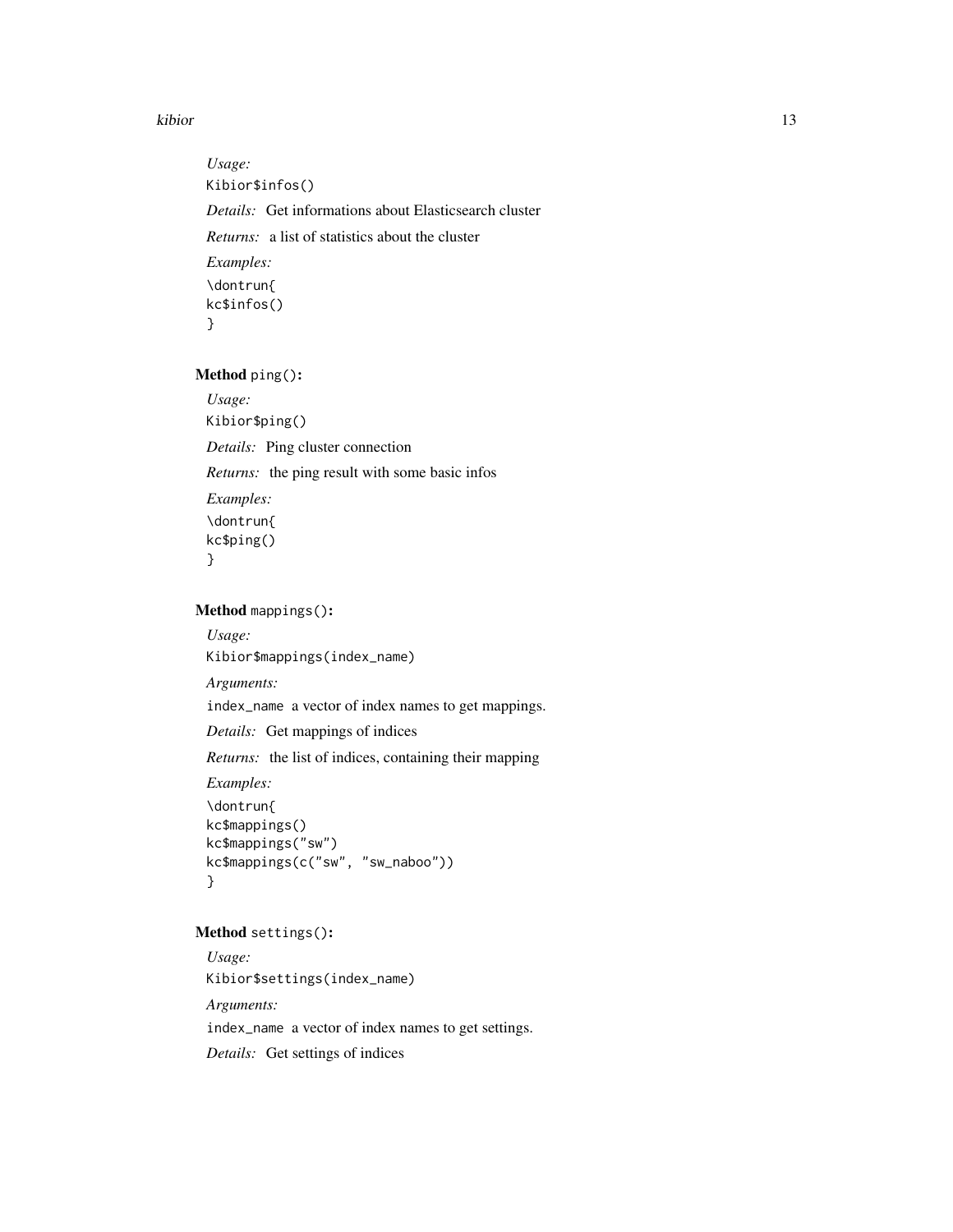```
Returns: the list of indices, containing their settings
```

```
Examples:
\dontrun{
kc$settings()
kc$settings("sw")
kc$settings(c("sw", "sw_tatooine"))
}
```
#### <span id="page-13-0"></span>Method aliases():

*Usage:*

Kibior\$aliases(index\_name)

*Arguments:*

index\_name a vector of index names to get aliases.

*Details:* Get aliases of indices

*Returns:* the list of indices, containing their aliases

## *Examples:* \dontrun{ kc\$aliases()

```
kc$aliases("sw")
kc$aliases(c("sw", "sw_alderaan"))
}
```
## <span id="page-13-1"></span>Method dim():

*Usage:* Kibior\$dim(index\_name)

*Arguments:*

index\_name a vector of index names to get aliases.

Details: Shortcut to '\$count()' to match the classical 'dim()' function pattern '[line col]'

*Returns:* the list of indices, containing their number of observations and variables.

*Examples:*

```
\dontrun{
# Couple [<nb obs> <nb var>] in "sw"
kc$dim("sw")
# Couple [<nb obs> <nb var>] in indices "sw_naboo" and "sw_alderaan"
kc$dim(c("sw_naboo", "sw_alderaan"))
}
```
## <span id="page-13-2"></span>Method columns():

*Usage:* Kibior\$columns(index\_name)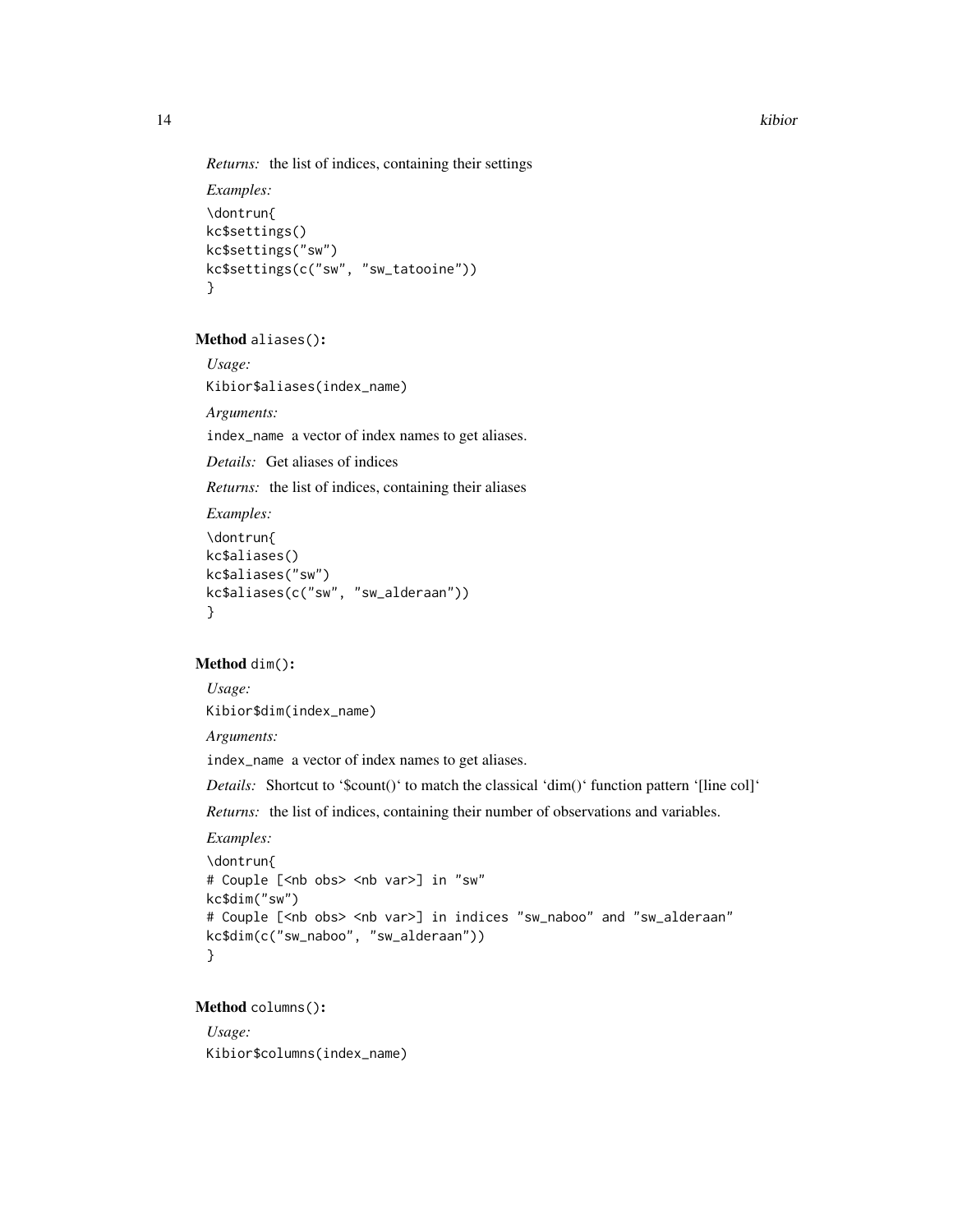kibior that is a set of the set of the set of the set of the set of the set of the set of the set of the set of the set of the set of the set of the set of the set of the set of the set of the set of the set of the set of

*Arguments:*

index\_name a vector of index names, can be a pattern.

*Details:* Get fields/columns of indices.

*Returns:* a list of indices, each containing their fields/columns.

```
Examples:
\dontrun{
kc$columns("sw") # direct search
kc$columns("sw_*") # pattern search
}
```
<span id="page-14-0"></span>Method count():

*Usage:*

```
Kibior$count(index_name, type = "observations", query = NULL)
```
*Arguments:*

index\_name a vector of index names to get aliases.

type a string representing the type to count: "observations" (lines) or "variables" (columns) (default: "observations").

query a string as a query string syntax (default: NULL).

*Details:* Count observations or variables in Elasticsearch data

*Returns:* the list of indices, containing their number of observations or variables. Use '\$dim()' for both

#### *Examples:*

```
\dontrun{
# Number of observations (nb of records) in "sw"
kc$count("sw")
# Number of observations in indices "sw_naboo" and "sw_tatooine"
kc$count(c("sw_naboo", "sw_tatooine"))
# Number of variables (nb of columns) in index "sw_naboo"
kc$count("sw_naboo", type = "variables")
}
```
#### <span id="page-14-1"></span>Method avg():

*Usage:* Kibior\$avg(index\_name, columns, query = NULL) *Arguments:* index\_name a vector of index names. columns a vector of column names. query a string as a query string syntax (default: NULL). *Details:* Get the average of numeric columns. *Returns:* a tibble with avg, one line by matching index and column.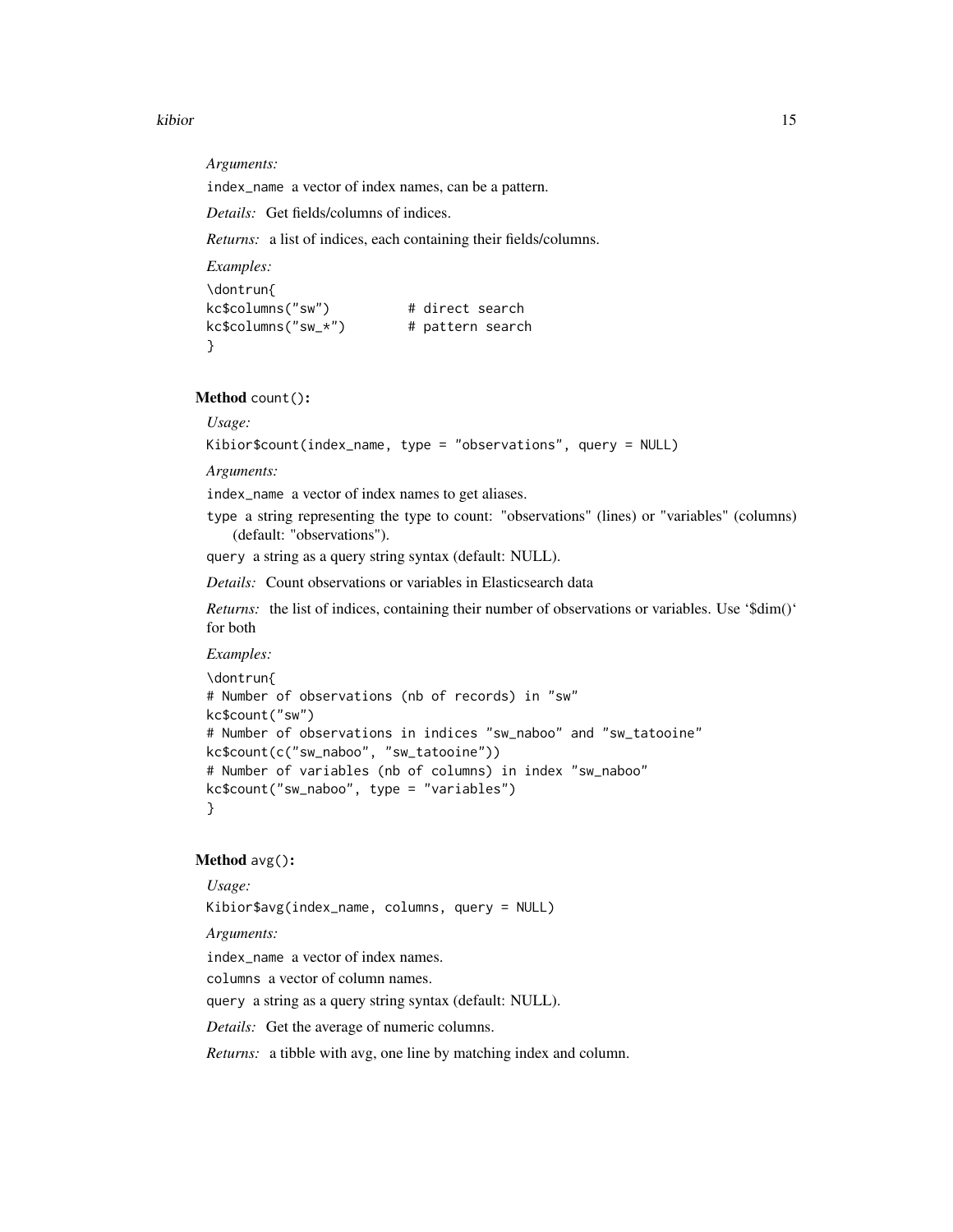```
Examples:
\dontrun{
```

```
# Avg of "sw" column "height"
kc$avg("sw", "height")
# if pattern
kc$avg("s*", "height")
# multiple indices, multiple columns
kc$avg(c("sw", "sw2"), c("height", "mass"), query = "homeworld:naboo")
}
```
<span id="page-15-0"></span>Method mean():

*Usage:*

Kibior\$mean(index\_name, columns, query = NULL)

*Arguments:*

index\_name a vector of index names.

columns a vector of column names.

query a string as a query string syntax (default: NULL).

*Details:* Get the mean of numeric columns.

*Returns:* a tibble with mean, one line by matching index and column.

#### *Examples:*

```
\dontrun{
# mean of "sw" column "height"
kc$mean("sw", "height")
# if pattern
kc$mean("s*", "height")
# multiple indices, multiple columns
kc$mean(c("sw", "sw2"), c("height", "mass"), query = "homeworld:naboo")
}
```
## <span id="page-15-1"></span>Method min():

#### *Usage:*

Kibior\$min(index\_name, columns, query = NULL)

*Arguments:*

index\_name a vector of index names.

columns a vector of column names.

query a string as a query string syntax (default: NULL).

*Details:* Get the minimum of numeric columns.

*Returns:* a tibble with min, one line by matching index and column.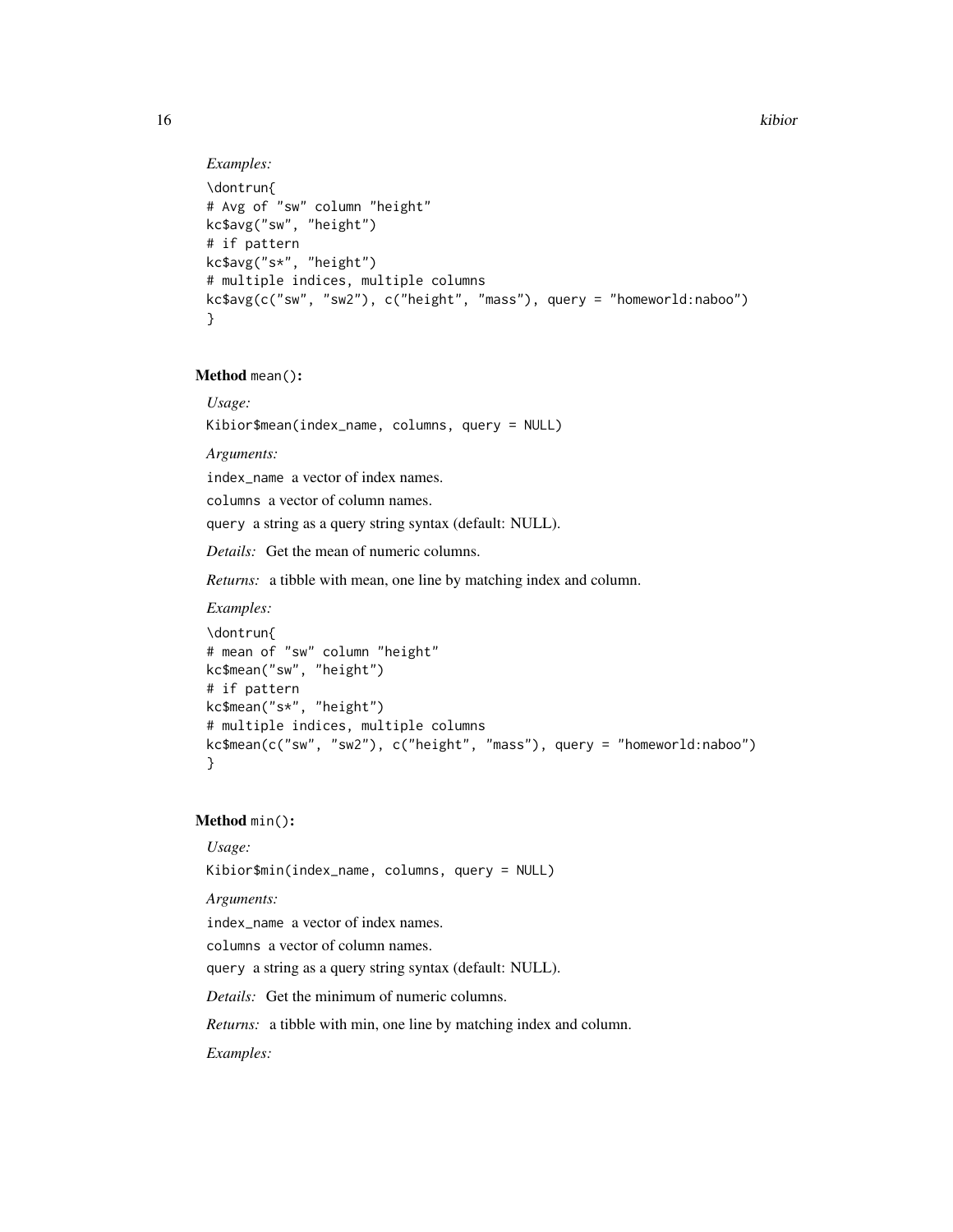#### kibior that the contract of the contract of the contract of the contract of the contract of the contract of the contract of the contract of the contract of the contract of the contract of the contract of the contract of th

```
\dontrun{
# min of "sw" column "height"
kc$min("sw", "height")
# if pattern
kc$min("s*", "height")
# multiple indices, multiple columns
kc$min(c("sw", "sw2"), c("height", "mass"), query = "homeworld:naboo")
}
```
#### <span id="page-16-0"></span>Method max():

*Usage:*

Kibior\$max(index\_name, columns, query = NULL)

*Arguments:*

index\_name a vector of index names.

columns a vector of column names.

query a string as a query string syntax (default: NULL).

*Details:* Get the maximum of numeric columns.

*Returns:* a tibble with max, one line by matching index and column.

#### *Examples:*

```
\dontrun{
# max of "sw" column "height"
kc$max("sw", "height")
# if pattern
kc$max("s*", "height")
# multiple indices, multiple columns
kc$max(c("sw", "sw2"), c("height", "mass"), query = "homeworld:naboo")
}
```
#### <span id="page-16-1"></span>Method sum():

*Usage:*

Kibior\$sum(index\_name, columns, query = NULL)

*Arguments:*

index\_name a vector of index names.

columns a vector of column names.

query a string as a query string syntax (default: NULL).

*Details:* Get the sum of numeric columns.

*Returns:* a tibble with sum, one line by matching index and column.

*Examples:*

\dontrun{ # sum of "sw" column "height" kc\$sum("sw", "height")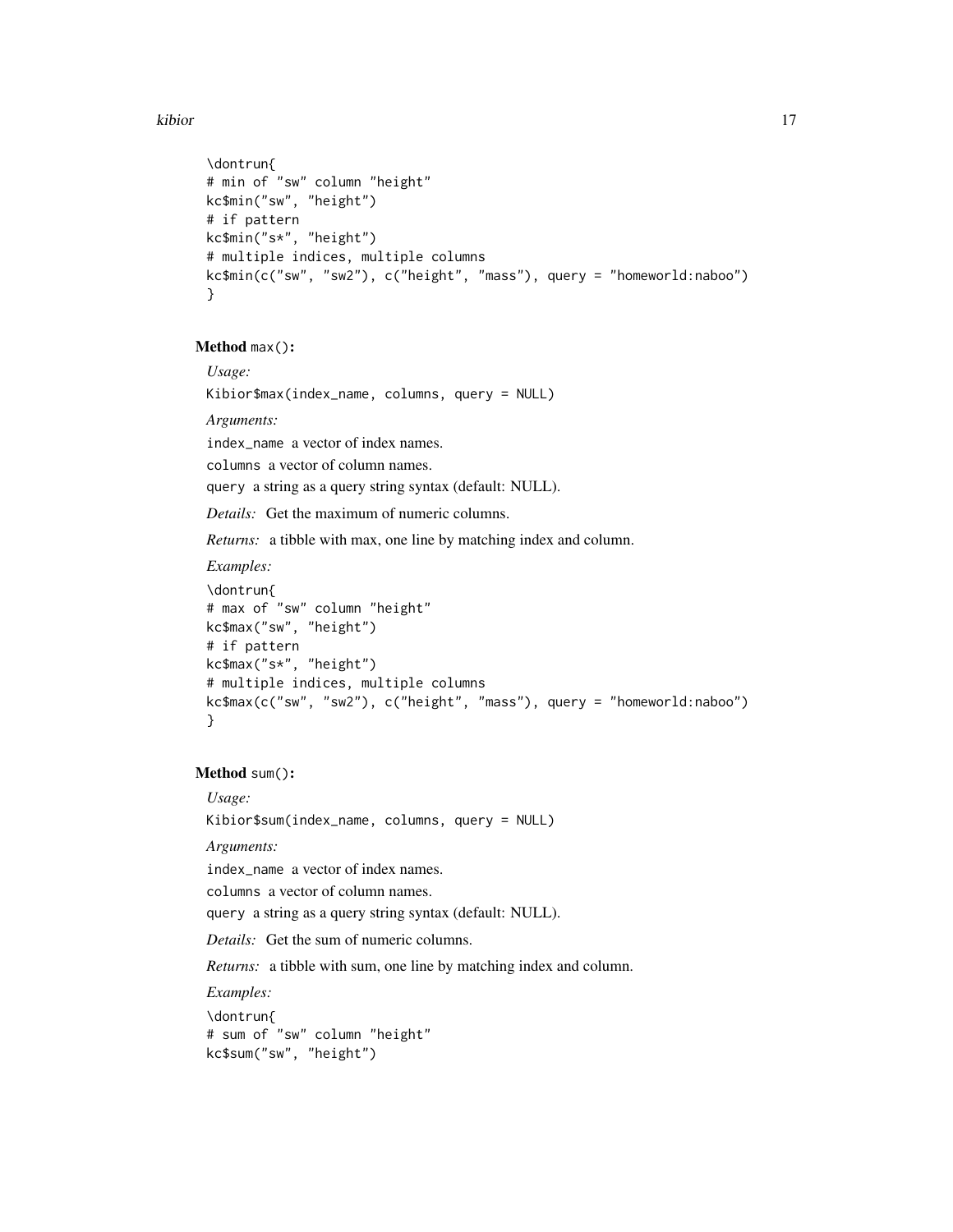```
# if pattern
kc$sum("s*", "height")
# multiple indices, multiple columns
kc$sum(c("sw", "sw2"), c("height", "mass"), query = "homeworld:naboo")
}
```
#### <span id="page-17-0"></span>Method stats():

*Usage:*

Kibior\$stats(index\_name, columns, sigma = NULL, query = NULL)

*Arguments:*

index\_name a vector of index names.

columns a vector of column names.

sigma (default: NULL).

query a string as a query string syntax (default: NULL).

*Details:* Produces descriptive statistics of a column. Returns a tibble composed of: count, min, max, avg, sum, sum\_of\_squares, variance, std\_deviation (+ upper and lower bounds). Multiple warnings here. One for the count and one for the std\_dev. 1/ Counts: they are approximate, see vignette. 2/ Std dev: as stated in ES documentation: "The standard deviation and its bounds are displayed by default, but they are not always applicable to all data-sets. Your data must be normally distributed for the metrics to make sense. The statistics behind standard deviations assumes normally distributed data, so if your data is skewed heavily left or right, the value returned will be misleading."

*Returns:* a tibble with descriptive stats, one line by matching index.

```
Examples:
\dontrun{
# Stats of "sw" column "height"
kc$stats("sw", "height")
# if pattern
kc$stats("s*", "height")
# multiple indices and sigma definition
kc$stats(c("sw", "sw2"), "height", sigma = 2.5)
# multiple indices, multiple columns
kc$stats(c("sw", "sw2"), c("height", "mass"), query = "homeworld:naboo")
}
```
#### <span id="page-17-1"></span>Method percentiles():

*Usage:*

Kibior\$percentiles(index\_name, columns, percents = NULL, query = NULL) *Arguments:* index\_name a vector of index names. columns a vector of column names. percents a numeric vector of pecents to use (default: NULL). query a string as a query string syntax (default: NULL).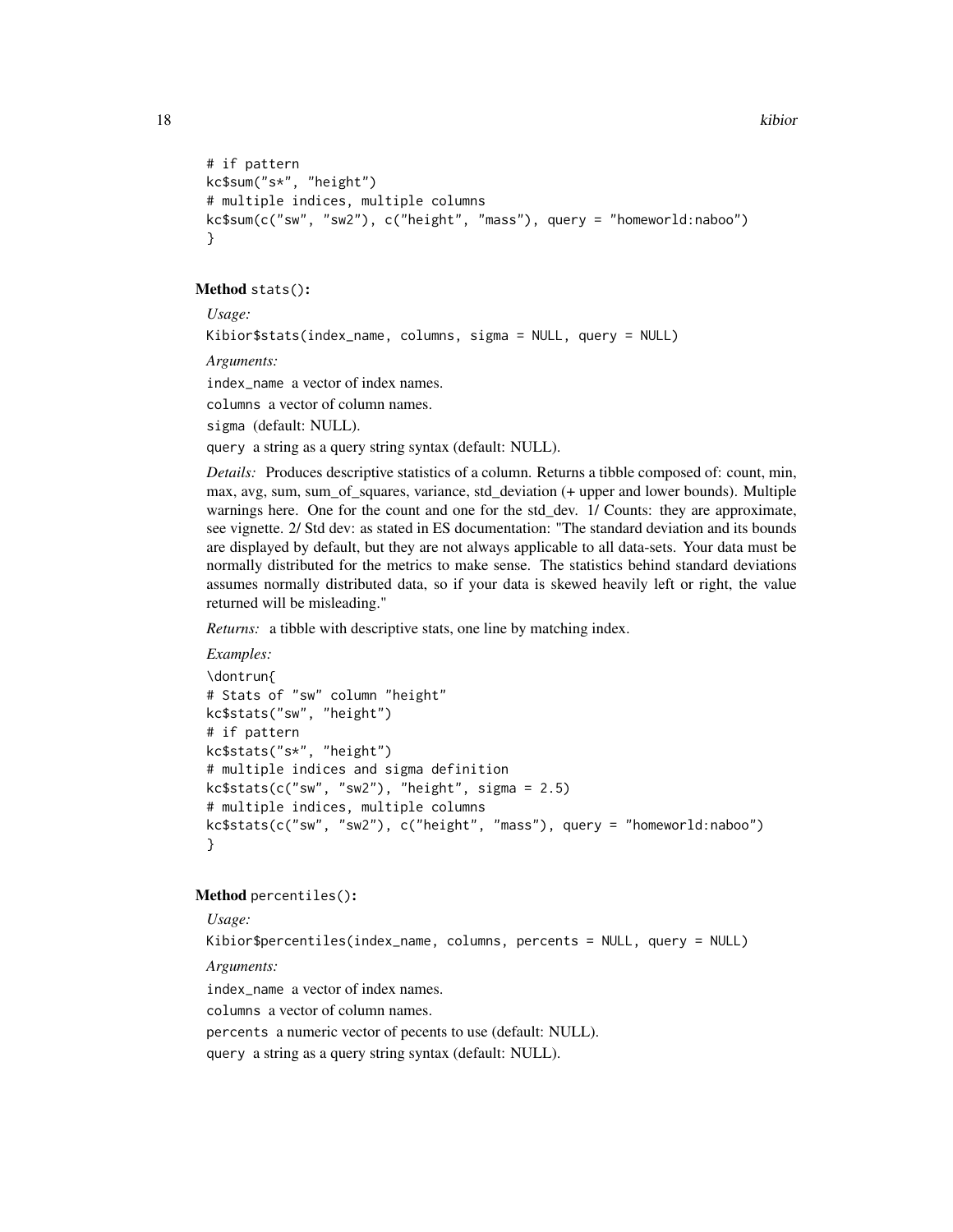#### kibior that the contract of the contract of the contract of the contract of the contract of the contract of the contract of the contract of the contract of the contract of the contract of the contract of the contract of th

*Details:* Get percentiles of numeric columns.

*Returns:* a list of tibble, splitted by indices with percentiles inside tibble columns.

*Examples:*

```
\dontrun{
# percentiles of "sw" column "height", default is with q1, q2 and q3
kc$percentiles("sw", "height")
# if pattern
kc$percentiles("s*", "height")
# defining percents to get
kc$percentiles("s*", "height", percents = c(20, 25))
# multiple indices, multiple columns
kc$percentiles(c("sw", "sw2"), c("height", "mass"), query = "homeworld:naboo")
}
```
## <span id="page-18-0"></span>Method q1():

*Usage:*

Kibior\$q1(index\_name, columns, query = NULL)

*Arguments:*

index\_name a vector of index names.

columns a vector of column names.

query a string as a query string syntax (default: NULL).

*Details:* Get Q1 percentiles from numeric columns.

*Returns:* a list of tibble, splitted by indices with Q1 inside tibble columns.

*Examples:*

```
\dontrun{
# Q1 of "sw" column "height"
kc$q1("sw", "height")
# if pattern
kc$q1("s*", "height")
# multiple indices, multiple columns
kc$q1(c("sw", "sw2"), c("height", "mass"), query = "homeworld:naboo")
}
```
#### <span id="page-18-1"></span>Method q2():

*Usage:* Kibior\$q2(index\_name, columns, query = NULL) *Arguments:* index\_name a vector of index names. columns a vector of column names. query a string as a query string syntax (default: NULL). *Details:* Get Q2 percentiles from numeric columns.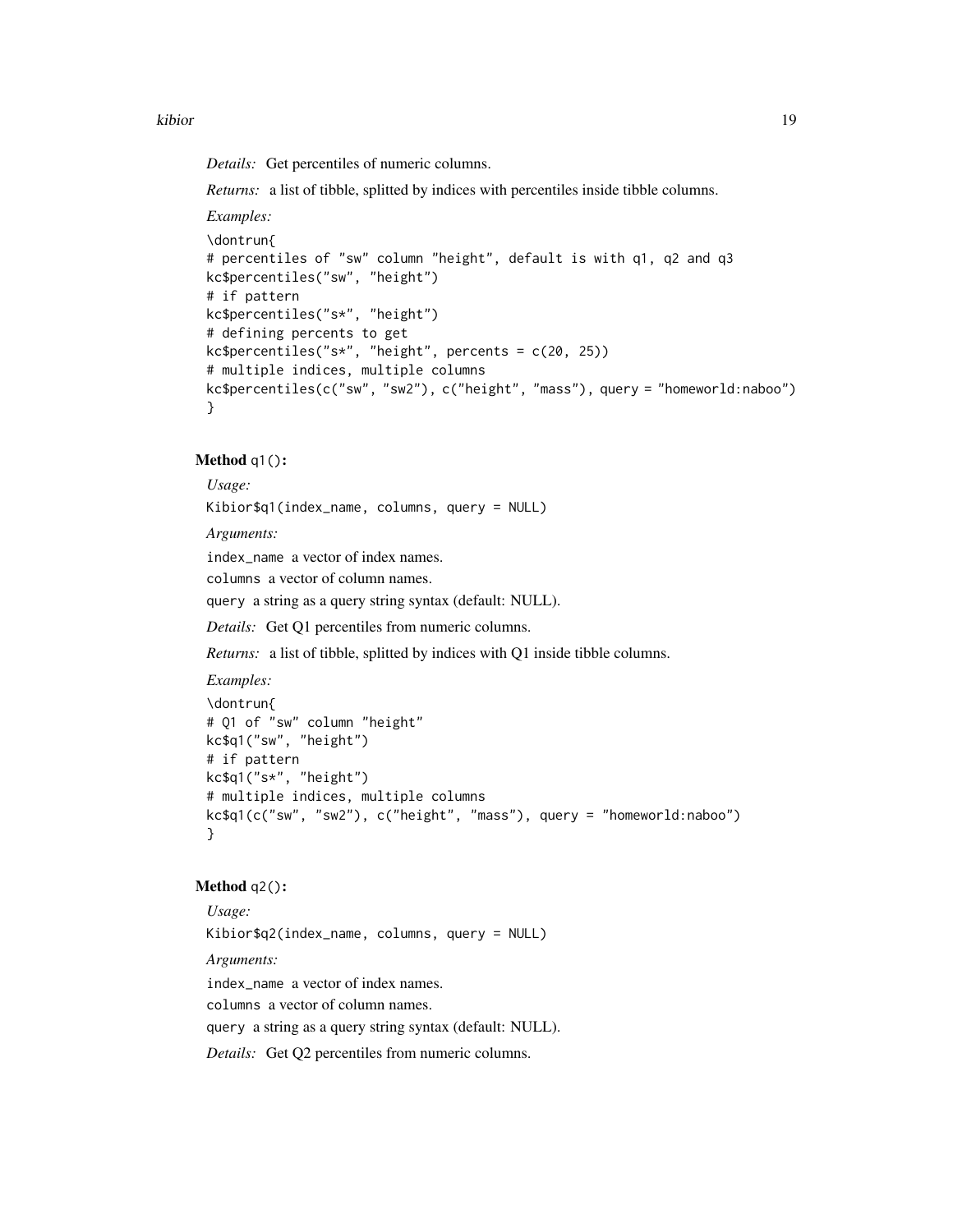*Returns:* a list of tibble, splitted by indices with Q2 inside tibble columns.

```
Examples:
\dontrun{
# Q2 of "sw" column "height"
kc$q2("sw", "height")
# if pattern
kc$q2("s*", "height")
# multiple indices, multiple columns
kc$q2(c("sw", "sw2"), c("height", "mass"), query = "homeworld:naboo")
}
```
<span id="page-19-0"></span>Method median():

*Usage:*

Kibior\$median(index\_name, columns, query = NULL)

*Arguments:*

index\_name a vector of index names.

columns a vector of column names.

query a string as a query string syntax (default: NULL).

*Details:* Get median from numeric columns. Basically a wrapper around '\$q2()'.

*Returns:* a list of tibble, splitted by indices with median inside tibble columns.

*Examples:*

```
\dontrun{
# median of "sw" column "height"
kc$median("sw", "height")
# if pattern
kc$median("s*", "height")
# multiple indices, multiple columns
kc$median(c("sw", "sw2"), c("height", "mass"), query = "homeworld:naboo")
}
```
## <span id="page-19-1"></span>Method q3():

*Usage:*

Kibior\$q3(index\_name, columns, query = NULL)

*Arguments:*

index\_name a vector of index names.

columns a vector of column names.

query a string as a query string syntax (default: NULL).

*Details:* Get Q3 percentiles from numeric columns.

*Returns:* a list of tibble, splitted by indices with Q3 inside tibble columns.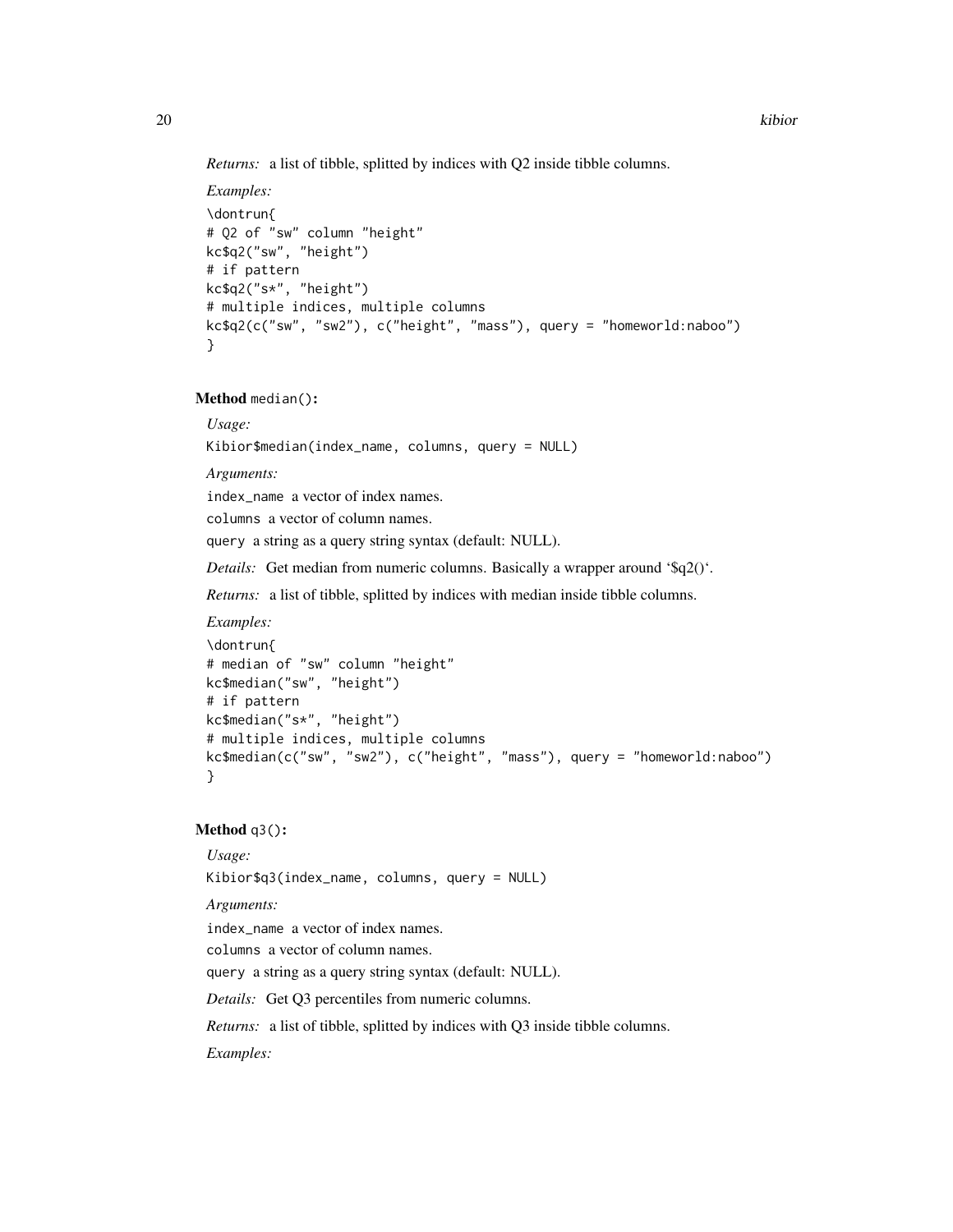```
\dontrun{
# Q3 of "sw" column "height"
kc$q3("sw", "height")
# if pattern
kc$q3("s*", "height")
# multiple indices, multiple columns
kc$q3(c("sw", "sw2"), c("height", "mass"), query = "homeworld:naboo")
}
```
## <span id="page-20-0"></span>Method summary():

*Usage:* Kibior\$summary(index\_name, columns, query = NULL) *Arguments:* index\_name a vector of index names. columns a vector of column names. query a string as a query string syntax (default: NULL). *Details:* Summary for numeric columns. Cumulates '\$min()', '\$max()', '\$q1()', '\$q2()', ' $\$ q3()'. *Returns:* a list of tibble, splitted by indices. *Examples:* \dontrun{ # summary of "sw" column "height" kc\$summary("sw", "height") # if pattern kc\$summary("s\*", "height") # multiple indices, multiple columns kc\$summary(c("sw", "sw2"), c("height", "mass"), query = "homeworld:naboo") }

## <span id="page-20-1"></span>Method keys():

<span id="page-20-2"></span>*Usage:* Kibior\$keys(index\_name, column, max\_size = 1000) *Arguments:* index\_name an index name. column a field name of this index (default: NULL). max\_size the maximum result to return (default: 1000). *Details:* Get distinct keys elements of a specific column. *Returns:* a vector of keys values from this field/column *Examples:* \dontrun{ kc\$keys("sw", "name") kc\$keys("sw", "eye\_color") }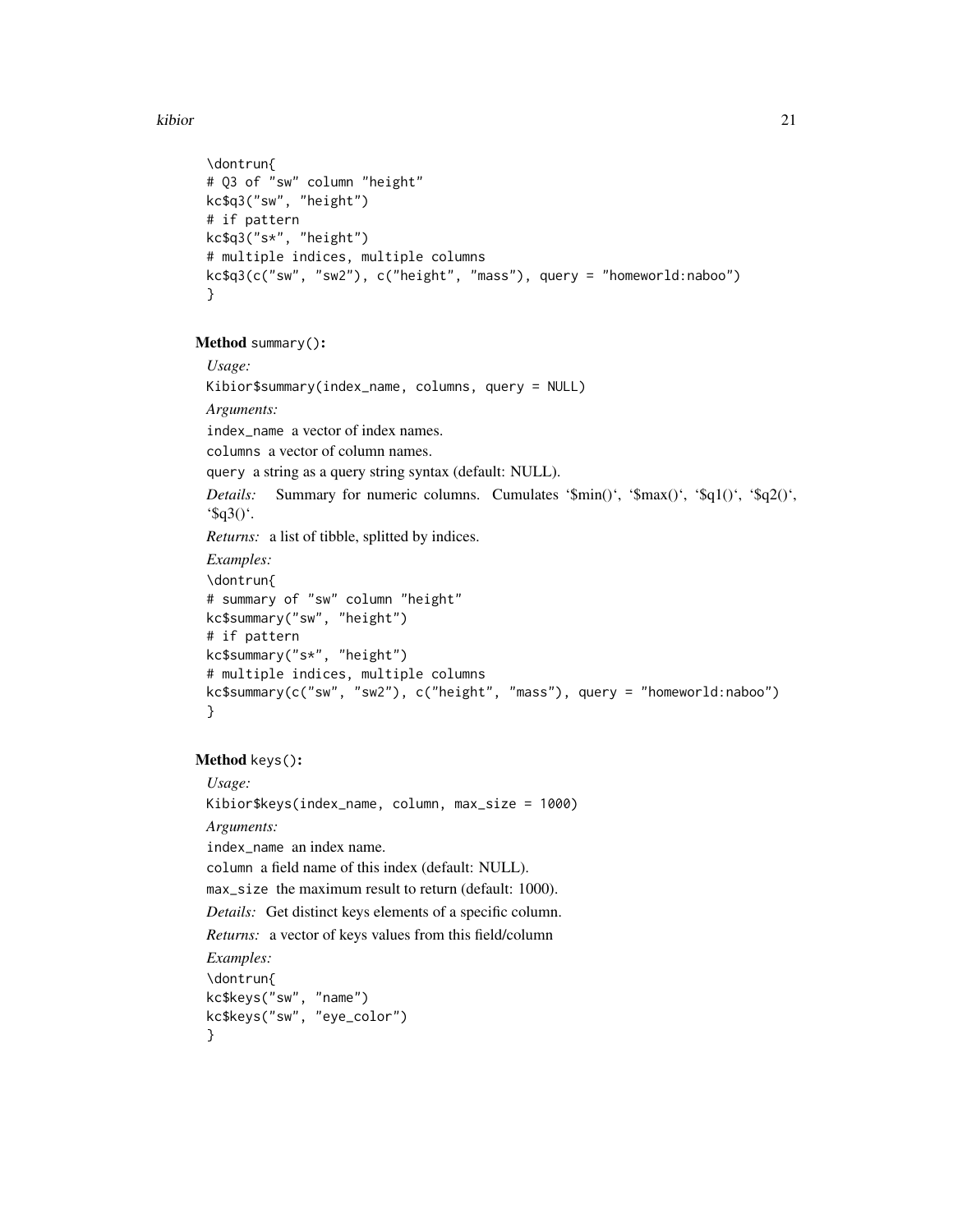#### Method bam\_to\_tibble():

*Usage:*

Kibior\$bam\_to\_tibble(bam\_data = NULL)

*Arguments:*

bam\_data data from a BAM file (default: NULL).

*Details:* Transformation function for collapsing the BAM list of lists format into a single list as per the Rsamtools vignette

*Returns:* a tibble of BAM data

*Examples:*

```
\dontrun{
dd_bai <- system.file("extdata", "test.bam.bai", package = "kibior")
bam_param <- Rsamtools::ScanBamParam(what = c("pos", "qwidth"))
bam_data <- Rsamtools::scanBam(dd_bai, param = bam_param)
kc$bam_to_tibble(bam_data)
}
```
#### <span id="page-21-0"></span>Method soft\_cast():

```
Usage:
Kibior$soft_cast(
  data,
  caster = getFromNamespace("as_tibble", "tibble"),
  caster_args = list(.name_repair = "unique"),
  warn = TRUE
)
Arguments:
```
data data to cast.

caster the caster closure/function (default: tibble::as\_tibble) caster\_args others caster args (default: list(.name\_repair = "unique")) warn do print warning if error? (default: TRUE)

*Details:* Casting function that tries to cast a transformation closure. Uses tibble::as\_tibble() by default.

*Returns:* a cast or the unchanged data.

*Examples:* \dontrun{ kc\$soft\_cast(datasets::iris) }

#### <span id="page-21-1"></span>Method get\_resource():

```
Usage:
Kibior$get_resource(url_or_filepath, fileext = NULL)
Arguments:
```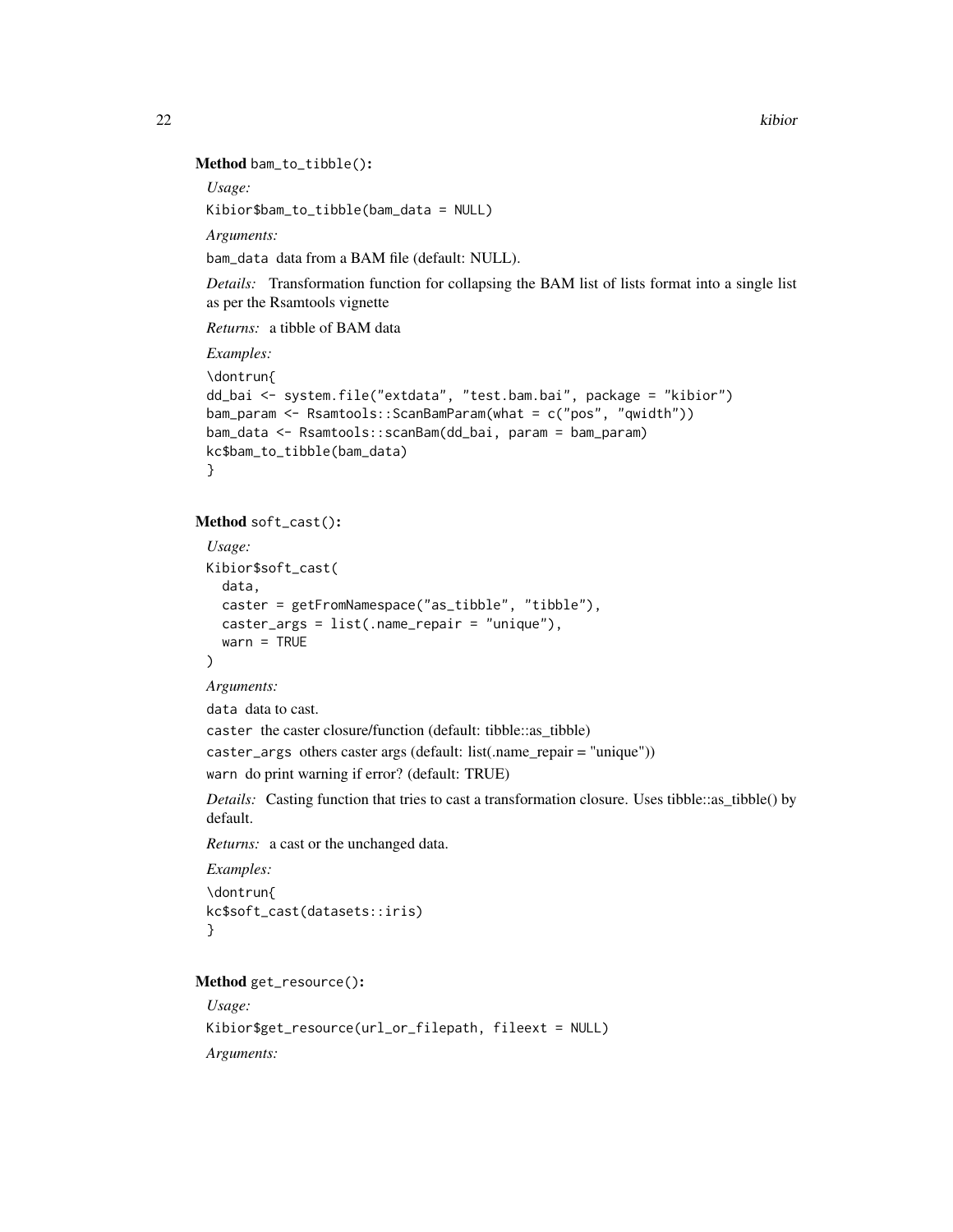url\_or\_filepath a filepath or an URL.

fileext the file extension (default: NULL).

*Details:* Get a local filepath or an URL data through a tempfile. If the file exists locally, the filepath will be returned, if not, it will tries to download the data and return the temp filepath.

*Returns:* a filepath.

*Examples:*

```
\dontrun{
kc$get_resource(system.file("R", "kibior.R", package = "kibior"))
kc$get_resource("https://ftp.ncbi.nlm.nih.gov/entrez/README")
}
```
<span id="page-22-0"></span>Method export():

*Usage:* Kibior\$export(data, filepath, format = "csv", force = FALSE)

*Arguments:*

data an index name or in-memory data to be extracted to a file.

filepath the filepath to use as export, must contain the file extention.

format the file format to use (default: "csv").

force overwrite the file? (default: FALSE).

*Details:* Export data to a file. Some data formats are not installed by default. Use 'rio::install\_formats()' to be able to parse them.

*Returns:* the filepath if correctly exported, else an error

```
Examples:
\dontrun{
```

```
f <- tempfile(fileext=".csv")
# export and overwrite last file with the same data from Elasticsearch
kc$export(data = "sw", filepath = f)
# export from in-memory data to a file
kc$ export(data = dplyr::starvars, filepath = f, force = TRUE)}
```
<span id="page-22-1"></span>Method import\_tabular():

*Usage:*

Kibior\$import\_tabular(filepath, to\_tibble = TRUE, fileext = ".csv")

*Arguments:*

filepath the filepath to use as import, must contain the file extention.

to\_tibble returns the result as tibble? If FALSE, the raw default rio::import() format will be used (default: TRUE).

fileext the file extension (default: ".csv").

*Details:* Import method for tabular data. Works mainly with CSV, TSV, TAB, TXT and ZIPped formats.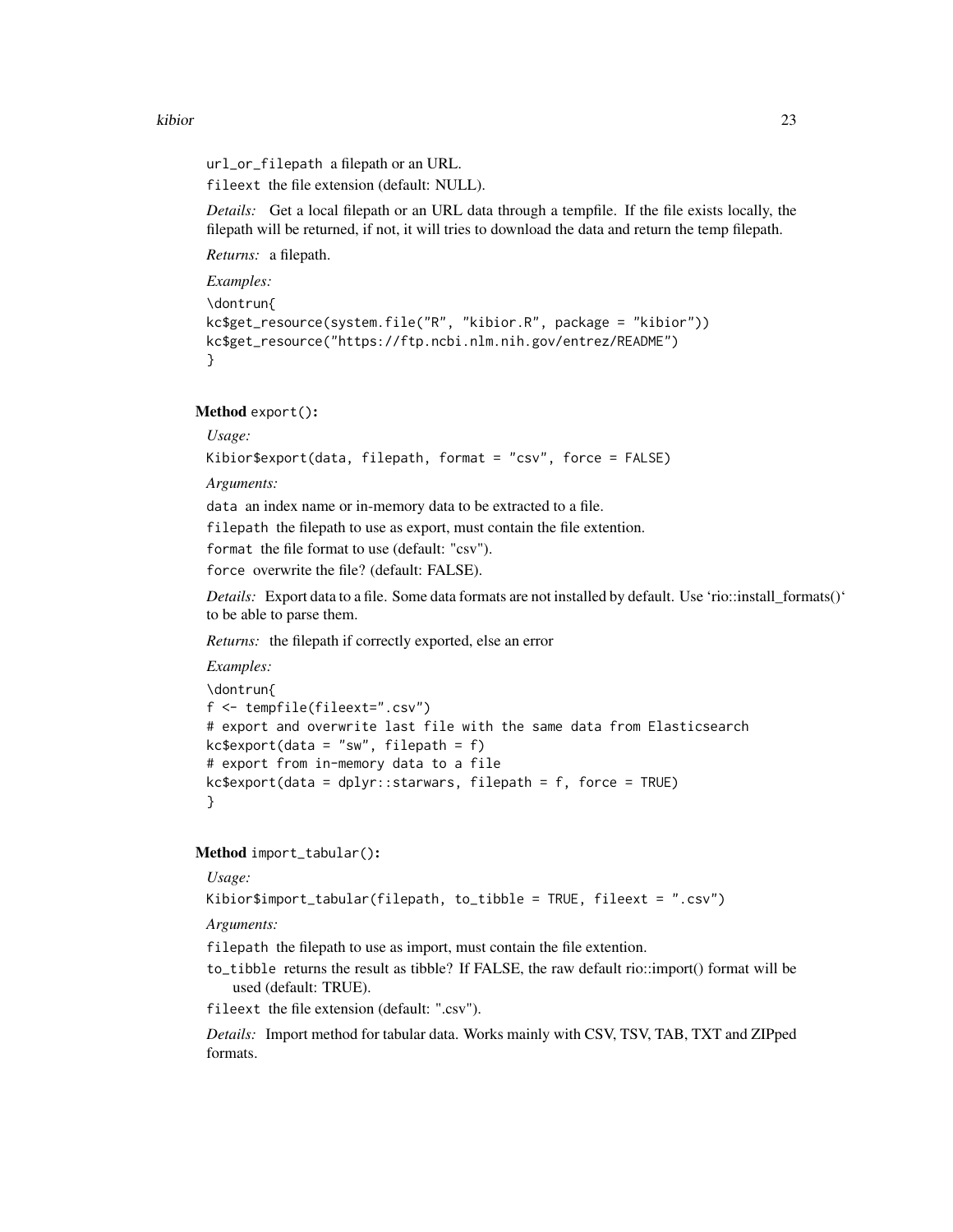*Returns:* data contained in the file as a tibble, or NULL.

```
Examples:
\dontrun{
f <- tempfile(fileext = ".csv")
rio::export(ggplot2::diamonds, f)
# import to in-memory variable
kc$import_tabular(filepath = f)
# import raw data
kc$import_tabular(filepath = f, to_tibble = FALSE)
}
```
<span id="page-23-0"></span>Method import\_features():

*Usage:*

```
Kibior$import_features(filepath, to_tibble = TRUE, fileext = ".gtf")
```
*Arguments:*

filepath the filepath to use as import, must contain the file extention.

to\_tibble returns the result as tibble? If FALSE, the raw default rtracklayer::import() format will be used (default: TRUE).

fileext the file extension (default: ".gtf").

*Details:* Import method for features data. Works with BED, GTF, GFFx, and GZIPped formats.

*Returns:* data contained in the file as a tibble, or NULL.

*Examples:*

```
\dontrun{
# get sample files
f_gff <- system.file("extdata", "chr_y.gff3.gz", package = "kibior")
f_bed <- system.file("extdata", "cpg.bed", package = "kibior")
# import to in-memory variable
kc$import_features(filepath = f_bed)
kc$import_features(filepath = f_gff)
# import raw data
kc$import_features(filepath = f_bed, to_tibble = FALSE)
kc$import_features(filepath = f_gff, to_tibble = FALSE)
}
```
<span id="page-23-1"></span>Method import\_alignments():

*Usage:*

Kibior\$import\_alignments(filepath, to\_tibble = TRUE, fileext = ".bam")

*Arguments:*

filepath the filepath to use as import, should contain the file extention.

to\_tibble returns the result as tibble? If FALSE, the raw default Rsamtools::scanBam() format will be used (default: TRUE).

fileext the file extension (default: ".bam").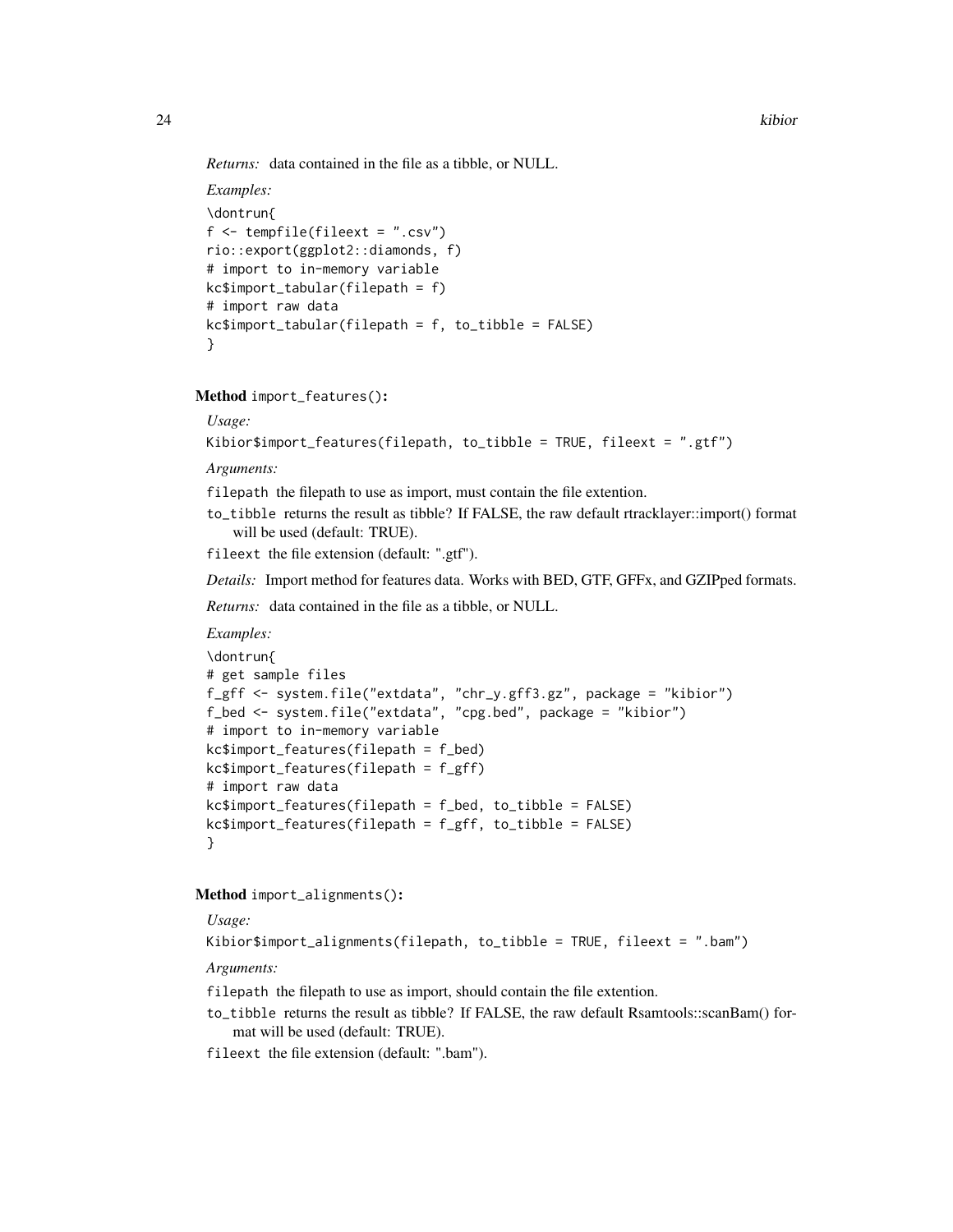*Details:* Import method for alignments data. Works with BAM format.

*Returns:* data contained in the file as a tibble, or NULL.

*Examples:*

```
\dontrun{
# get sample file
f_bai <- system.file("extdata", "test.bam.bai", package = "kibior")
# import to in-memory variable
kc$import_alignments(filepath = f_bai)
# import raw data
kc$import_alignments(filepath = f_bai, to_tibble = FALSE)
}
```
<span id="page-24-0"></span>Method import\_json():

## *Usage:*

Kibior\$import\_json(filepath, to\_tibble = TRUE, fileext = ".json")

*Arguments:*

filepath the filepath to use as import, should contain the file extention.

to\_tibble returns the result as tibble? If FALSE, the raw dataframe format will be used (default: TRUE).

fileext the file extension (default: ".json").

*Details:* Import method for JSON format.

*Returns:* data contained in the file as a tibble, dataframe or NULL.

*Examples:*

```
\dontrun{
# get sample file
f_json <- system.file("extdata", "storms100.json", package = "kibior")
# import to in-memory variable
kc$import_json(f_json)
# import raw data
kc$import_json(f_json, to_tibble = FALSE)
}
```
<span id="page-24-1"></span>Method import\_sequences():

*Usage:*

Kibior\$import\_sequences(filepath, to\_tibble = TRUE, fasta\_type = "auto")

*Arguments:*

filepath the filepath to use as import, should contain the file extention.

to\_tibble returns the result as tibble? If FALSE, the raw default Rsamtools::scanBam() format will be used (default: TRUE).

fasta\_type type of parsing. It can be "dna", "rna", "aa" ou "auto" (default: "auto")

*Details:* Import method for sequences data. Works with FASTA formats.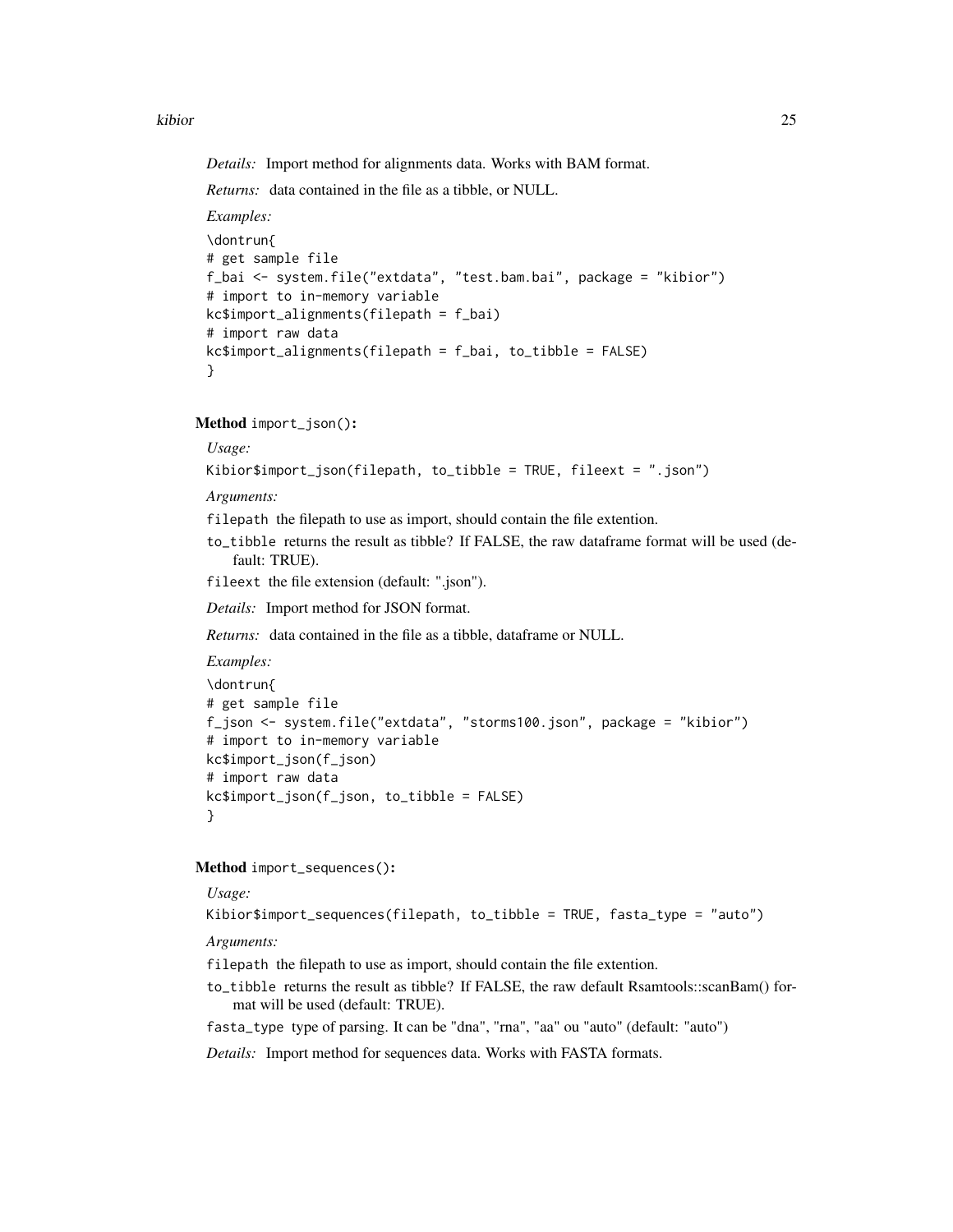*Returns:* data contained in the file as a tibble, or NULL.

```
Examples:
\dontrun{
# get sample file
f_dna <- system.file("extdata", "dna_human_y.fa.gz", package = "kibior")
f_rna <- system.file("extdata", "ncrna_mus_musculus.fa.gz", package = "kibior")
f_aa <- system.file("extdata", "pep_mus_spretus.fa.gz", package = "kibior")
# import to in-memory variable
kc$import_sequences(filepath = f_dna, fasta_type = "dna")
# import raw data
kc$import_sequences(filepath = f_rna, to_tibble = FALSE, fasta_type = "rna")
# import auto
kc$import_sequences(filepath = f_aa)
}
```
<span id="page-25-0"></span>Method guess\_import():

*Usage:*

Kibior\$guess\_import(filepath, to\_tibble = TRUE)

*Arguments:*

filepath the filepath to use as import, must contain the file extention.

to\_tibble returns the result as tibble? (default: TRUE).

*Details:* Import method that will try to guess importation method. Will also try to read from compressed data if they are. This method will call other import\_\* methods when trying. Some data formats are not installed by default. Use 'rio::install\_formats()' to be able to parse them.

*Returns:* data contained in the file, or NULL.

```
Examples:
\dontrun{
# get sample file
f_dna <- system.file("extdata", "dna_human_y.fa.gz", package = "kibior")
f_rna <- system.file("extdata", "ncrna_mus_musculus.fa.gz", package = "kibior")
f_aa <- system.file("extdata", "pep_mus_spretus.fa.gz", package = "kibior")
f_bai <- system.file("extdata", "test.bam.bai", package = "kibior")
f_gff <- system.file("extdata", "chr_y.gff3.gz", package = "kibior")
f_bed <- system.file("extdata", "cpg.bed", package = "kibior")
# import
kc$guess_import(f_dna)
kc$guess_import(f_rna)
kc$guess_import(f_aa)
kc$guess_import(f_bai)
kc$guess_import(f_gff)
kc$guess_import(f_bed)
}
```
<span id="page-25-1"></span>Method import():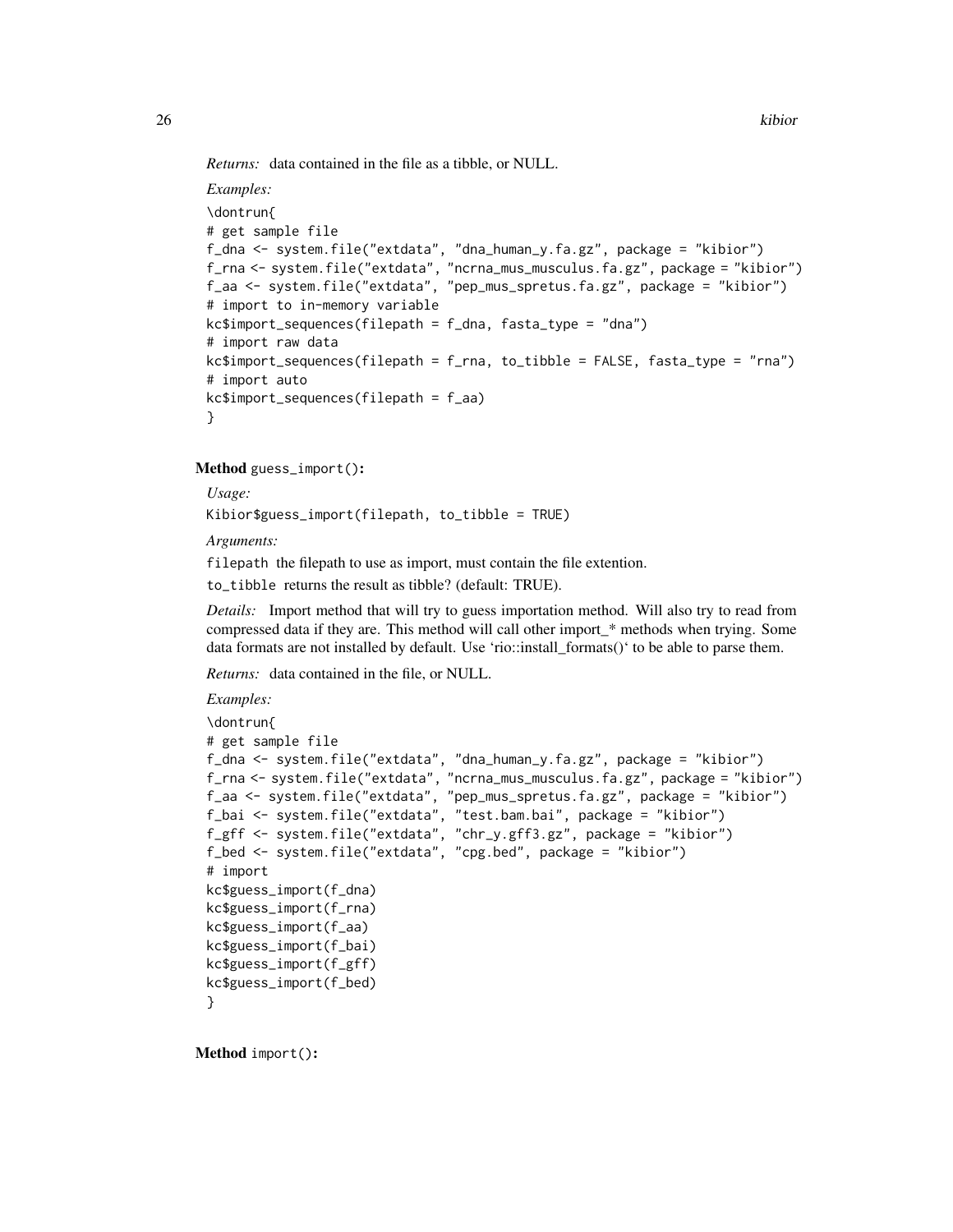```
Usage:
Kibior$import(
  filepath,
  import_type = "auto",
 push_index = NULL,push_mode = "check",
  id_{col} = NULL,
  to_tibble = TRUE
)
```
*Arguments:*

filepath the filepath to use as import, must contain the file extention.

import\_type can be one of "auto", "tabular", "features", "alignments", "sequences" (default: "auto").

push\_index the name of the index where to push data (default: NULL).

push\_mode the push mode (default: "check").

id\_col the column name of unique IDs (default: NULL).

to\_tibble returns the result as tibble? (default: TRUE).

*Details:* Generic import method. This method will call other import\_\* methods when trying. Some data formats are not installed by default.

*Returns:* data contained in the file, or NULL.

#### *Examples:*

```
\dontrun{
# get sample file
f_aa <- system.file("extdata", "pep_mus_spretus.fa.gz", package = "kibior")
f_gff <- system.file("extdata", "chr_y.gff3.gz", package = "kibior")
f_bai <- system.file("extdata", "test.bam.bai", package = "kibior")
# import
kc$import(filepath = f_aa)
# import to Elasticsearch index ("sw_from_file") if not exists
kc$import(filepath = f_bai, push_index = "sw_from_file")
# import to index by recreating it, then pull indexed data
kc$import(filepath = f_gff, push_index = "sw_from_file",
 push_mode = "recreate")
}
```
#### <span id="page-26-0"></span>Method push():

## *Usage:*

Kibior\$push(data, index\_name, bulk\_size = 1000, mode = "check", id\_col = NULL)

*Arguments:*

data the data to push.

index\_name the index name to use in Elasticsearch.

bulk\_size the number of record to send to Elasticsearch in a row (default: 1000).

mode the push mode, could be "check", "recreate" or "update" (default: "check").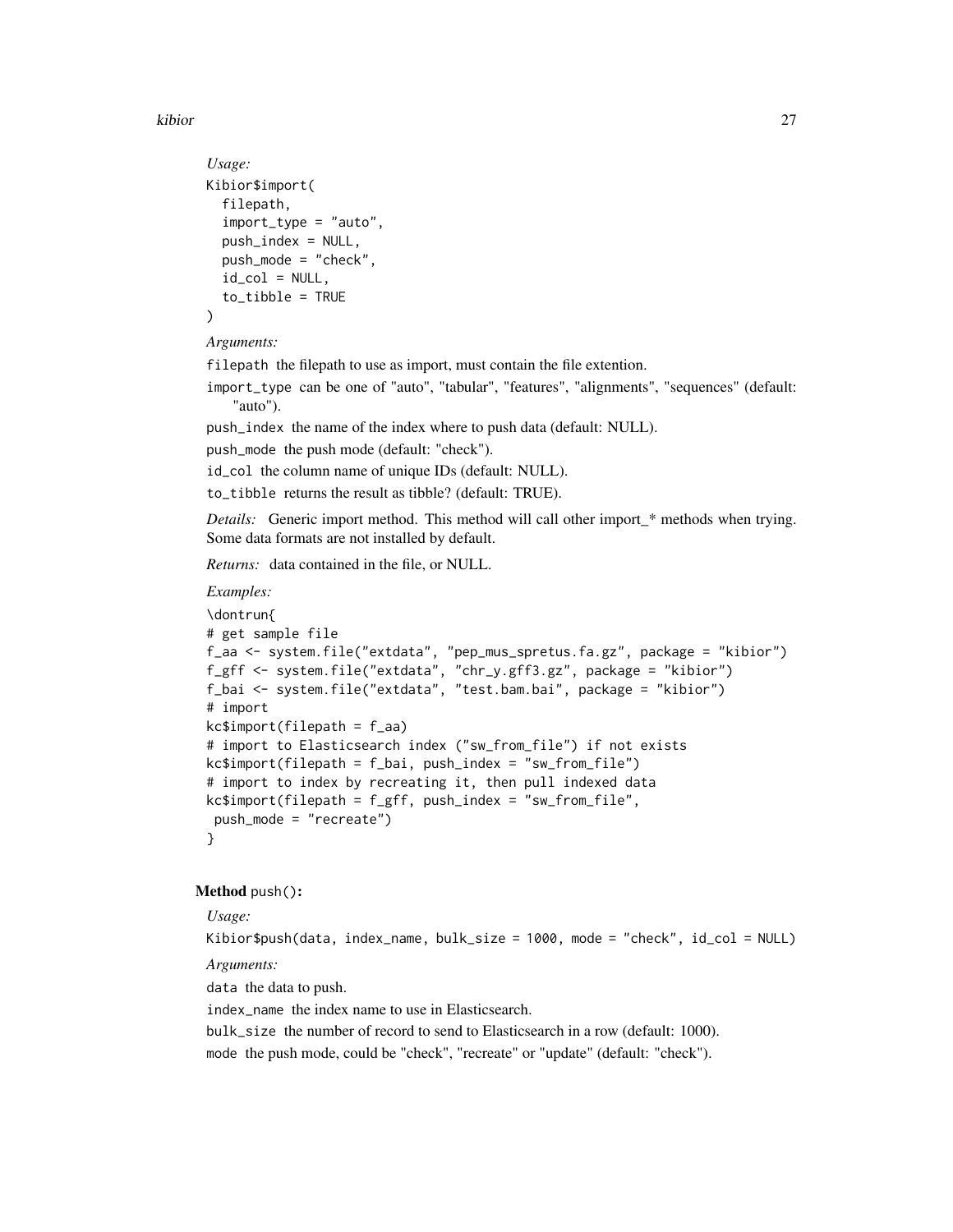id\_col an column anme to use as ID, must be composed of unique elements (default: NULL).

*Details:* Push data from in-memory to Elasticsearch. Everything is done by bulk.

*Returns:* the index\_name given if the push ended well, else an error.

*Examples:*

\dontrun{

```
# erase the last push data by recreating the index and re-pushing data
kc$push(dplyr::starwars, index_name = "sw", mode = "recreate")
# characters names are unique, can be used as ID
kc$push(dplyr::starwars, index_name = "sw", mode = "recreate", id_col = "name")
# a bit more complicated: update some data of the dataset "starwars"
# 38 records on 87 filtered
some_new_data <- dplyr::filter(dplyr::starwars, height > 180)
# make them all "gender <- female"
some_new_data["gender"] <- "female"
# update that apply, based on cahracter names to match the right record
kc$push(some_new_data, "sw", mode = "update", id_col = "name")
# view result by querying
kc$pull("sw", query = "height: >180", columns = c("name", "gender"))
}
```
#### <span id="page-27-0"></span>Method pull():

```
Usage:
Kibior$pull(
  index_name,
 bulk_size = 500,
 max_size = NULL,
  scroll_time r = "3m",keep_metadata = FALSE,
  columns = NULL,
  query = NULL)
```

```
Arguments:
```
index\_name the index name to use in Elasticsearch.

bulk\_size the number of record to send to Elasticsearch in a row (default: 500).

max\_size the number of record Elasticsearch will send (default: NULL (all data)).

- scroll\_timer the time the scroll API will let the request alive to scroll on the result (default: "3m" (3 minute)).
- keep\_metadata does Elasticsearch needs to sent metadata? Data columns will be prefixed by "\_source." (default: FALSE).
- columns a vector of columns to select (default: NULL (all columns)).
- query a string formatted to Elasticsearch query syntax, see links for the syntax details (default: NULL)

# Simple syntax details:

*Details:* Pull data from Elasticsearch. Everything is done by bulk. This method is essentially a wrapper around '\$search()' with parameter 'head = FALSE'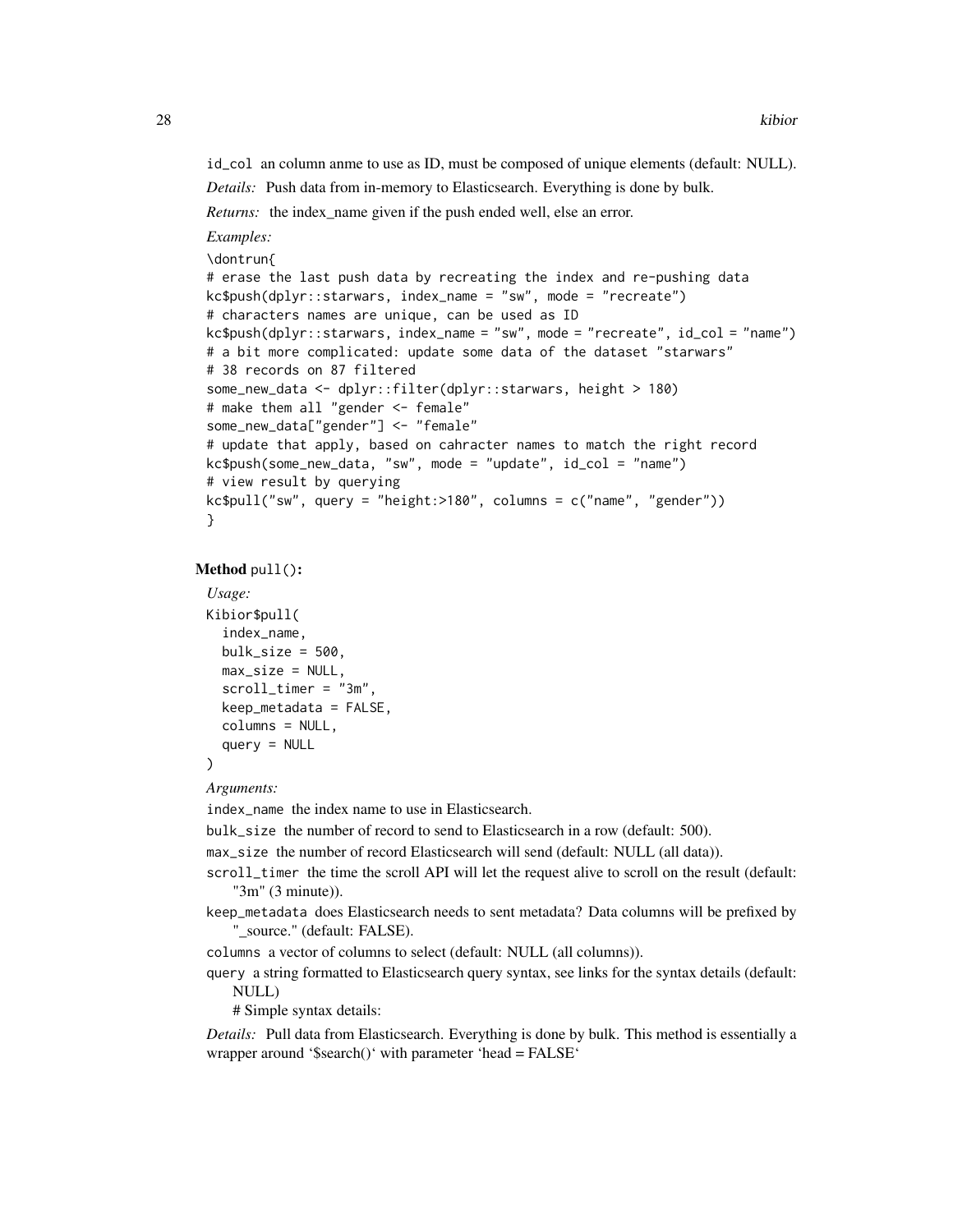*Returns:* a list of datasets corresponding to the pull request, else an error. Keys of the list are index names matching the request, value are the associated tibbles

```
Examples:
\dontrun{
# push some data sample
kc$push(dplyr::storms, "storms")
# get the whole "sw" index
kc$pull("sw")
# get the whole "sw" index with all metadata
kc$pull("sw", keep_metadata = TRUE)
# get only "name" and "status" columns of indices starting with "s"
# columns not found will be ignored
kc$pull("s*", columns = c("name", "status"))
# limit the size of the result to 10
kc$pull("storms", max_size = 10, bulk_size = 10)
# use Elasticsearch query syntax to select and filter on all indices, for all data
# Here, we want to search for all records taht match the conditions:
# field "height" is strictly more than 180 AND field homeworld is "Tatooine" OR "Naboo"
r <- kc$pull("sw", query = "height:>180 && homeworld:(Tatooine || Naboo)")
# it can be used in conjunction with `columns` to select only columns that matter
r <- kc$pull("sw", query = "height:>180 && homeworld:(Tatooine || Naboo)", columns =
c("name", "hair_color", "homeworld"))
}
```
#### <span id="page-28-0"></span>Method move():

```
Usage:
Kibior$move(
  from_index,
  to_index,
  from_instance = NULL,
  force = FALSE,copy = FALSE)
```
*Arguments:*

from\_index The source index name (default: NULL).

to\_index The destination index name (default: NULL).

from\_instance If not NULL, the Kibior object of another instance. if NULL (default), this instance will be used. (default: NULL).

force Does the destination index need to be erase? (default: FALSE)

copy Does the destination have to be a copy of the source? FALSE (default) will delete source index, TRUE will keep it. (default: FALSE).

*Details:* Move data from one index to another. It needs to be configured in the 'config/elasticsearch.yml' file to actually work.

*Returns:* the reindex result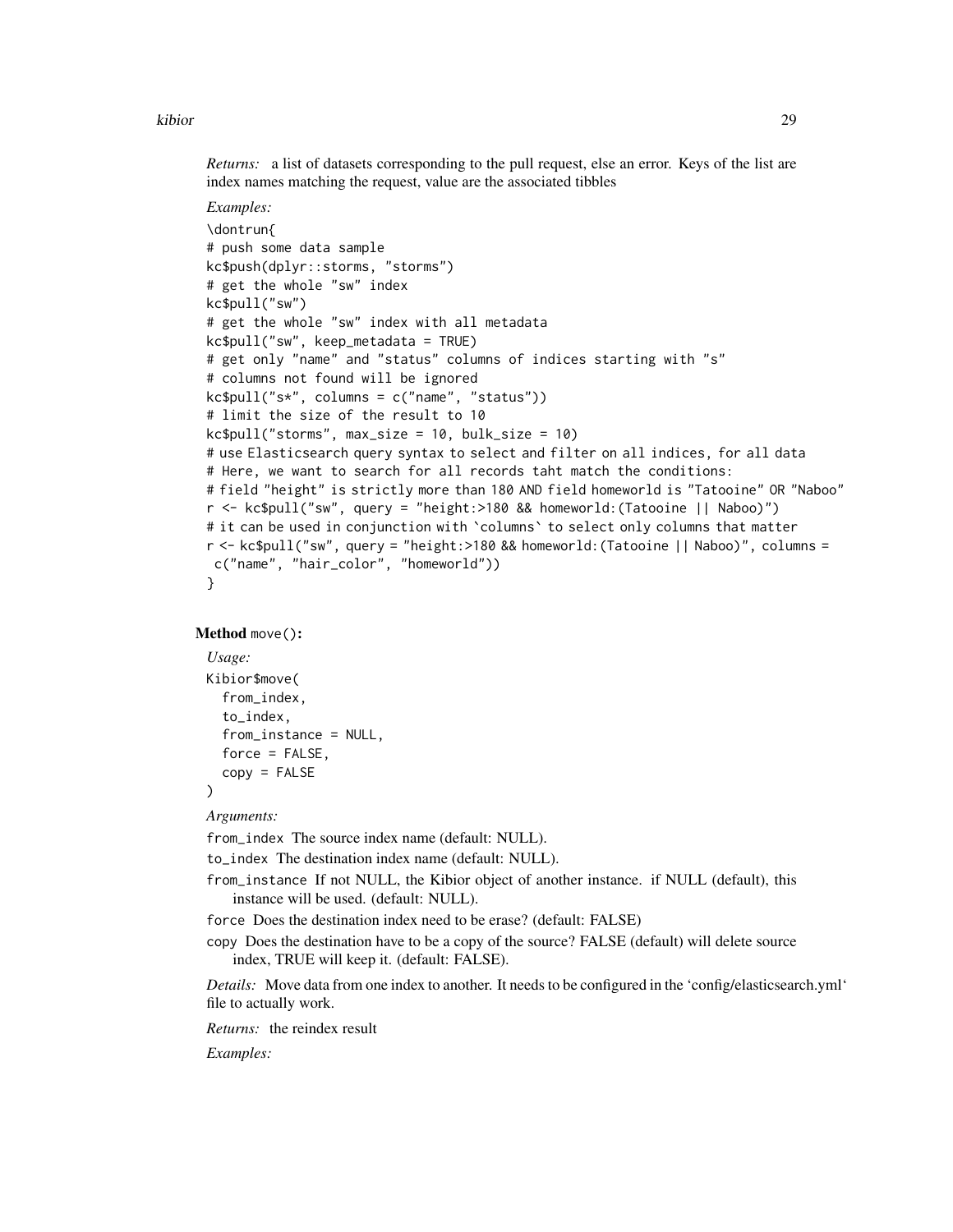```
\dontrun{
kc$push(dplyr::starwars, "sw", mode = "recreate")
# move data from an index to another (change name, same instance)
r < -kc$move(from_index = "sw", to_index = "sw_new")
kc$pull("sw_new")
kc$list()
}
```
<span id="page-29-0"></span>Method copy():

*Usage:*

```
Kibior$copy(from_index, to_index, from_instance = NULL, force = FALSE)
```
*Arguments:*

from\_index The source index name (default: NULL).

to\_index The destination index name (default: NULL).

from\_instance If not NULL, the Kibior object of another instance. if NULL (default), this instance will be used. (default: NULL).

force Does the destination index need to be erase? (default: FALSE)

*Details:* Copy data from one index to another. It needs to be configured in the 'config/elasticsearch.yml' file to actually work. This method is a wrapper around '\$move(copy = TRUE)'.

*Returns:* the reindex result

```
Examples:
\dontrun{
# copy data from one index to another (same instance)
r < -k\varepsilonc\varphiy(from_index = "sw_new", to_index = "sw")
kc$pull(c("sw", "sw_new"))
kc$list()
}
```
#### <span id="page-29-1"></span>Method match():

*Usage:* Kibior\$match(index\_name)

*Arguments:*

index\_name the index name to use in Elasticsearch, can be a pattern with '\*'.

*Details:* Match requested index names against Elasticsearch indices list.

*Returns:* a vector of matching index names, NULL if nothing matches.

```
\dontrun{
# search "sw" index name
kc$match("sw")
# search all starting with an "s"
kc$match("s*")
# get all index name, identical to `$list()`
```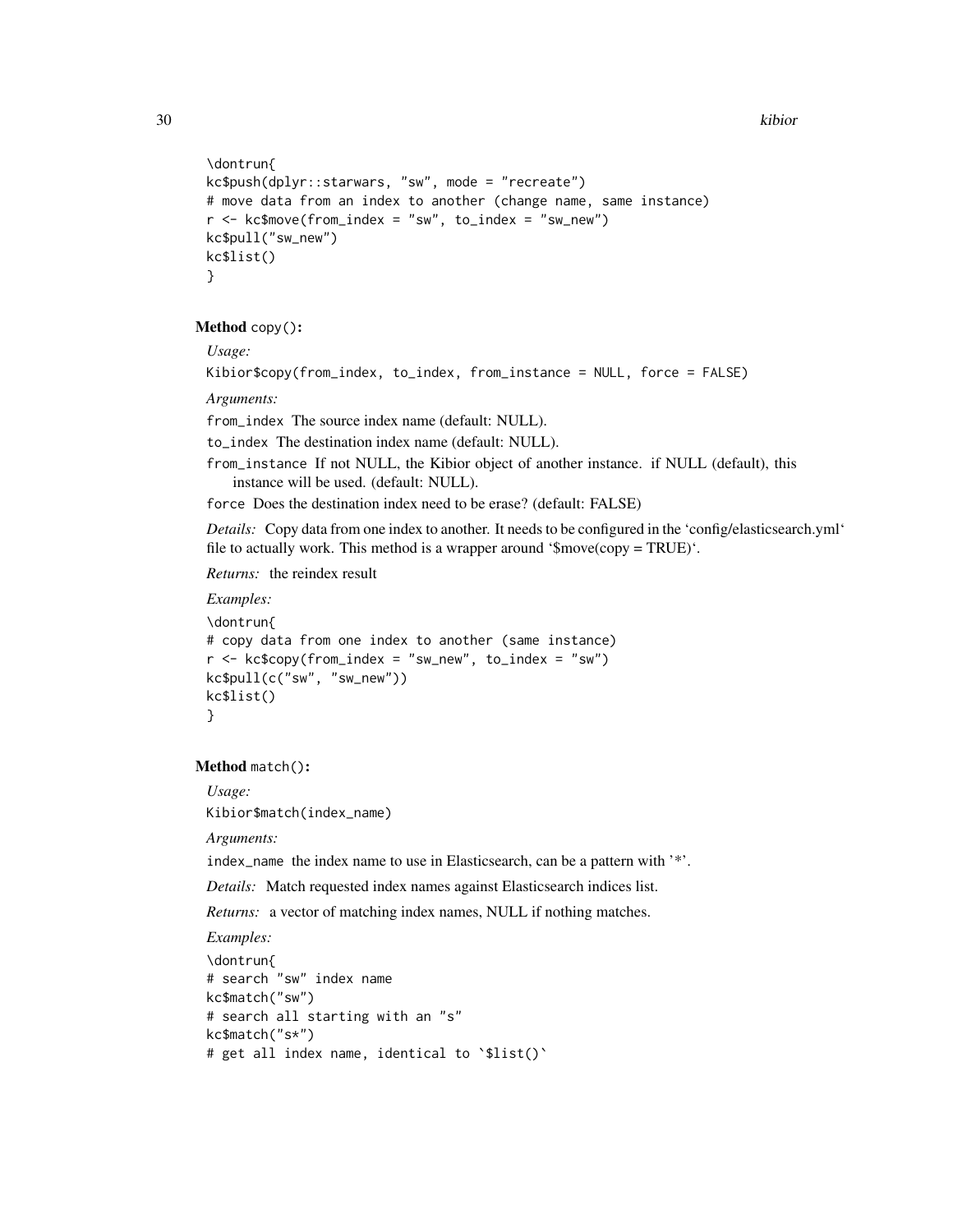```
kc$match("*")
# search multiple names
kc$match(c("sw", "sw_new", "nope"))
# search multiple names with pattern
kc$match(c("s*", "nope"))
}
```
<span id="page-30-0"></span>Method search():

```
Usage:
Kibior$search(
  index_name = "_all",keep_metadata = FALSE,
  columns = NULL,
 bulk_size = 500,
 max\_size = NULL,scroll_timer = "3m",
 head = TRUE,
  query = NULL)
```
*Arguments:*

index\_name the index name to use in Elasticsearch (default: NULL).

keep\_metadata does Elasticsearch needs to sent metadata? Data columns will be prefixed by "\_source." (default: FALSE).

columns a vector of columns to select (default: NULL (all columns)).

bulk\_size the number of record to send to Elasticsearch in a row (default: 500).

max\_size the number of record Elasticsearch will send (default: NULL (all data)).

scroll\_timer the time the scroll API will let the request alive to scroll on the result (default: "3m" (3 minutes)).

head a boolean limiting the search result and time (default: TRUE)

query a string formatted to Elasticsearch query syntax, see links for the syntax details (default: NULL)

*Details:* Search data from Elasticsearch. The goal of this method is to discover quickly what data are interesting, thus 'head =  $TRUE'$  by default. If you want to get all data, use 'head = FALSE' or '\$pull()'. Everything is done by bulk.

*Returns:* a list of datasets corresponding to the pull request, else an error. Keys of the list are index names matching the request, value are the associated tibbles

```
\dontrun{
# search "sw" index, head mode on
kc$search("sw")
# search "sw" index with all metadata, head mode on
kc$search("sw", keep_metadata = TRUE)
# get only "name" field of the head of indices starting with "s"
# if an index does not have the "name" field, it will be empty
```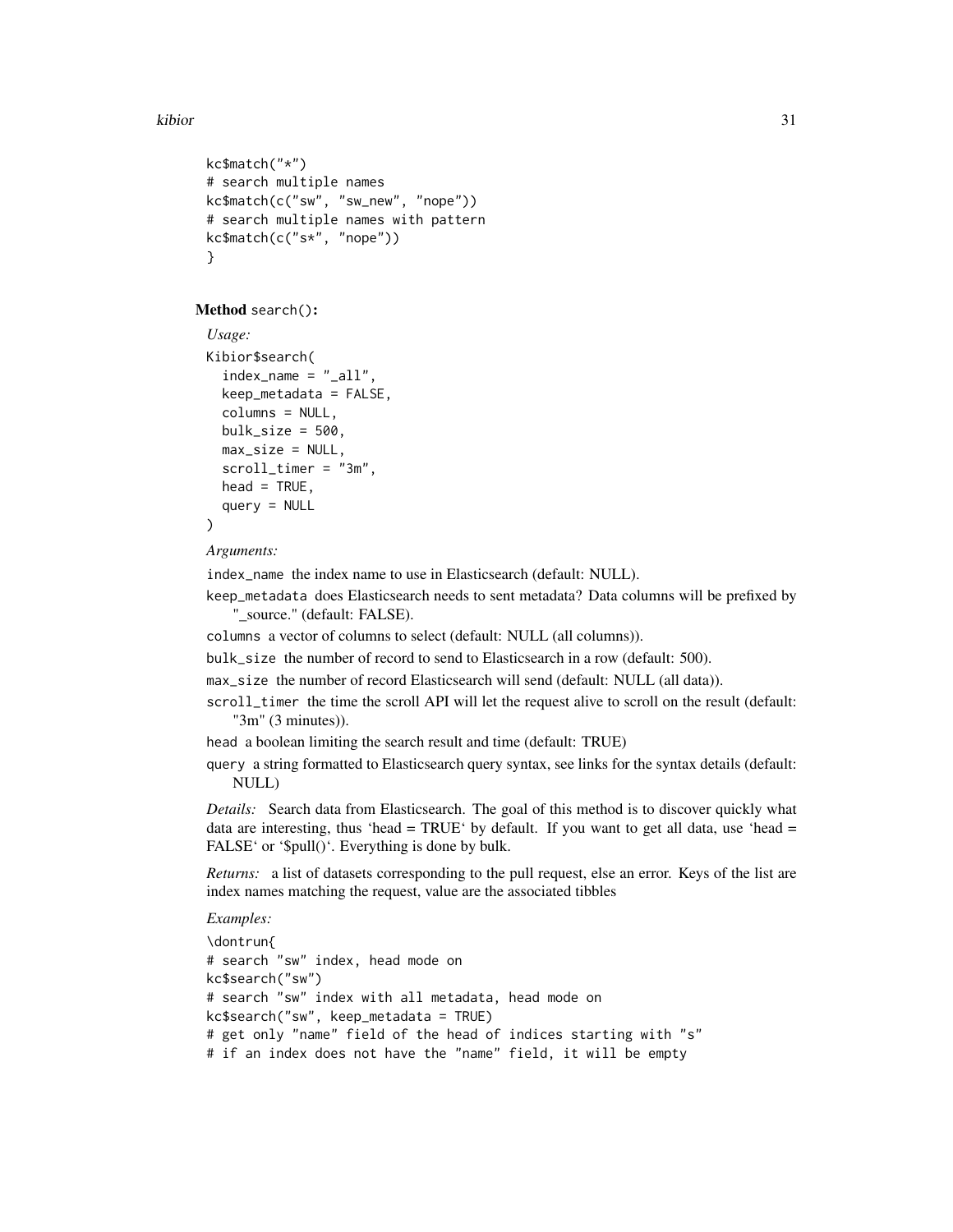```
kc$search("s*", columns = "name")# limit the size of the result to 50 to the whole index
kcssearch("storms", max_size = 50, bulk_size = 50, head = FALSE)# use Elasticsearch query syntax to select and filter on all indices, for all data
# Here, we want to search for all records taht match the conditions:
# field "height" is strictly more than 180 AND field homeworld is "Tatooine" OR "Naboo"
kc$search("*", query = "height:>180 && homeworld:(Tatooine || Naboo)")
# it can be used in conjunction with `columns` to select only columns that matter
kc$search("*", query = "height:>180 && homeworld:(Tatooine || Naboo)", columns =
c("name", "hair_color", "homeworld"))
}
```
<span id="page-31-0"></span>Method inner\_join():

*Usage:*

Kibior\$inner\_join(...)

*Arguments:*

... see 'join()' params.

*Details:* Execute a inner join between two datasets using 'dplyr' joins. The datasets can be in-memory (variable name) or the name of an currently stored Elasticsearch index. Joins cannot be done on column of type "list" ("by" argument).

*Returns:* a tibble

## *Examples:*

```
\dontrun{
# some data for joins examples
kc$push(ggplot2::diamonds, "diamonds")
# prepare join datasets, only big the biggest diamonds are selected (9)
sup_carat <- dplyr::filter(ggplot2::diamonds, carat > 3.5)
r <- kc$push(sup_carat, "diamonds_superior")
# execute a inner_join with one index and one in-memory dataset
kc$inner_join(ggplot2::diamonds, "diamonds_superior")
# execute a inner_join with one index queried, and one in-memory dataset
kc$inner_join(ggplot2::diamonds, "diamonds", right_query
= "carat:>3.5")
}
```
#### <span id="page-31-1"></span>Method full\_join():

*Usage:* Kibior\$full\_join(...)

*Arguments:*

... see 'join()' params.

*Details:* Execute a full join between two datasets using 'dplyr' joins. The datasets can be inmemory (variable name) or the name of an currently stored Elasticsearch index. Joins cannot be done on column of type "list" ("by" argument).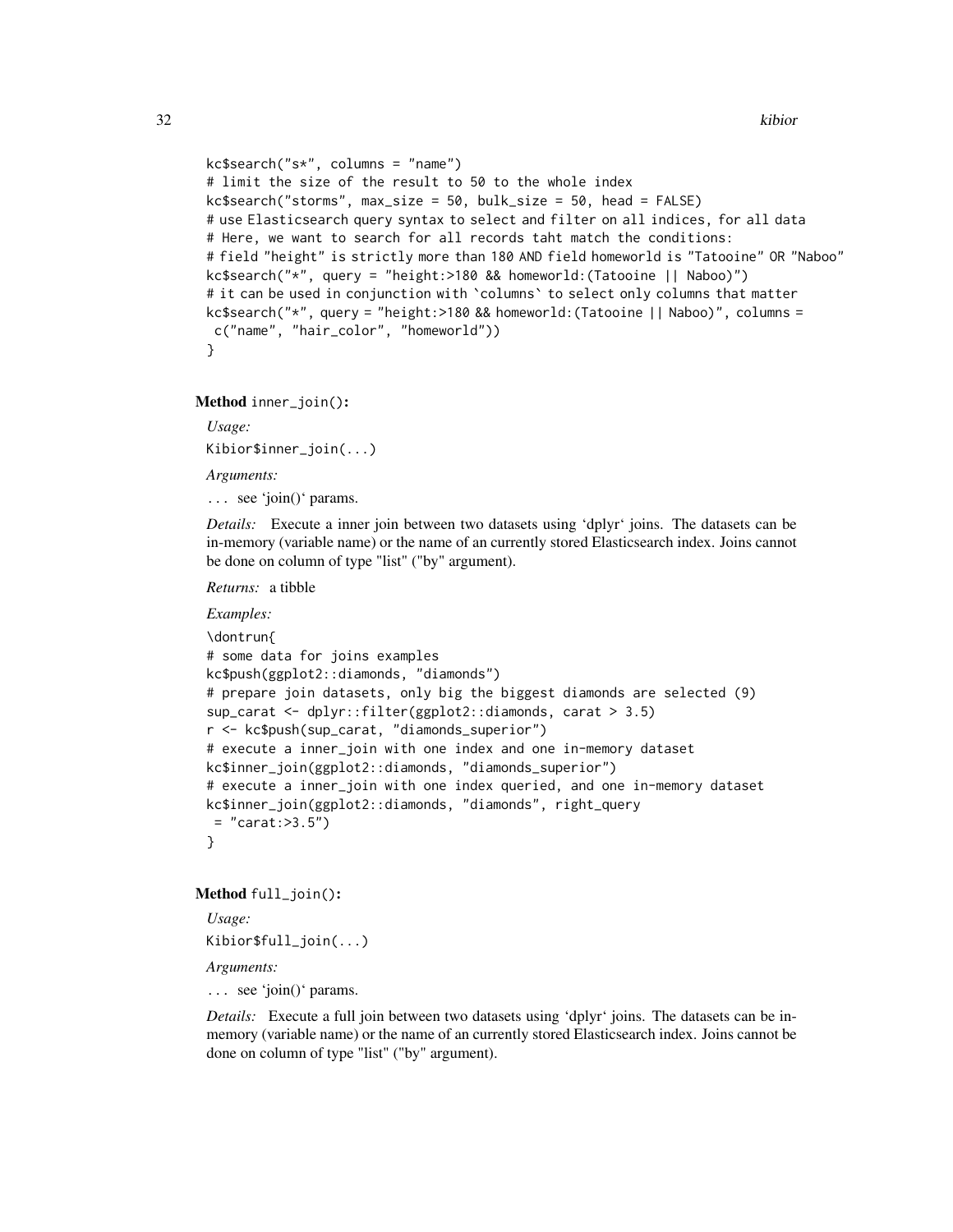*Returns:* a tibble

```
Examples:
\dontrun{
# prepare join datasets, fair cuts
fair_cut <- dplyr::filter(ggplot2::diamonds, cut == "Fair") # 1605 lines
sup_carat <- kc$pull("diamonds_superior")$diamonds_superior
# execute a full_join with one index and one in-memory dataset
kc$full_join(fair_cut, "diamonds_superior")
# execute a full_join with one index queried, and one in-memory dataset
kc$full_join(sup_carat, "diamonds", right_query = "cut:fair")
}
```
<span id="page-32-0"></span>Method left\_join():

*Usage:* Kibior\$left\_join(...)

*Arguments:*

... see 'join()' params.

*Details:* Execute a left join between two datasets using 'dplyr' joins. The datasets can be inmemory (variable name) or the name of an currently stored Elasticsearch index. Joins cannot be done on column of type "list" ("by" argument).

*Returns:* a tibble

*Examples:*

```
\dontrun{
# prepare join datasets, fair cuts
fair_cut <- dplyr::filter(ggplot2::diamonds, cut == "Fair") # 1605 lines
sup_carat <- kc$pull("diamonds_superior")$diamonds_superior
# execute a left_join with one index and one in-memory dataset
kc$left_join(fair_cut, "diamonds_superior")
# execute a left_join with one index queried, and one in-memory dataset
kc$left_join(sup_carat, "diamonds", right_query
= "cut:fair")
}
```
<span id="page-32-1"></span>Method right\_join():

*Usage:* Kibior\$right\_join(...)

*Arguments:*

... see 'join()' params.

*Details:* Execute a right join between two datasets using 'dplyr' joins. The datasets can be in-memory (variable name) or the name of an currently stored Elasticsearch index. Joins cannot be done on column of type "list" ("by" argument).

*Returns:* a tibble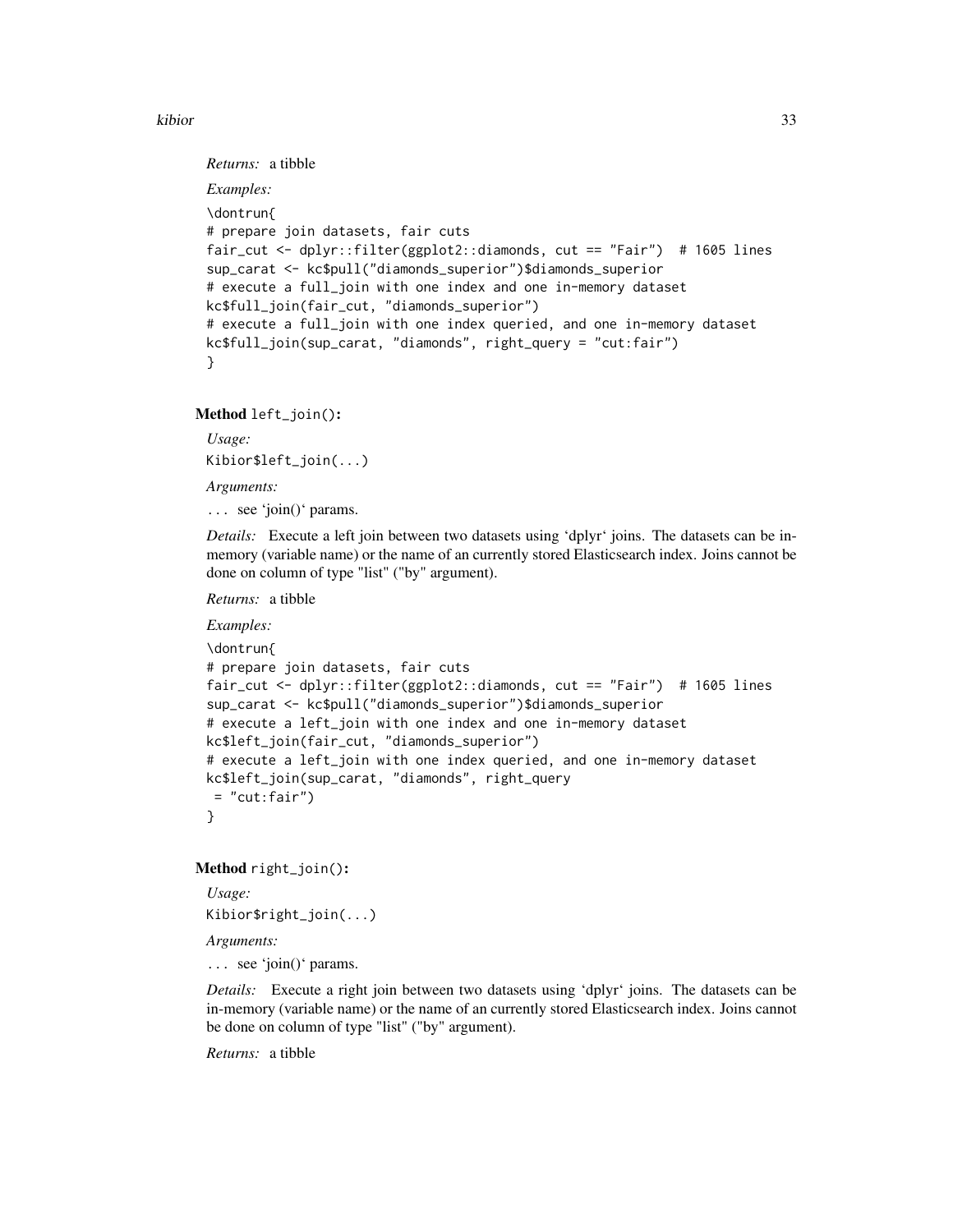## *Examples:*

```
\dontrun{
# prepare join datasets, fair cuts
fair_cut <- dplyr::filter(ggplot2::diamonds, cut == "Fair") # 1605 lines
sup_carat <- kc$pull("diamonds_superior")$diamonds_superior
# execute a right_join with one index and one in-memory dataset
kc$right_join(fair_cut, "diamonds_superior")
# execute a right_join with one index queried, and one in-memory dataset
kc$right_join(sup_carat, "diamonds", right_query
= "cut:fair")
}
```
<span id="page-33-0"></span>Method semi\_join():

*Usage:* Kibior\$semi\_join(...)

*Arguments:*

... see 'join()' params.

*Details:* Execute a semi join between two datasets using 'dplyr' joins. The datasets can be in-memory (variable name) or the name of an currently stored Elasticsearch index. Joins cannot be done on column of type "list" ("by" argument).

*Returns:* a tibble

*Examples:*

```
\dontrun{
# prepare join datasets, fair cuts
fair_cut <- dplyr::filter(ggplot2::diamonds, cut == "Fair") # 1605 lines
sup_carat <- kc$pull("diamonds_superior")$diamonds_superior
# execute a semi_join with one index and one in-memory dataset
kc$semi_join(fair_cut, "diamonds_superior")
# execute a semi_join with one index queried, and one in-memory dataset
kc$semi_join(sup_carat, "diamonds", right_query
= "cut:fair")
}
```
<span id="page-33-1"></span>Method anti\_join():

*Usage:* Kibior\$anti\_join(...)

*Arguments:*

... see 'join()' params.

*Details:* Execute a anti join between two datasets using 'dplyr' joins. The datasets can be in-memory (variable name) or the name of an currently stored Elasticsearch index. Joins cannot be done on column of type "list" ("by" argument).

*Returns:* a tibble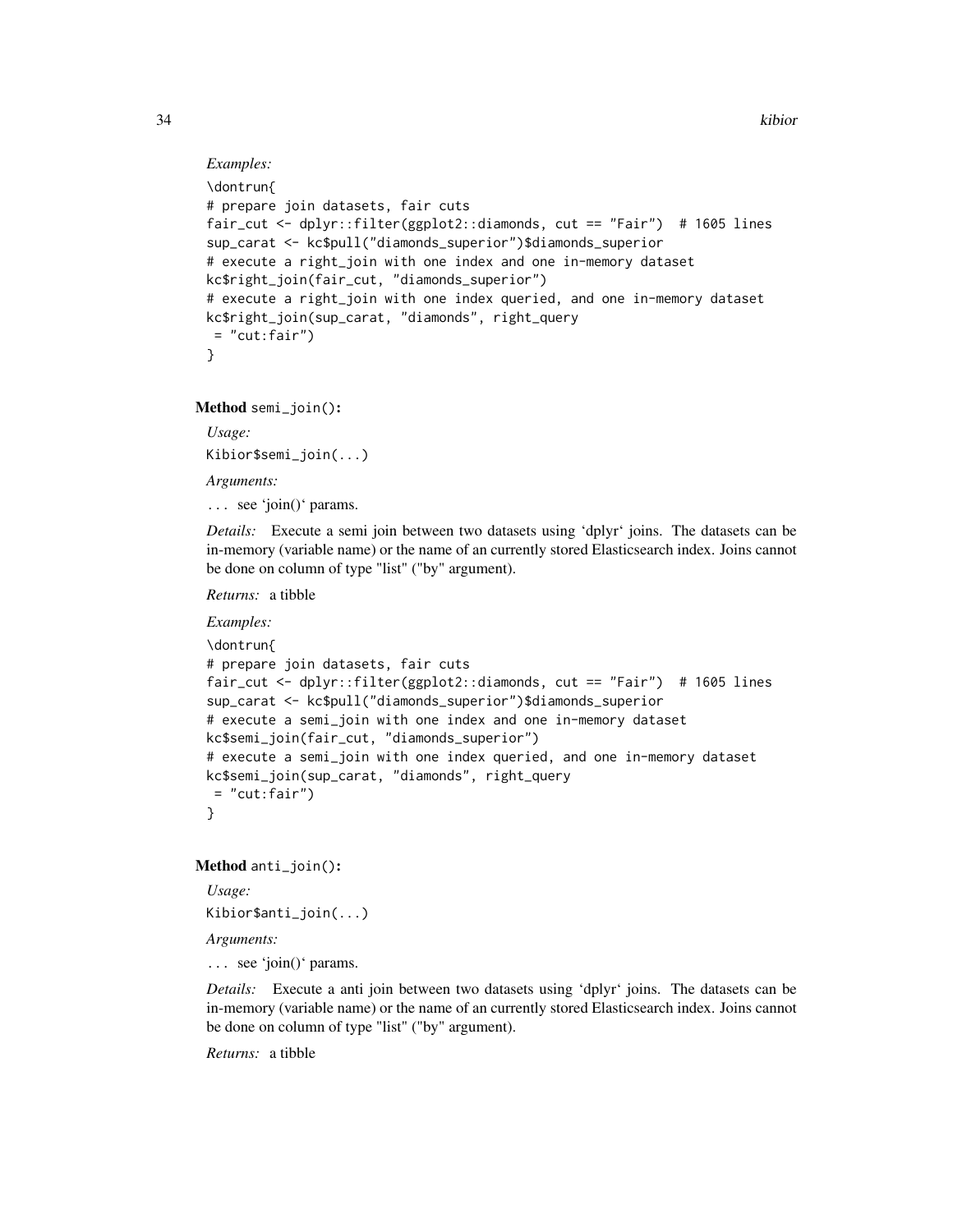```
Examples:
\dontrun{
# prepare join datasets, fair cuts
fair_cut <- dplyr::filter(ggplot2::diamonds, cut == "Fair") # 1605 lines
sup_carat <- kc$pull("diamonds_superior")$diamonds_superior
# execute a anti_join with one index and one in-memory dataset
kc$anti_join(fair_cut, "diamonds_superior")
# execute a anti_join with one index queried, and one in-memory dataset
kc$anti_join(sup_carat, "diamonds", right_query
= "cut:fair")
#
# Do not mind this, removing example indices
elastic::index_delete(kc$connection, "*")
kc <- NULL
}
```
<span id="page-34-0"></span>Method clone(): The objects of this class are cloneable with this method.

```
Usage:
Kibior$clone(deep = FALSE)
Arguments:
deep Whether to make a deep clone.
```
#### Author(s)

Régis Ongaro-Carcy, <regis.ongaro-carcy2@crchudequebec.ulaval.ca>

## References

Kibio.science: <http://kibio.science>, Elasticsearch documentation: [https://www.elastic.co/guide/en/elasticsearch/reference/](https://www.elastic.co/guide/en/elasticsearch/reference/current/index.html) [current/index.html](https://www.elastic.co/guide/en/elasticsearch/reference/current/index.html)

#### See Also

#### [kibior](#page-1-1)

you should use [count](#page-0-0) for more accurate count.

[https://www.elastic.co/guide/en/elasticsearch/reference/current/common-options.](https://www.elastic.co/guide/en/elasticsearch/reference/current/common-options.html#time-units) [html#time-units](https://www.elastic.co/guide/en/elasticsearch/reference/current/common-options.html#time-units) for time-units and [https://www.elastic.co/guide/en/elasticsearch/refe](https://www.elastic.co/guide/en/elasticsearch/reference/current/query-dsl-query-string-query.html#query-string-syntax)rence/ [current/query-dsl-query-string-query.html#query-string-syntax](https://www.elastic.co/guide/en/elasticsearch/reference/current/query-dsl-query-string-query.html#query-string-syntax) for the Elasticsearch query string syntax.

: <https://www.elastic.co/guide/en/elasticsearch/reference/current/docs-reindex.html> Elasticsearch reindex feature for more information.

: <https://www.elastic.co/guide/en/elasticsearch/reference/current/docs-reindex.html> Elasticsearch reindex feature for more information.

[https://www.elastic.co/guide/en/elasticsearch/reference/current/common-options.](https://www.elastic.co/guide/en/elasticsearch/reference/current/common-options.html#time-units) [html#time-units](https://www.elastic.co/guide/en/elasticsearch/reference/current/common-options.html#time-units) for time-units and [https://www.elastic.co/guide/en/elasticsearch/refe](https://www.elastic.co/guide/en/elasticsearch/reference/current/query-dsl-query-string-query.html#query-string-syntax)rence/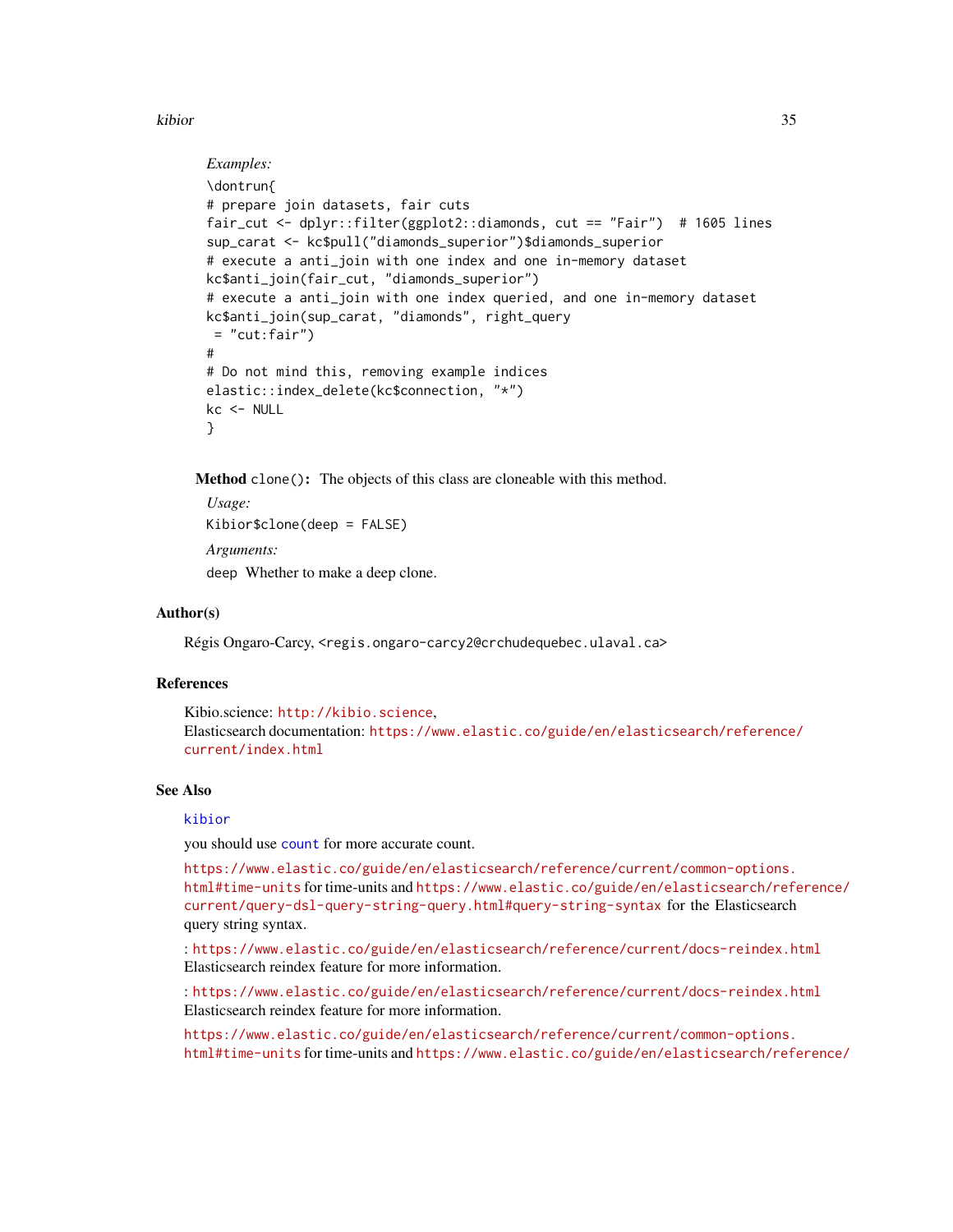[current/query-dsl-query-string-query.html#query-string-syntax](https://www.elastic.co/guide/en/elasticsearch/reference/current/query-dsl-query-string-query.html#query-string-syntax) for the Elasticsearch query string syntax.

```
## ------------------------------------------------
## Method `Kibior$new`
## ------------------------------------------------
## Not run:
# default initiatlization, connect to "localhost:9200"
kc <- Kibior$new()
# connect to "192.168.2.145:9200"
kc <- Kibior$new("192.168.2.145")
# connect to "es:15005", verbose mode activated
kc <- Kibior$new(host = "elasticsearch", port = 15005, verbose = TRUE)
# connect to "192.168.2.145:9450" with credentials "foo:bar"
kc <- Kibior$new(host = "192.168.2.145", port = 9450, user = "foo", pwd = "bar")
# connect to "elasticsearch:9200"
kc <- Kibior$new("elasticsearch")
# get kibior var from env (".Renviron" file or local env)
dd <- system.file("doc_env", "kibior_build.R", package = "kibior")
source(dd, local = TRUE)
kc <- .kibior_get_instance_from_env()
kc$quiet_progress <- TRUE
# preparing all examples (do not mind this for this method)
delete_if_exists <- function(index_names){
    tryCatch(
        expr = { kc$delete(index_names) },
        error = function(e){ }
    \lambda}
delete_if_exists(c(
    "aaa",
    "bbb",
    "ccc",
    "ddd",
    "sw",
    "sw_naboo",
    "sw_tatooine",
    "sw_alderaan",
    "sw_from_file",
    "storms",
    "starwars"
))
## End(Not run)
## ------------------------------------------------
```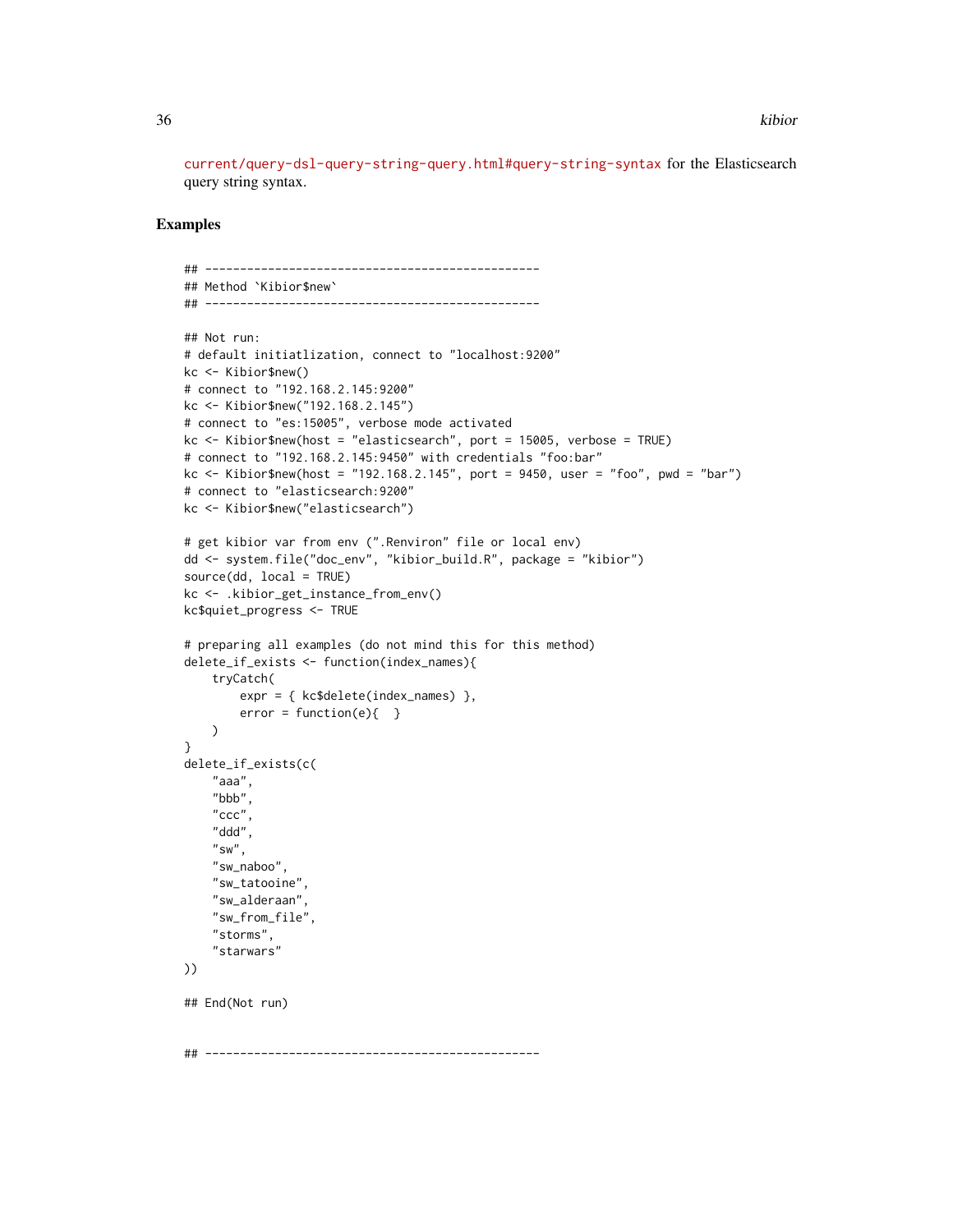```
## Method `Kibior$print`
## ------------------------------------------------
## Not run:
print(kc)
## End(Not run)
## ------------------------------------------------
## Method `Kibior$eq`
## ------------------------------------------------
## Not run:
kc$eq(kc)
## End(Not run)
## ------------------------------------------------
## Method `Kibior$ne`
## ------------------------------------------------
## Not run:
kc$ne(kc)
## End(Not run)
## ------------------------------------------------
## Method `Kibior$create`
## ------------------------------------------------
## Not run:
kc$create("aaa")
kc$create(c("bbb", "ccc"))
## End(Not run)
## ------------------------------------------------
## Method `Kibior$list`
## ------------------------------------------------
## Not run:
kc$list()
kc$list(get_specials = TRUE)
## End(Not run)
```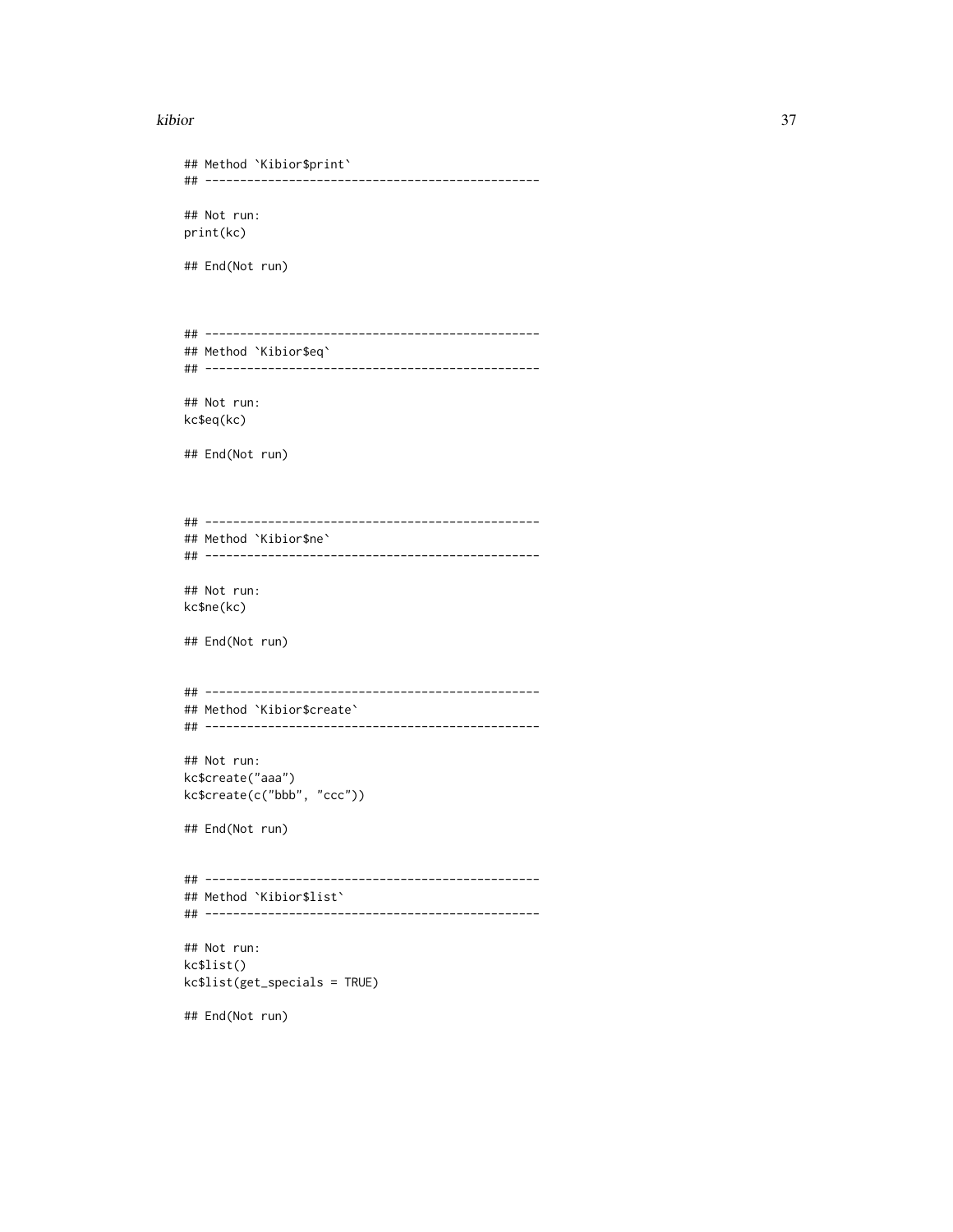```
## ------------------------------------------------
## Method `Kibior$has`
## ------------------------------------------------
## Not run:
kc$has("aaa")
kc$has(c("bbb", "ccc"))
## End(Not run)
## ------------------------------------------------
## Method `Kibior$delete`
## ------------------------------------------------
## Not run:
kc$delete("aaa")
kc$delete(c("bbb", "ccc"))
## End(Not run)
## ------------------------------------------------
## Method `Kibior$add_description`
## ------------------------------------------------
## Not run:
kc$add_description(
    index_name = "sw",
    dataset_name = "starwars",
    source_name = "Package dplyr",
   index_description = "Description of starwars characters, the data comes from the Star
    Wars API.",
    version = "dplyr (1.0.0)",
    link = "http://swapi.dev/",
    direct_download_link = "http://swapi.dev/",
    version_date = "2020-05-28",
   license_link = "MIT",
    columns = list(
        "name" = "Name of the character",
        "height" = "Height (cm)",
        "mass" = "Weight (kg)",
        "hair_color" = "Hair colors",
        "skin_color" = "Skin colors",
        "eye_color" = "Eye colors",
        "birth_year" = "Year born (BBY = Before Battle of Yavin)",
        "sex" = "The biological sex of the character, namely male, female,
             hermaphroditic, or none (as in the case for Droids).",
        "gender" = "The gender role or gender identity of the character as determined by
             their personality or the way they were progammed (as in the case for Droids
             ).",
        "homeworld" = "Name of homeworld",
        "species" = "Name of species",
```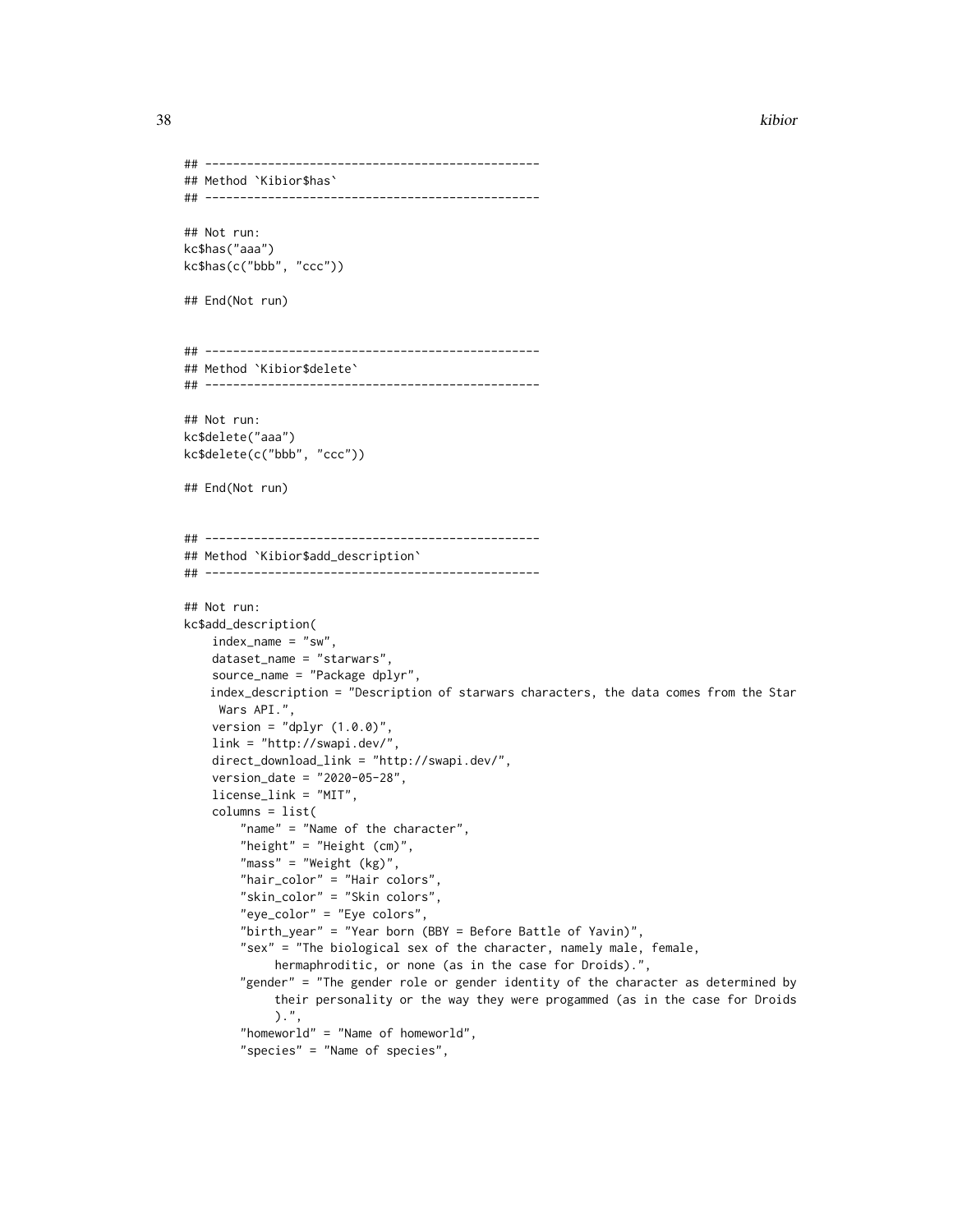```
"films" = "List of films the character appeared in",
        "vehicles" = "List of vehicles the character has piloted",
        "starships" = "List of starships the character has piloted"
   )
\mathcal{L}## End(Not run)
## ------------------------------------------------
## Method `Kibior$has_description`
## ------------------------------------------------
## Not run:
kc$has_description("s*")
kc$has_description(c("sw", "asdf"))
## End(Not run)
## ------------------------------------------------
## Method `Kibior$missing_descriptions`
## ------------------------------------------------
## Not run:
kc$missing_descriptions()
## End(Not run)
## ------------------------------------------------
## Method `Kibior$remove_description`
## ------------------------------------------------
## Not run:
# remove the description of 'test' index
kc$remove_description("test")
## End(Not run)
## ------------------------------------------------
## Method `Kibior$clean_descriptions`
## ------------------------------------------------
## Not run:
# remove the description of 'test' index
kc$clean_descriptions()
## End(Not run)
## ------------------------------------------------
```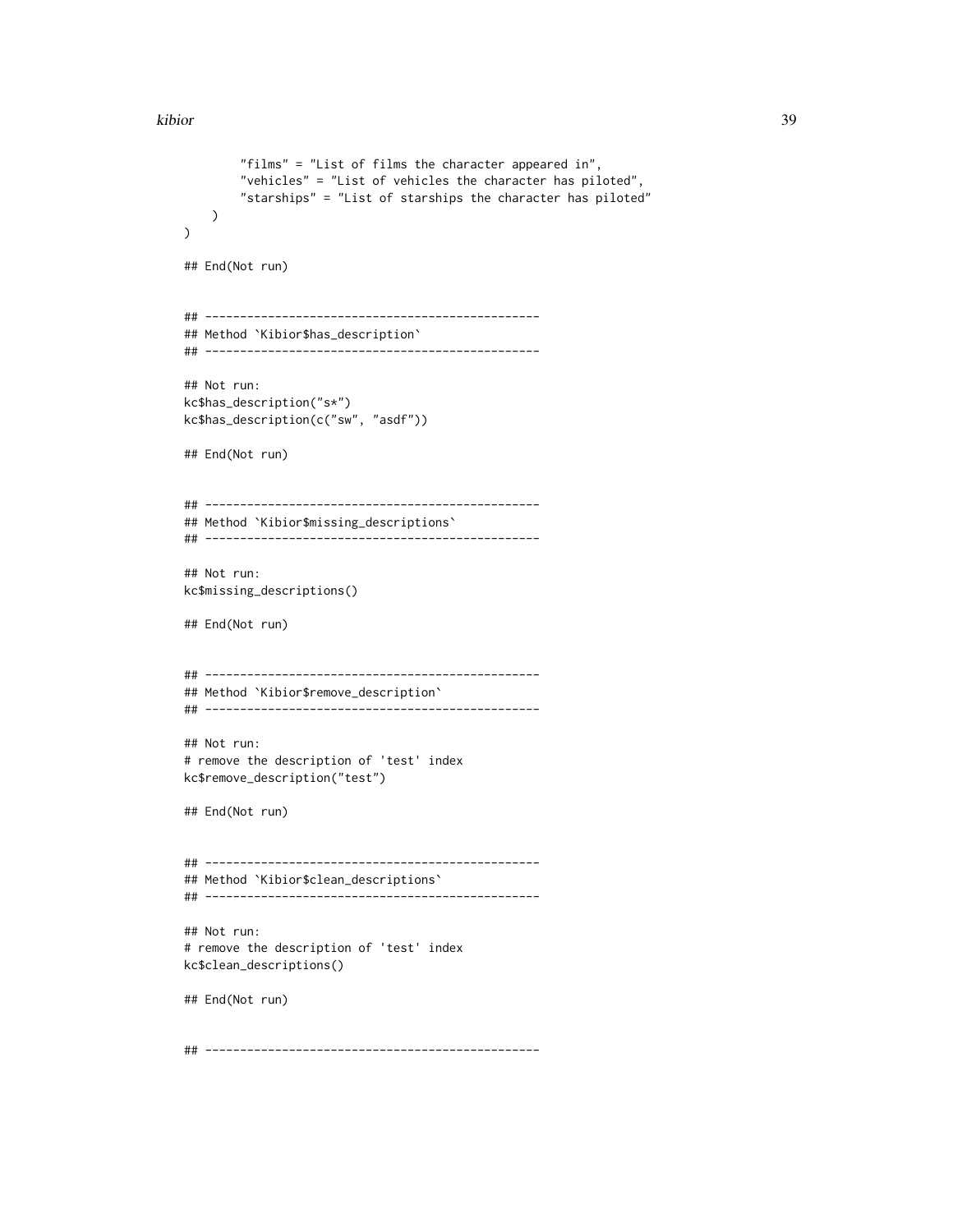## Method `Kibior\$describe` ## ------------------------------------------------ ## Not run: kc\$describe("s\*") kc\$describe("sw", columns = c("name", "height")) ## End(Not run) ## ------------------------------------------------ ## Method `Kibior\$describe\_index` ## ------------------------------------------------ ## Not run: kc\$describe\_index("s\*") ## End(Not run) ## ------------------------------------------------ ## Method `Kibior\$describe\_columns` ## ------------------------------------------------ ## Not run: kc\$describe\_columns("s\*", c("name", "height")) ## End(Not run) ## ------------------------------------------------ ## Method `Kibior\$infos` ## ------------------------------------------------ ## Not run: kc\$infos() ## End(Not run) ## ------------------------------------------------ ## Method `Kibior\$ping` ## ------------------------------------------------ ## Not run: kc\$ping() ## End(Not run) ## ------------------------------------------------ ## Method `Kibior\$mappings` ## ------------------------------------------------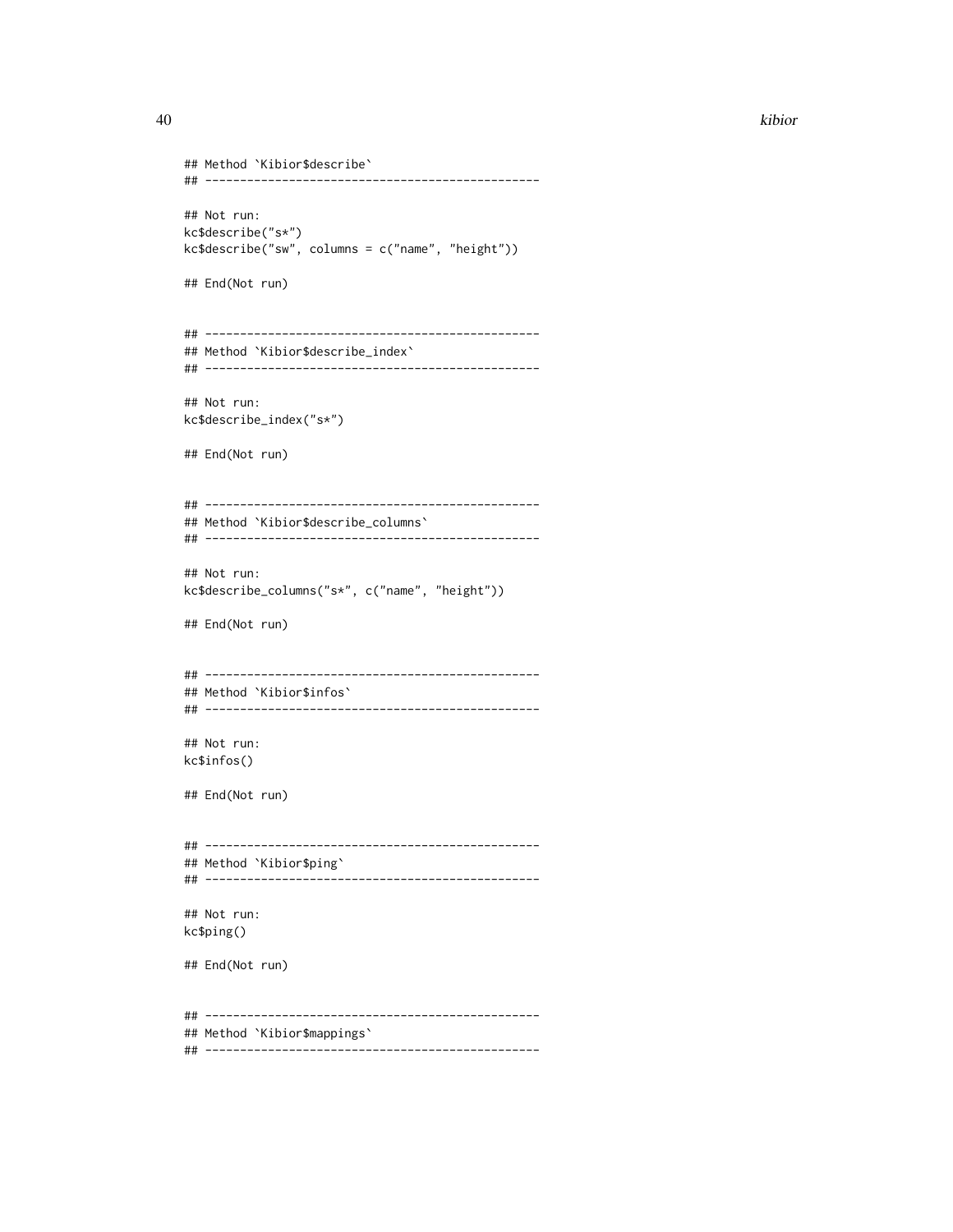```
## Not run:
kc$mappings()
kc$mappings("sw")
kc$mappings(c("sw", "sw_naboo"))
## End(Not run)
## ------------------------------------------------
## Method `Kibior$settings`
## ------------------------------------------------
## Not run:
kc$settings()
kc$settings("sw")
kc$settings(c("sw", "sw_tatooine"))
## End(Not run)
## ------------------------------------------------
## Method `Kibior$aliases`
## ------------------------------------------------
## Not run:
kc$aliases()
kc$aliases("sw")
kc$aliases(c("sw", "sw_alderaan"))
## End(Not run)
## ------------------------------------------------
## Method `Kibior$dim`
## ------------------------------------------------
## Not run:
# Couple [<nb obs> <nb var>] in "sw"
kc$dim("sw")
# Couple [<nb obs> <nb var>] in indices "sw_naboo" and "sw_alderaan"
kc$dim(c("sw_naboo", "sw_alderaan"))
## End(Not run)
## ------------------------------------------------
## Method `Kibior$columns`
## ------------------------------------------------
## Not run:
kc$columns("sw") # direct search
kc$columns("sw_*") # pattern search
```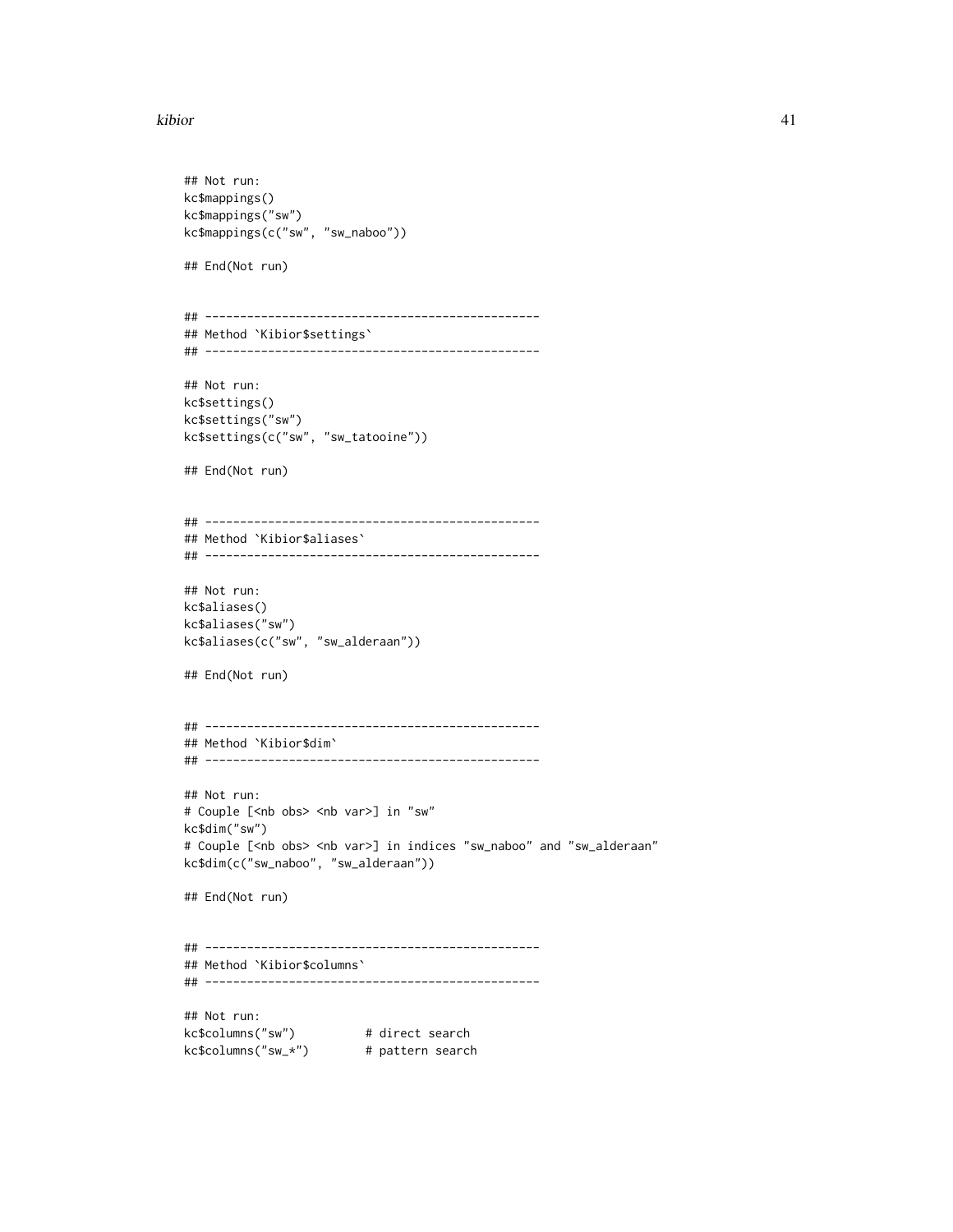```
## End(Not run)
## ------------------------------------------------
## Method `Kibior$count`
## ------------------------------------------------
## Not run:
# Number of observations (nb of records) in "sw"
kc$count("sw")
# Number of observations in indices "sw_naboo" and "sw_tatooine"
kc$count(c("sw_naboo", "sw_tatooine"))
# Number of variables (nb of columns) in index "sw_naboo"
kc$count("sw_naboo", type = "variables")
## End(Not run)
## ------------------------------------------------
## Method `Kibior$avg`
## ------------------------------------------------
## Not run:
# Avg of "sw" column "height"
kc$avg("sw", "height")
# if pattern
kc$avg("s*", "height")
# multiple indices, multiple columns
kc$avg(c("sw", "sw2"), c("height", "mass"), query = "homeworld:naboo")
## End(Not run)
## ------------------------------------------------
## Method `Kibior$mean`
## ------------------------------------------------
## Not run:
# mean of "sw" column "height"
kc$mean("sw", "height")
# if pattern
kc$mean("s*", "height")
# multiple indices, multiple columns
kc$mean(c("sw", "sw2"), c("height", "mass"), query = "homeworld:naboo")
## End(Not run)
## ------------------------------------------------
## Method `Kibior$min`
## ------------------------------------------------
```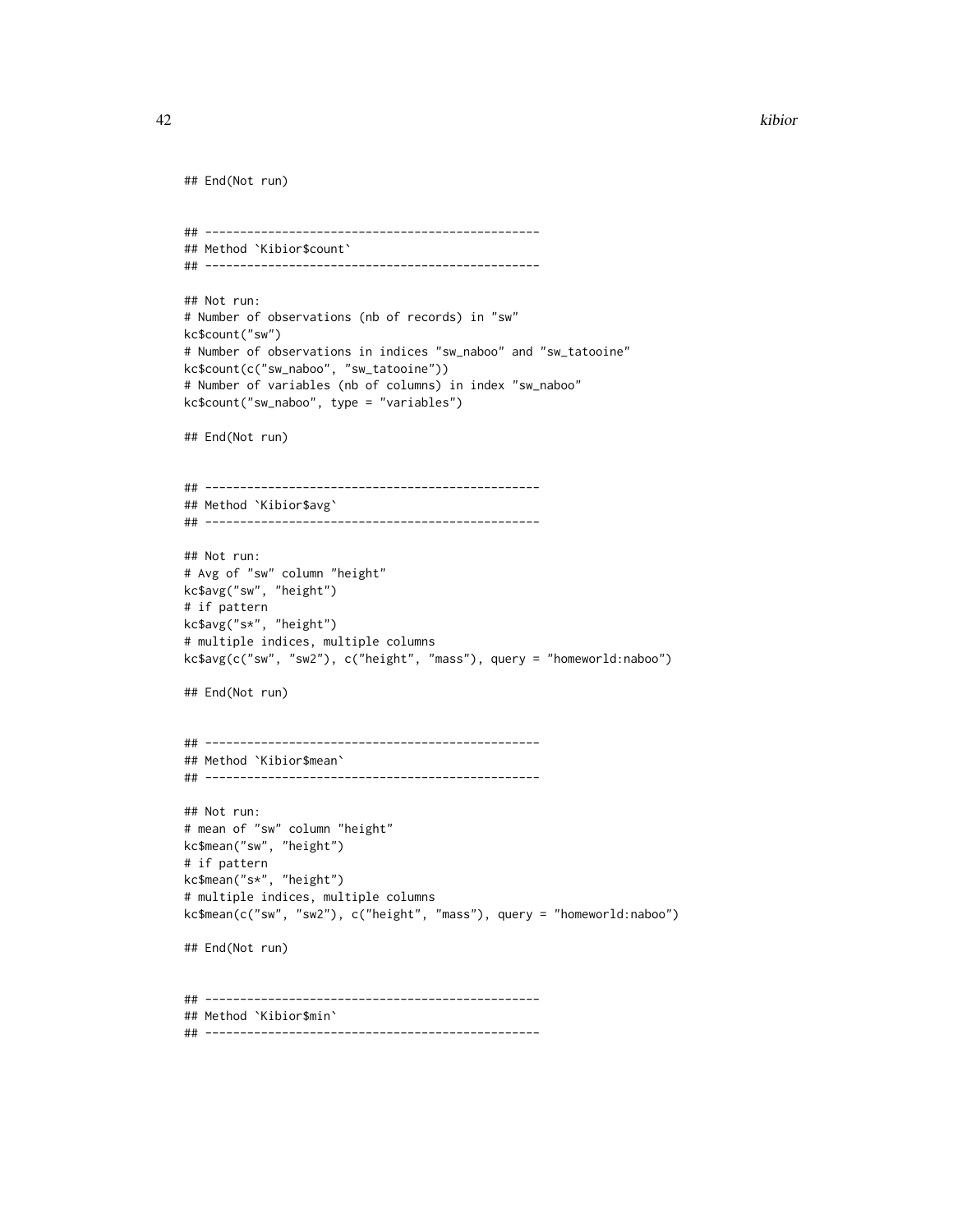```
## Not run:
# min of "sw" column "height"
kc$min("sw", "height")
# if pattern
kc$min("s*", "height")
# multiple indices, multiple columns
kc$min(c("sw", "sw2"), c("height", "mass"), query = "homeworld:naboo")
## End(Not run)
## ------------------------------------------------
## Method `Kibior$max`
## ------------------------------------------------
## Not run:
# max of "sw" column "height"
kc$max("sw", "height")
# if pattern
kc$max("s*", "height")
# multiple indices, multiple columns
kc$max(c("sw", "sw2"), c("height", "mass"), query = "homeworld:naboo")
## End(Not run)
## ------------------------------------------------
## Method `Kibior$sum`
## ------------------------------------------------
## Not run:
# sum of "sw" column "height"
kc$sum("sw", "height")
# if pattern
kc$sum("s*", "height")
# multiple indices, multiple columns
kc$sum(c("sw", "sw2"), c("height", "mass"), query = "homeworld:naboo")
## End(Not run)
## ------------------------------------------------
## Method `Kibior$stats`
## ------------------------------------------------
## Not run:
# Stats of "sw" column "height"
kc$stats("sw", "height")
# if pattern
kc$stats("s*", "height")
# multiple indices and sigma definition
kc$stats(c("sw", "sw2"), "height", sigma = 2.5)
# multiple indices, multiple columns
```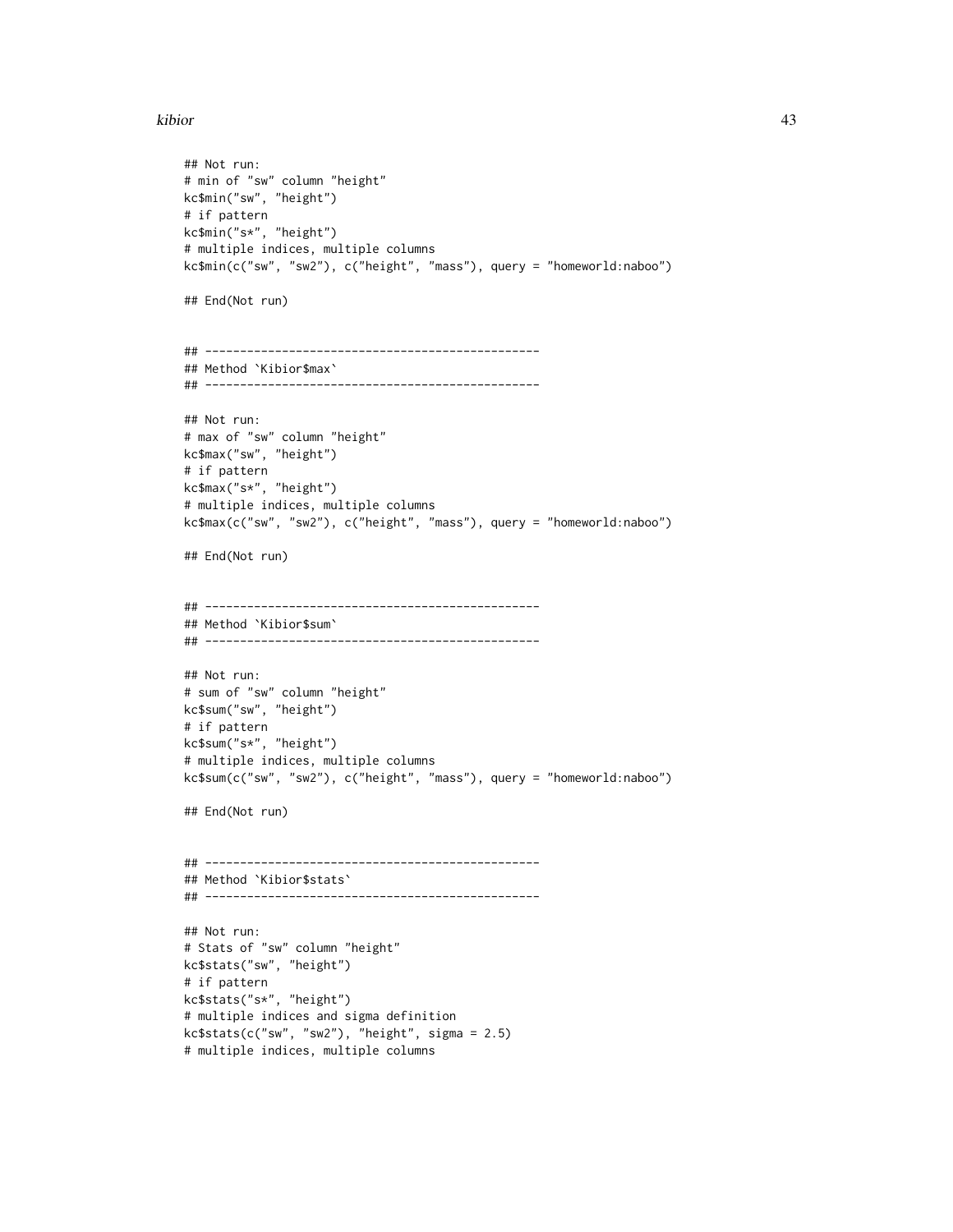```
kc$stats(c("sw", "sw2"), c("height", "mass"), query = "homeworld:naboo")
## End(Not run)
## ------------------------------------------------
## Method `Kibior$percentiles`
## ------------------------------------------------
## Not run:
# percentiles of "sw" column "height", default is with q1, q2 and q3
kc$percentiles("sw", "height")
# if pattern
kc$percentiles("s*", "height")
# defining percents to get
kc$percentiles("s*", "height", percents = c(20, 25))
# multiple indices, multiple columns
kc$percentiles(c("sw", "sw2"), c("height", "mass"), query = "homeworld:naboo")
## End(Not run)
## ------------------------------------------------
## Method `Kibior$q1`
## ------------------------------------------------
## Not run:
# Q1 of "sw" column "height"
kc$q1("sw", "height")
# if pattern
kc$q1("s*", "height")
# multiple indices, multiple columns
kc$q1(c("sw", "sw2"), c("height", "mass"), query = "homeworld:naboo")
## End(Not run)
## ------------------------------------------------
## Method `Kibior$q2`
## ------------------------------------------------
## Not run:
# Q2 of "sw" column "height"
kc$q2("sw", "height")
# if pattern
kc$q2("s*", "height")
# multiple indices, multiple columns
kc$q2(c("sw", "sw2"), c("height", "mass"), query = "homeworld:naboo")
## End(Not run)
## ------------------------------------------------
```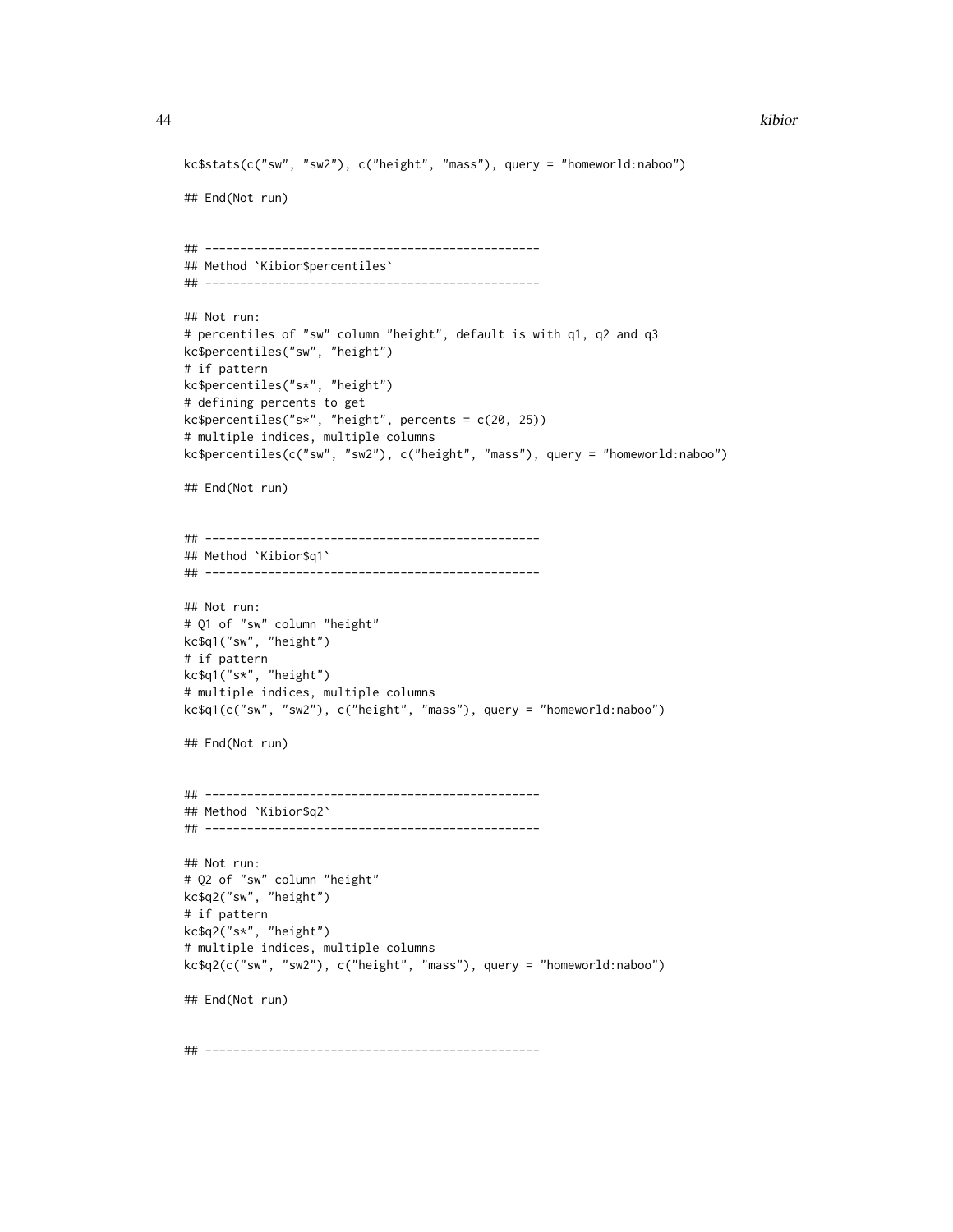```
## Method `Kibior$median`
## ------------------------------------------------
## Not run:
# median of "sw" column "height"
kc$median("sw", "height")
# if pattern
kc$median("s*", "height")
# multiple indices, multiple columns
kc$median(c("sw", "sw2"), c("height", "mass"), query = "homeworld:naboo")
## End(Not run)
## ------------------------------------------------
## Method `Kibior$q3`
## ------------------------------------------------
## Not run:
# Q3 of "sw" column "height"
kc$q3("sw", "height")
# if pattern
kc$q3("s*", "height")
# multiple indices, multiple columns
kc$q3(c("sw", "sw2"), c("height", "mass"), query = "homeworld:naboo")
## End(Not run)
## ------------------------------------------------
## Method `Kibior$summary`
## ------------------------------------------------
## Not run:
# summary of "sw" column "height"
kc$summary("sw", "height")
# if pattern
kc$summary("s*", "height")
# multiple indices, multiple columns
kc$summary(c("sw", "sw2"), c("height", "mass"), query = "homeworld:naboo")
## End(Not run)
## ------------------------------------------------
## Method `Kibior$keys`
## ------------------------------------------------
## Not run:
kc$keys("sw", "name")
kc$keys("sw", "eye_color")
## End(Not run)
```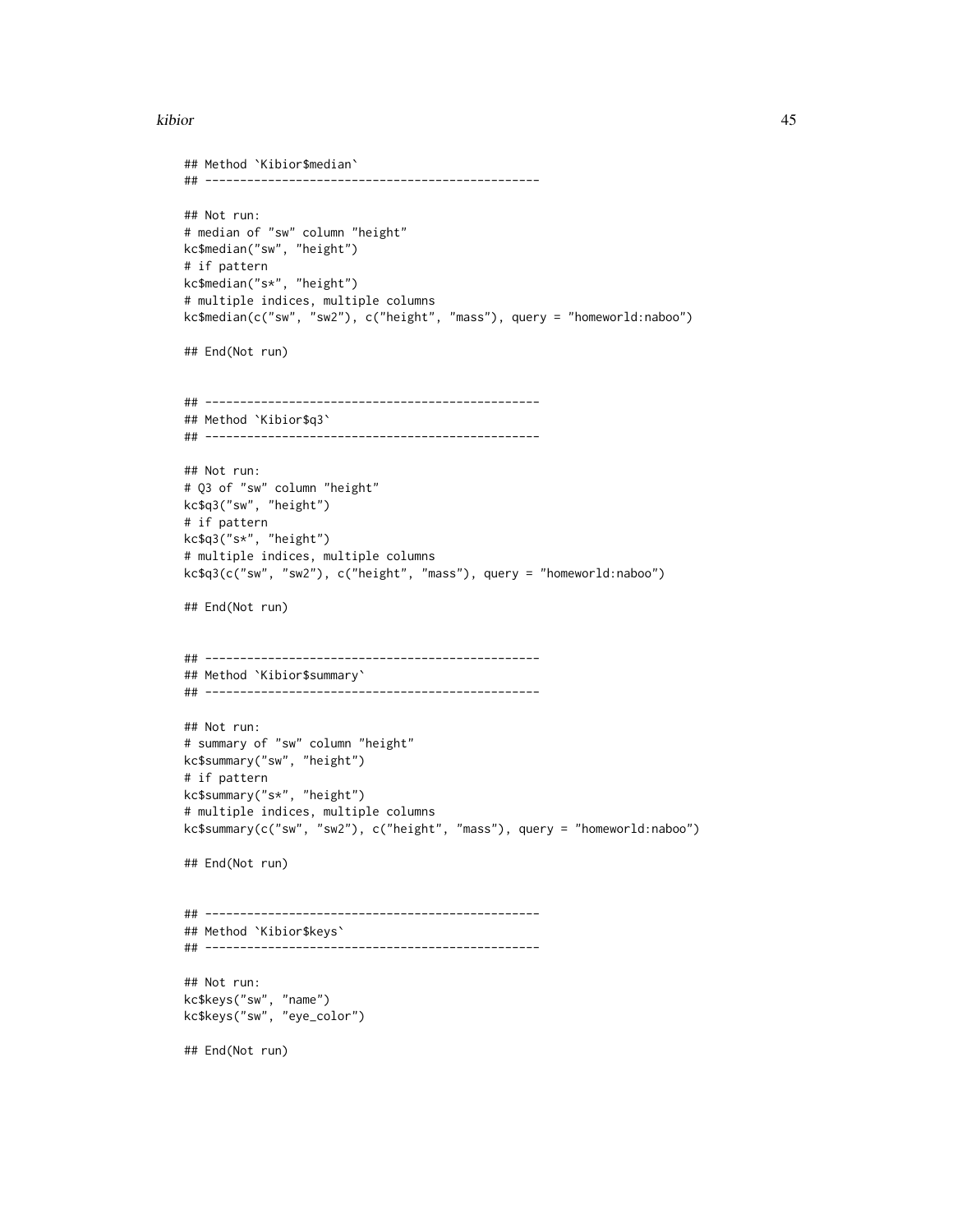```
## ------------------------------------------------
## Method `Kibior$bam_to_tibble`
## ------------------------------------------------
## Not run:
dd_bai <- system.file("extdata", "test.bam.bai", package = "kibior")
bam_param <- Rsamtools::ScanBamParam(what = c("pos", "qwidth"))
bam_data <- Rsamtools::scanBam(dd_bai, param = bam_param)
kc$bam_to_tibble(bam_data)
## End(Not run)
## ------------------------------------------------
## Method `Kibior$soft_cast`
## ------------------------------------------------
## Not run:
kc$soft_cast(datasets::iris)
## End(Not run)
## ------------------------------------------------
## Method `Kibior$get_resource`
## ------------------------------------------------
## Not run:
kc$get_resource(system.file("R", "kibior.R", package = "kibior"))
kc$get_resource("https://ftp.ncbi.nlm.nih.gov/entrez/README")
## End(Not run)
## ------------------------------------------------
## Method `Kibior$export`
## ------------------------------------------------
## Not run:
f <- tempfile(fileext=".csv")
# export and overwrite last file with the same data from Elasticsearch
kc$export(data = "sw", filepath = f)
# export from in-memory data to a file
kc$export(data = dplyr::starwars, filepath = f, force = TRUE)
## End(Not run)
## ------------------------------------------------
## Method `Kibior$import_tabular`
## ------------------------------------------------
```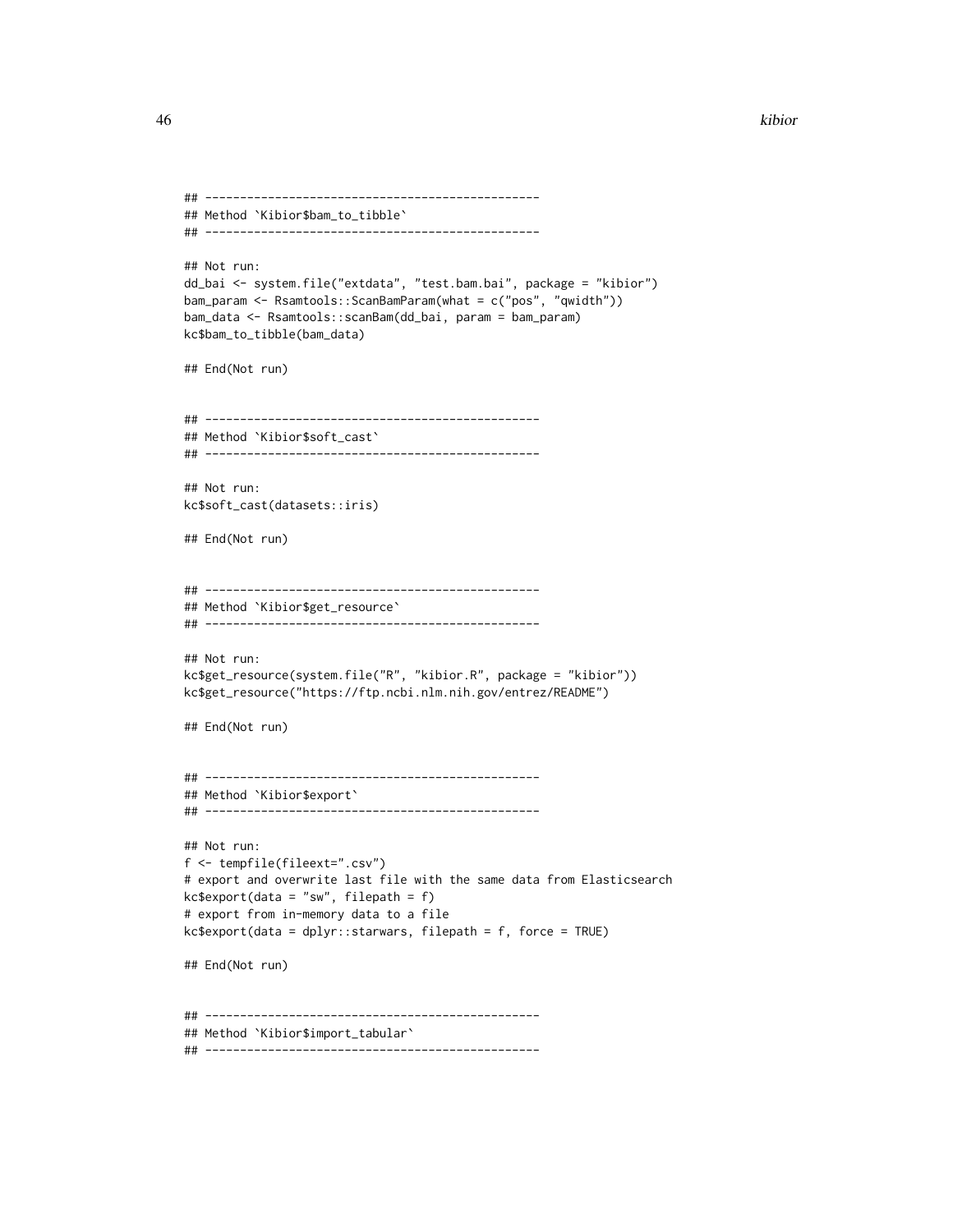```
## Not run:
f <- tempfile(fileext = ".csv")
rio::export(ggplot2::diamonds, f)
# import to in-memory variable
kc$import_tabular(filepath = f)
# import raw data
kc$import_tabular(filepath = f, to_tibble = FALSE)
## End(Not run)
## ------------------------------------------------
## Method `Kibior$import_features`
## ------------------------------------------------
## Not run:
# get sample files
f_gff <- system.file("extdata", "chr_y.gff3.gz", package = "kibior")
f_bed <- system.file("extdata", "cpg.bed", package = "kibior")
# import to in-memory variable
kc$import_features(filepath = f_bed)
kc$import_features(filepath = f_gff)
# import raw data
kc$import_features(filepath = f_bed, to_tibble = FALSE)
kc$import_features(filepath = f_gff, to_tibble = FALSE)
## End(Not run)
## ------------------------------------------------
## Method `Kibior$import_alignments`
## ------------------------------------------------
## Not run:
# get sample file
f_bai <- system.file("extdata", "test.bam.bai", package = "kibior")
# import to in-memory variable
kc$import_alignments(filepath = f_bai)
# import raw data
kc$import_alignments(filepath = f_bai, to_tibble = FALSE)
## End(Not run)
## ------------------------------------------------
## Method `Kibior$import_json`
## ------------------------------------------------
## Not run:
# get sample file
f_json <- system.file("extdata", "storms100.json", package = "kibior")
# import to in-memory variable
```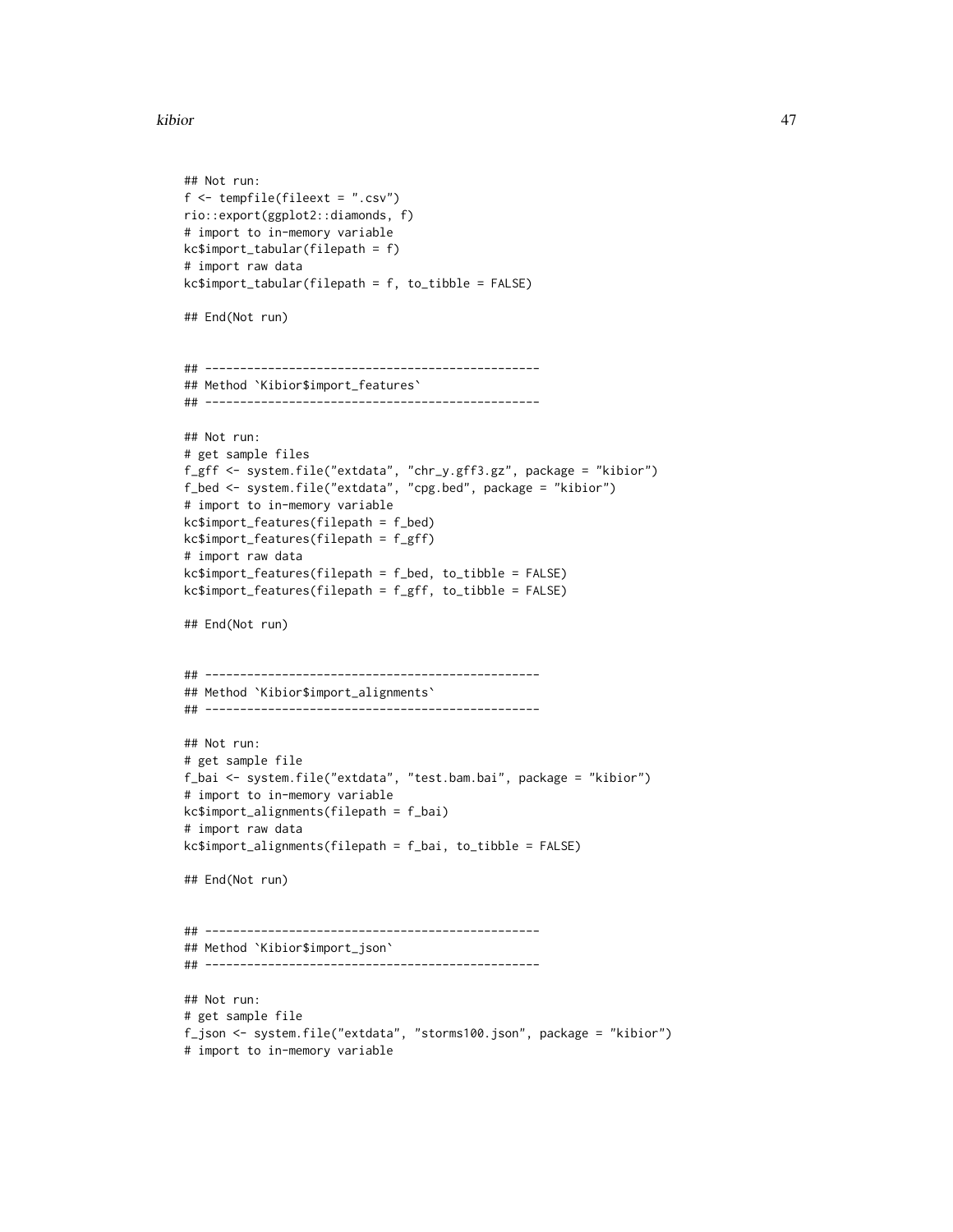```
kc$import_json(f_json)
# import raw data
kc$import_json(f_json, to_tibble = FALSE)
## End(Not run)
## ------------------------------------------------
## Method `Kibior$import_sequences`
## ------------------------------------------------
## Not run:
# get sample file
f_dna <- system.file("extdata", "dna_human_y.fa.gz", package = "kibior")
f_rna <- system.file("extdata", "ncrna_mus_musculus.fa.gz", package = "kibior")
f_aa <- system.file("extdata", "pep_mus_spretus.fa.gz", package = "kibior")
# import to in-memory variable
kc$import_sequences(filepath = f_dna, fasta_type = "dna")
# import raw data
kc$import_sequences(filepath = f_rna, to_tibble = FALSE, fasta_type = "rna")
# import auto
kc$import_sequences(filepath = f_aa)
## End(Not run)
## ------------------------------------------------
## Method `Kibior$guess_import`
## ------------------------------------------------
## Not run:
# get sample file
f_dna <- system.file("extdata", "dna_human_y.fa.gz", package = "kibior")
f_rna <- system.file("extdata", "ncrna_mus_musculus.fa.gz", package = "kibior")
f_aa <- system.file("extdata", "pep_mus_spretus.fa.gz", package = "kibior")
f_bai <- system.file("extdata", "test.bam.bai", package = "kibior")
f_gff <- system.file("extdata", "chr_y.gff3.gz", package = "kibior")
f_bed <- system.file("extdata", "cpg.bed", package = "kibior")
# import
kc$guess_import(f_dna)
kc$guess_import(f_rna)
kc$guess_import(f_aa)
kc$guess_import(f_bai)
kc$guess_import(f_gff)
kc$guess_import(f_bed)
## End(Not run)
## ------------------------------------------------
## Method `Kibior$import`
## ------------------------------------------------
```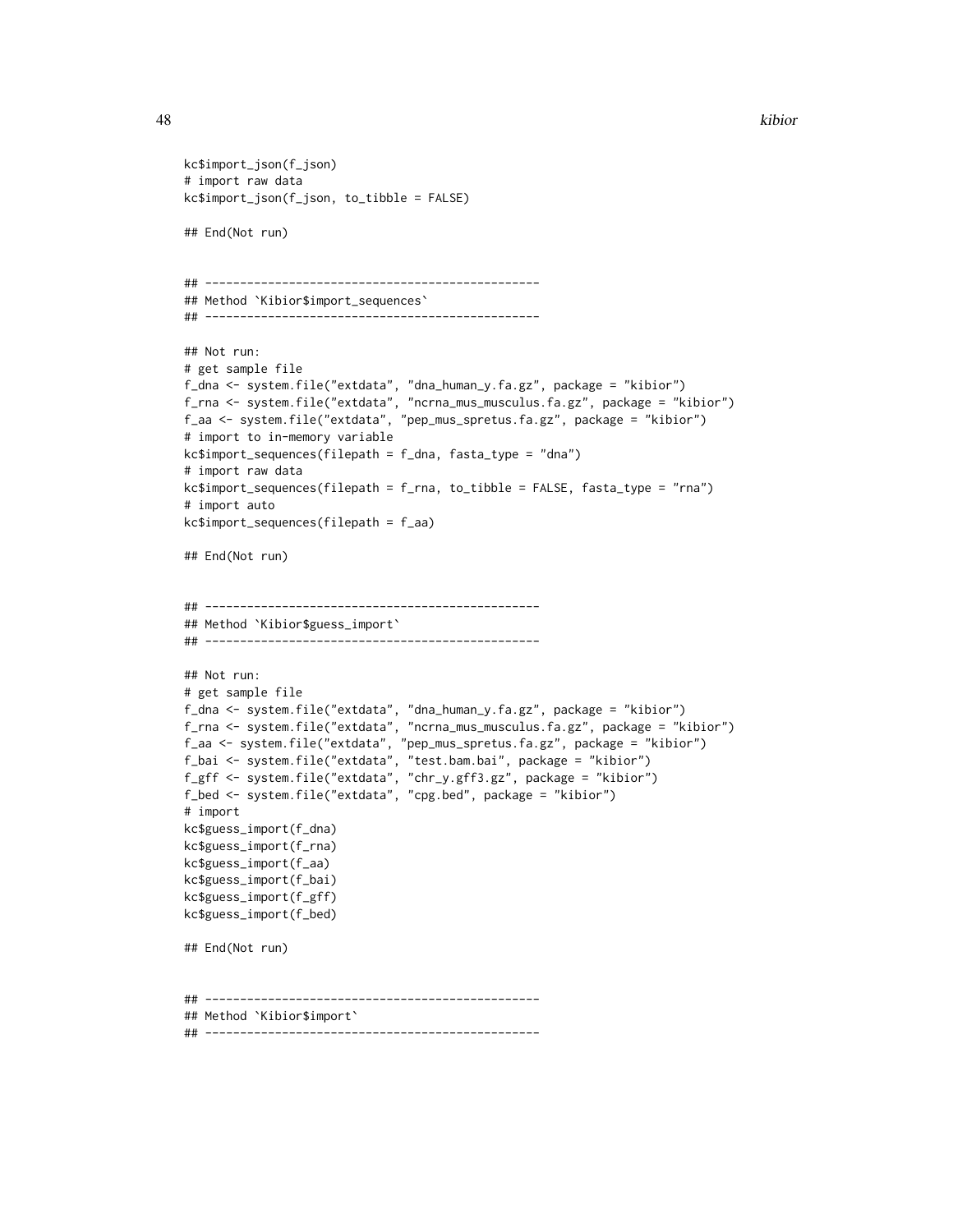```
## Not run:
# get sample file
f_aa <- system.file("extdata", "pep_mus_spretus.fa.gz", package = "kibior")
f_gff <- system.file("extdata", "chr_y.gff3.gz", package = "kibior")
f_bai <- system.file("extdata", "test.bam.bai", package = "kibior")
# import
kc$import(filepath = f_aa)
# import to Elasticsearch index ("sw_from_file") if not exists
kc$import(filepath = f_bai, push_index = "sw_from_file")
# import to index by recreating it, then pull indexed data
kc$import(filepath = f_gff, push_index = "sw_from_file",
 push_mode = "recreate")
## End(Not run)
## ------------------------------------------------
## Method `Kibior$push`
## ------------------------------------------------
## Not run:
# erase the last push data by recreating the index and re-pushing data
kc$push(dplyr::starwars, index_name = "sw", mode = "recreate")
# characters names are unique, can be used as ID
kc$push(dplyr::starwars, index_name = "sw", mode = "recreate", id_col = "name")
# a bit more complicated: update some data of the dataset "starwars"
# 38 records on 87 filtered
some_new_data <- dplyr::filter(dplyr::starwars, height > 180)
# make them all "gender <- female"
some_new_data["gender"] <- "female"
# update that apply, based on cahracter names to match the right record
kc$push(some_new_data, "sw", mode = "update", id_col = "name")
# view result by querying
kc$pull("sw", query = "height: > 180", columns = c("name", "gender"))## End(Not run)
## ------------------------------------------------
## Method `Kibior$pull`
## ------------------------------------------------
## Not run:
# push some data sample
kc$push(dplyr::storms, "storms")
# get the whole "sw" index
kc$pull("sw")
# get the whole "sw" index with all metadata
kc$pull("sw", keep_metadata = TRUE)
# get only "name" and "status" columns of indices starting with "s"
# columns not found will be ignored
kc$pull("s*", columns = c("name", "status"))
# limit the size of the result to 10
```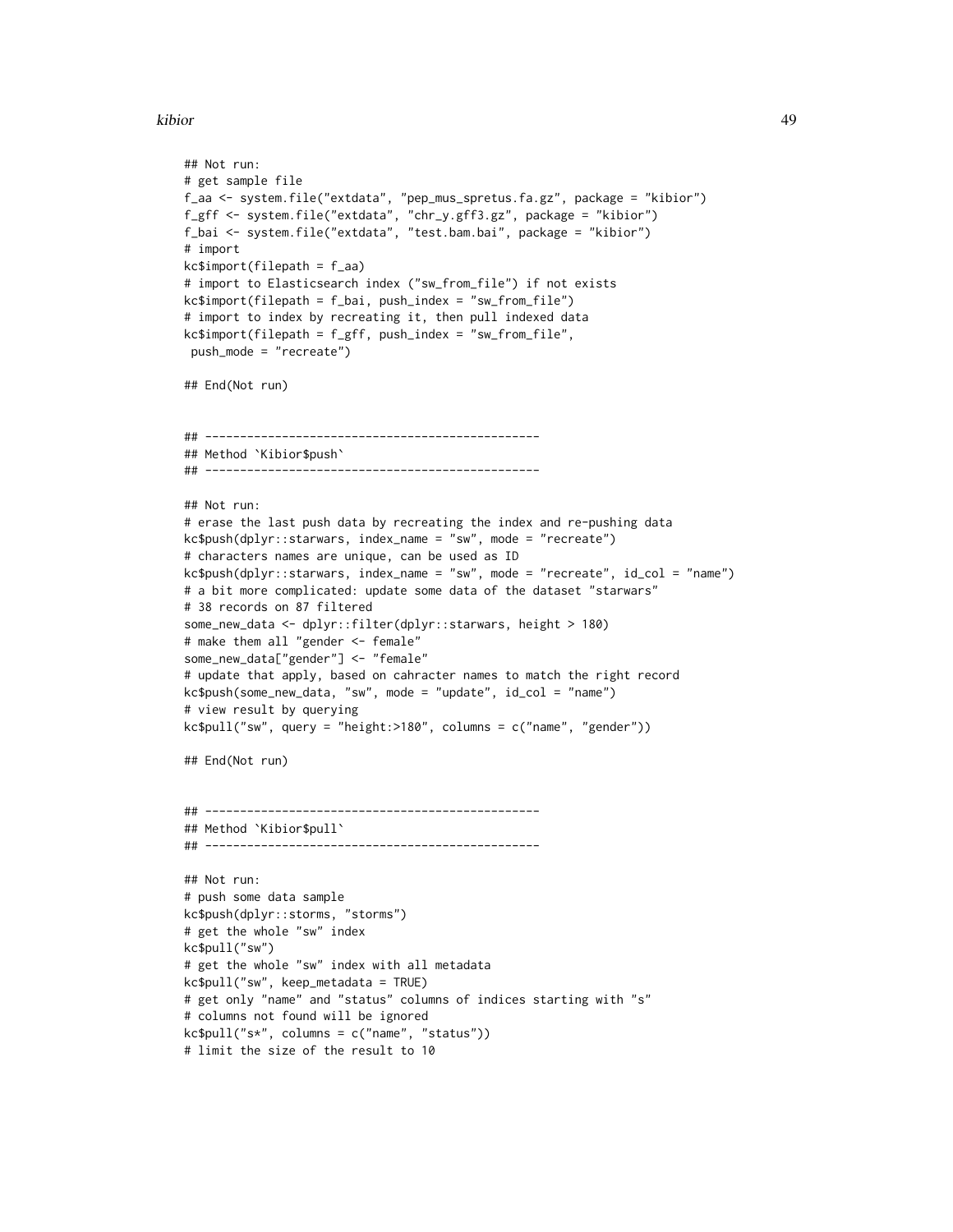```
kc$pull("storms", max_size = 10, bulk_size = 10)
# use Elasticsearch query syntax to select and filter on all indices, for all data
# Here, we want to search for all records taht match the conditions:
# field "height" is strictly more than 180 AND field homeworld is "Tatooine" OR "Naboo"
r <- kc$pull("sw", query = "height:>180 && homeworld:(Tatooine || Naboo)")
# it can be used in conjunction with `columns` to select only columns that matter
r <- kc$pull("sw", query = "height:>180 && homeworld:(Tatooine || Naboo)", columns =
c("name", "hair_color", "homeworld"))
## End(Not run)
## ------------------------------------------------
## Method `Kibior$move`
## ------------------------------------------------
## Not run:
kc$push(dplyr::starwars, "sw", mode = "recreate")
# move data from an index to another (change name, same instance)
r < -kc$move(from_index = "sw", to_index = "sw_new")
kc$pull("sw_new")
kc$list()
## End(Not run)
## ------------------------------------------------
## Method `Kibior$copy`
## ------------------------------------------------
## Not run:
# copy data from one index to another (same instance)
r < -k\varepsilonc\varphiy(from_index = "sw_new", to_index = "sw")
kc$pull(c("sw", "sw_new"))
kc$list()
## End(Not run)
## ------------------------------------------------
## Method `Kibior$match`
## ------------------------------------------------
## Not run:
# search "sw" index name
kc$match("sw")
# search all starting with an "s"
kc$match("s*")
# get all index name, identical to '$list()'
kc$match("*")
# search multiple names
kc$match(c("sw", "sw_new", "nope"))
# search multiple names with pattern
```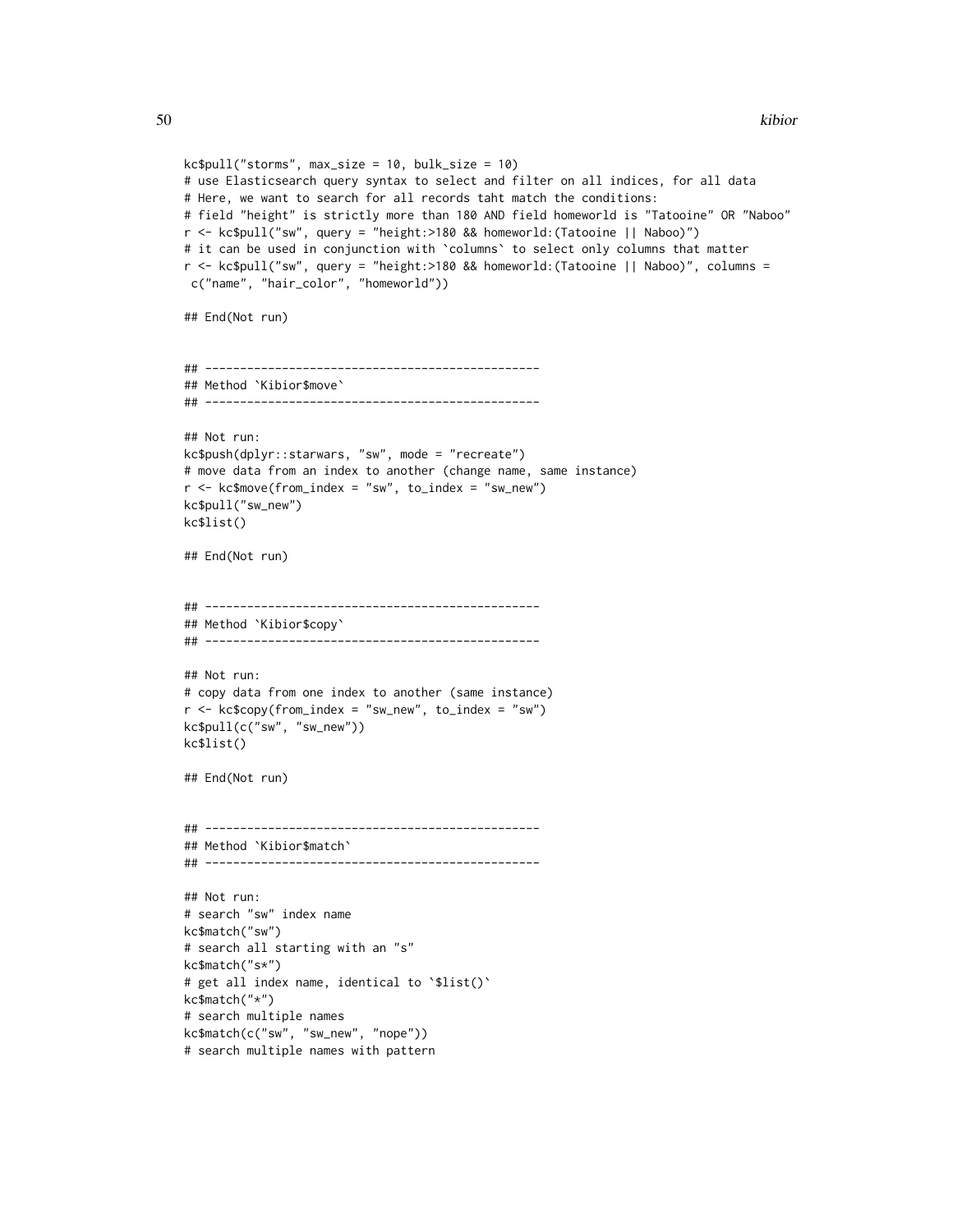```
kc$match(c("s*", "nope"))
## End(Not run)
## ------------------------------------------------
## Method `Kibior$search`
## ------------------------------------------------
## Not run:
# search "sw" index, head mode on
kc$search("sw")
# search "sw" index with all metadata, head mode on
kc$search("sw", keep_metadata = TRUE)
# get only "name" field of the head of indices starting with "s"
# if an index does not have the "name" field, it will be empty
kc$search("s*", columns = "name")
# limit the size of the result to 50 to the whole index
kc$search("storms", max_size = 50, bulk_size = 50, head = FALSE)
# use Elasticsearch query syntax to select and filter on all indices, for all data
# Here, we want to search for all records taht match the conditions:
# field "height" is strictly more than 180 AND field homeworld is "Tatooine" OR "Naboo"
kc$search("*", query = "height:>180 && homeworld:(Tatooine || Naboo)")
# it can be used in conjunction with `columns` to select only columns that matter
kc$search("*", query = "height:>180 && homeworld:(Tatooine || Naboo)", columns =
c("name", "hair_color", "homeworld"))
## End(Not run)
## ------------------------------------------------
## Method `Kibior$inner_join`
## ------------------------------------------------
## Not run:
# some data for joins examples
kc$push(ggplot2::diamonds, "diamonds")
# prepare join datasets, only big the biggest diamonds are selected (9)
sup_carat <- dplyr::filter(ggplot2::diamonds, carat > 3.5)
r <- kc$push(sup_carat, "diamonds_superior")
# execute a inner_join with one index and one in-memory dataset
kc$inner_join(ggplot2::diamonds, "diamonds_superior")
# execute a inner_join with one index queried, and one in-memory dataset
kc$inner_join(ggplot2::diamonds, "diamonds", right_query
= "carat: >3.5")## End(Not run)
## ------------------------------------------------
## Method `Kibior$full_join`
## ------------------------------------------------
```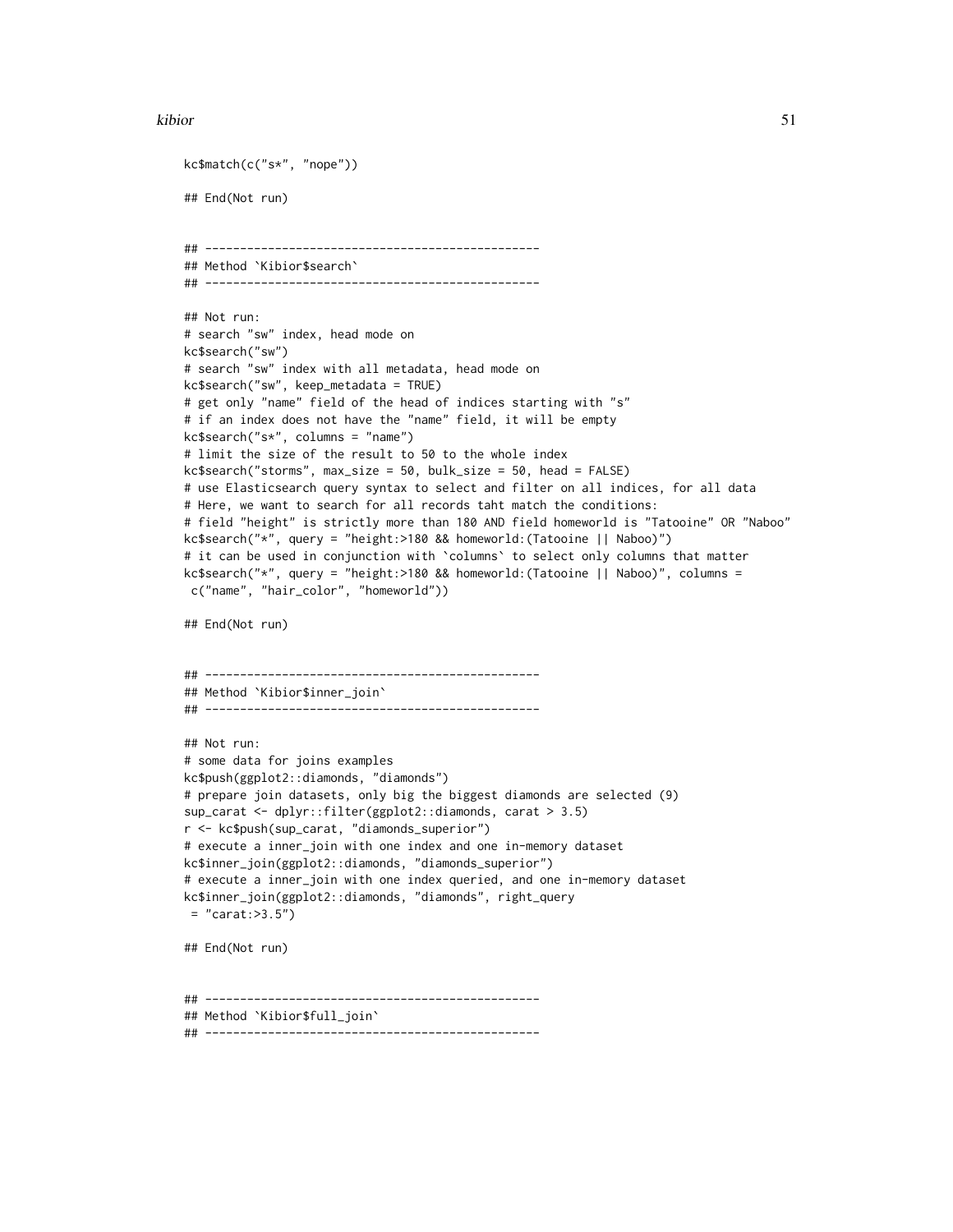```
## Not run:
# prepare join datasets, fair cuts
fair_cut <- dplyr::filter(ggplot2::diamonds, cut == "Fair") # 1605 lines
sup_carat <- kc$pull("diamonds_superior")$diamonds_superior
# execute a full_join with one index and one in-memory dataset
kc$full_join(fair_cut, "diamonds_superior")
# execute a full_join with one index queried, and one in-memory dataset
kc$full_join(sup_carat, "diamonds", right_query = "cut:fair")
## End(Not run)
## ------------------------------------------------
## Method `Kibior$left_join`
## ------------------------------------------------
## Not run:
# prepare join datasets, fair cuts
fair_cut <- dplyr::filter(ggplot2::diamonds, cut == "Fair") # 1605 lines
sup_carat <- kc$pull("diamonds_superior")$diamonds_superior
# execute a left_join with one index and one in-memory dataset
kc$left_join(fair_cut, "diamonds_superior")
# execute a left_join with one index queried, and one in-memory dataset
kc$left_join(sup_carat, "diamonds", right_query
= "cut:fair")
## End(Not run)
## ------------------------------------------------
## Method `Kibior$right_join`
## ------------------------------------------------
## Not run:
# prepare join datasets, fair cuts
fair_cut <- dplyr::filter(ggplot2::diamonds, cut == "Fair") # 1605 lines
sup_carat <- kc$pull("diamonds_superior")$diamonds_superior
# execute a right_join with one index and one in-memory dataset
kc$right_join(fair_cut, "diamonds_superior")
# execute a right_join with one index queried, and one in-memory dataset
kc$right_join(sup_carat, "diamonds", right_query
= "cut:fair")
## End(Not run)
## ------------------------------------------------
## Method `Kibior$semi_join`
## ------------------------------------------------
## Not run:
# prepare join datasets, fair cuts
fair_cut <- dplyr::filter(ggplot2::diamonds, cut == "Fair") # 1605 lines
```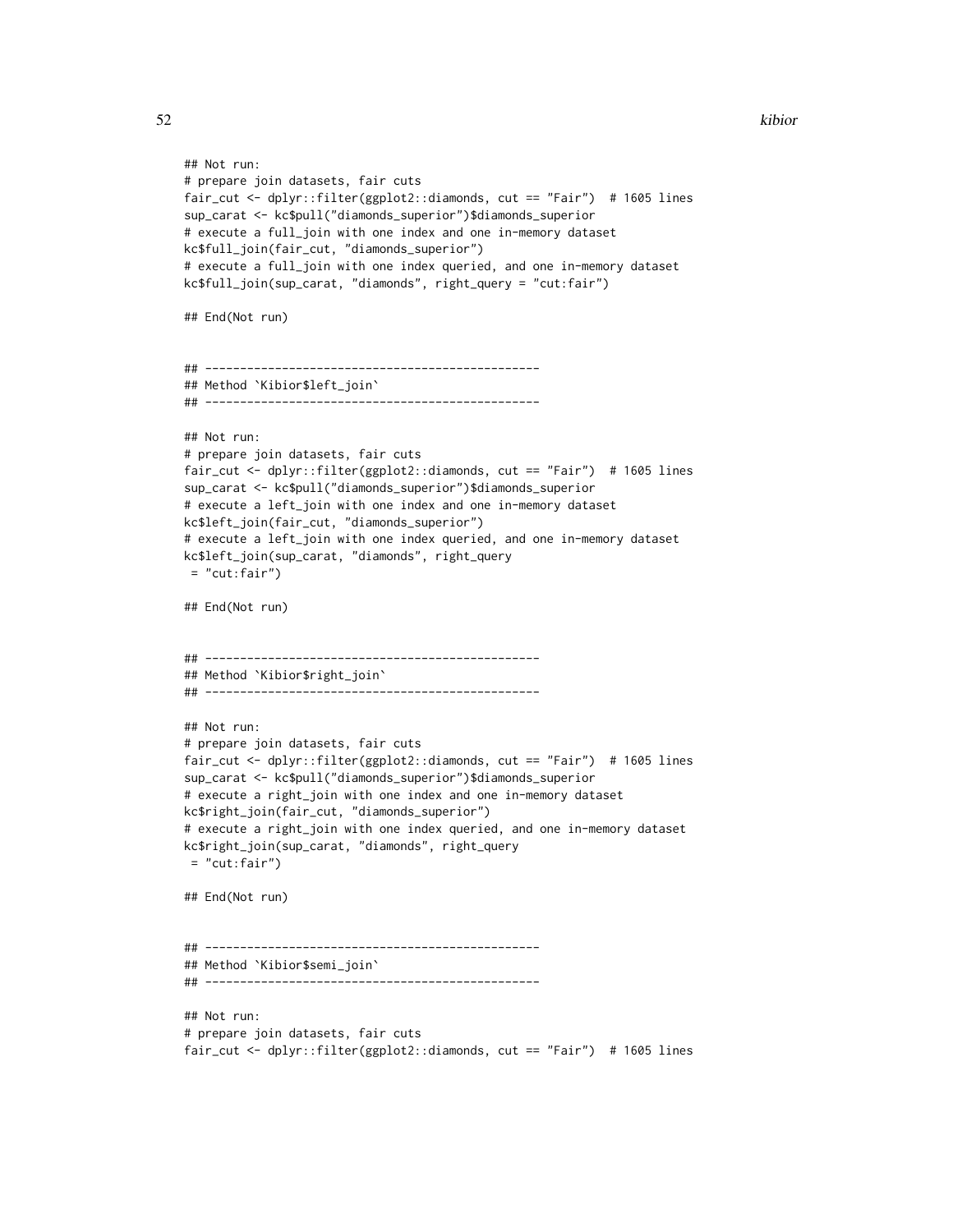```
sup_carat <- kc$pull("diamonds_superior")$diamonds_superior
# execute a semi_join with one index and one in-memory dataset
kc$semi_join(fair_cut, "diamonds_superior")
# execute a semi_join with one index queried, and one in-memory dataset
kc$semi_join(sup_carat, "diamonds", right_query
= "cut:fair")
## End(Not run)
## ------------------------------------------------
## Method `Kibior$anti_join`
## ------------------------------------------------
## Not run:
# prepare join datasets, fair cuts
fair_cut <- dplyr::filter(ggplot2::diamonds, cut == "Fair") # 1605 lines
sup_carat <- kc$pull("diamonds_superior")$diamonds_superior
# execute a anti_join with one index and one in-memory dataset
kc$anti_join(fair_cut, "diamonds_superior")
# execute a anti_join with one index queried, and one in-memory dataset
kc$anti_join(sup_carat, "diamonds", right_query
= "cut:fair")
#
# Do not mind this, removing example indices
elastic::index_delete(kc$connection, "*")
kc <- NULL
```
## End(Not run)

<span id="page-52-1"></span>Kibior equals operator

*Kibior equals operator*

#### Description

Kibior equals operator

#### Usage

```
## S3 method for class 'KibiorOperators'
x == y
```
#### Arguments

| x            | the first Kibior instance  |
|--------------|----------------------------|
| <sub>V</sub> | the second Kibior instance |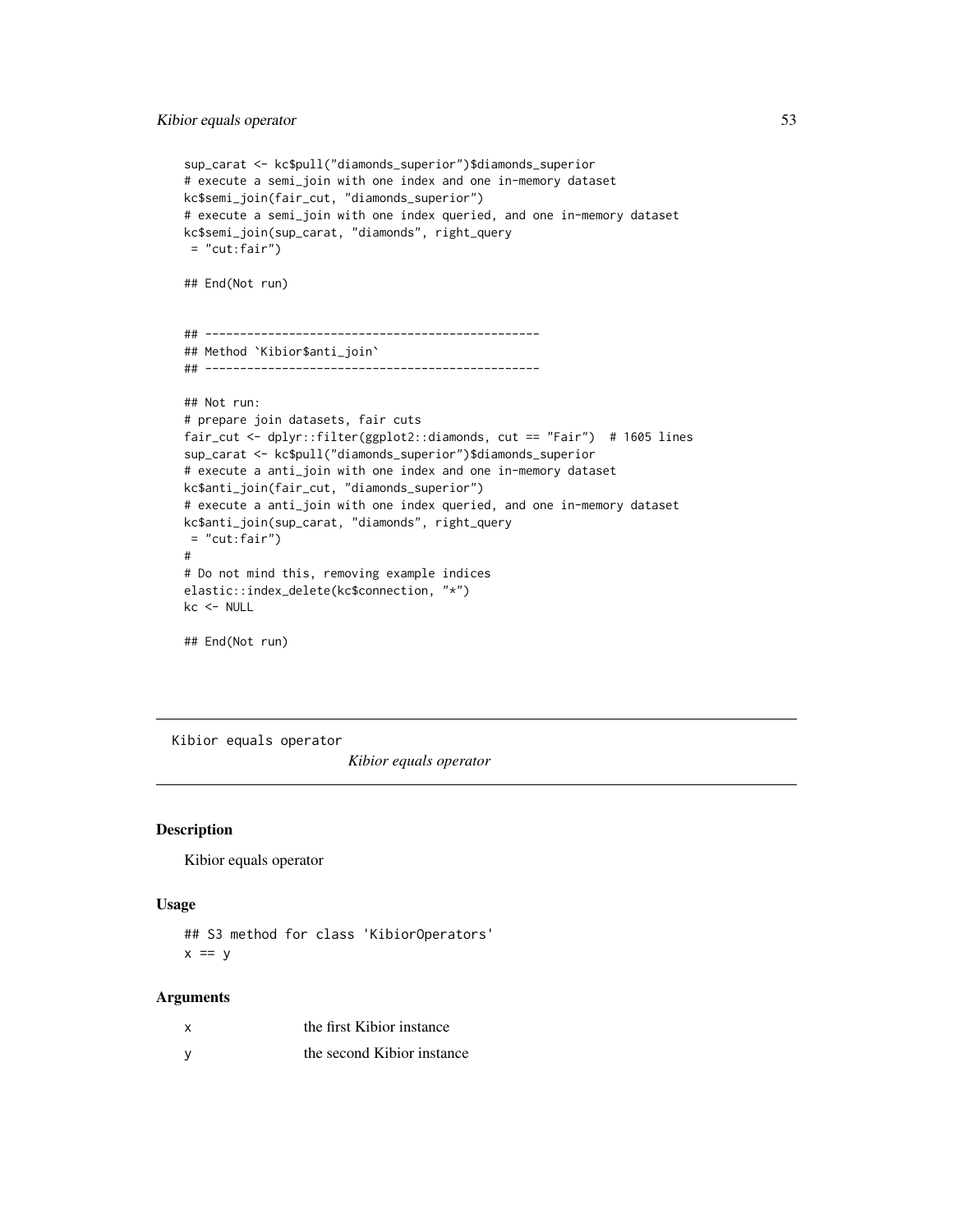## <span id="page-53-0"></span>Details

Call kibioR '\$eq()' for a comparison of the two instances.

## Value

TRUE if the two instances are equals, else FALSE

#### See Also

Other comparison: [Kibior not-equals operator](#page-53-1), [Static -Kibior is instance](#page-55-1)

<span id="page-53-1"></span>Kibior not-equals operator *Kibior not-equals operator*

## Description

Kibior not-equals operator

#### Usage

## S3 method for class 'KibiorOperators'  $x$  !=  $y$ 

#### Arguments

| X | the first Kibior instance  |
|---|----------------------------|
| v | the second Kibior instance |

## Details

Call kibioR '\$ne()' for a comparison of the two instances.

## Value

TRUE if the two instances are differents, else FALSE

## See Also

Other comparison: [Kibior equals operator](#page-52-1), [Static -Kibior is instance](#page-55-1)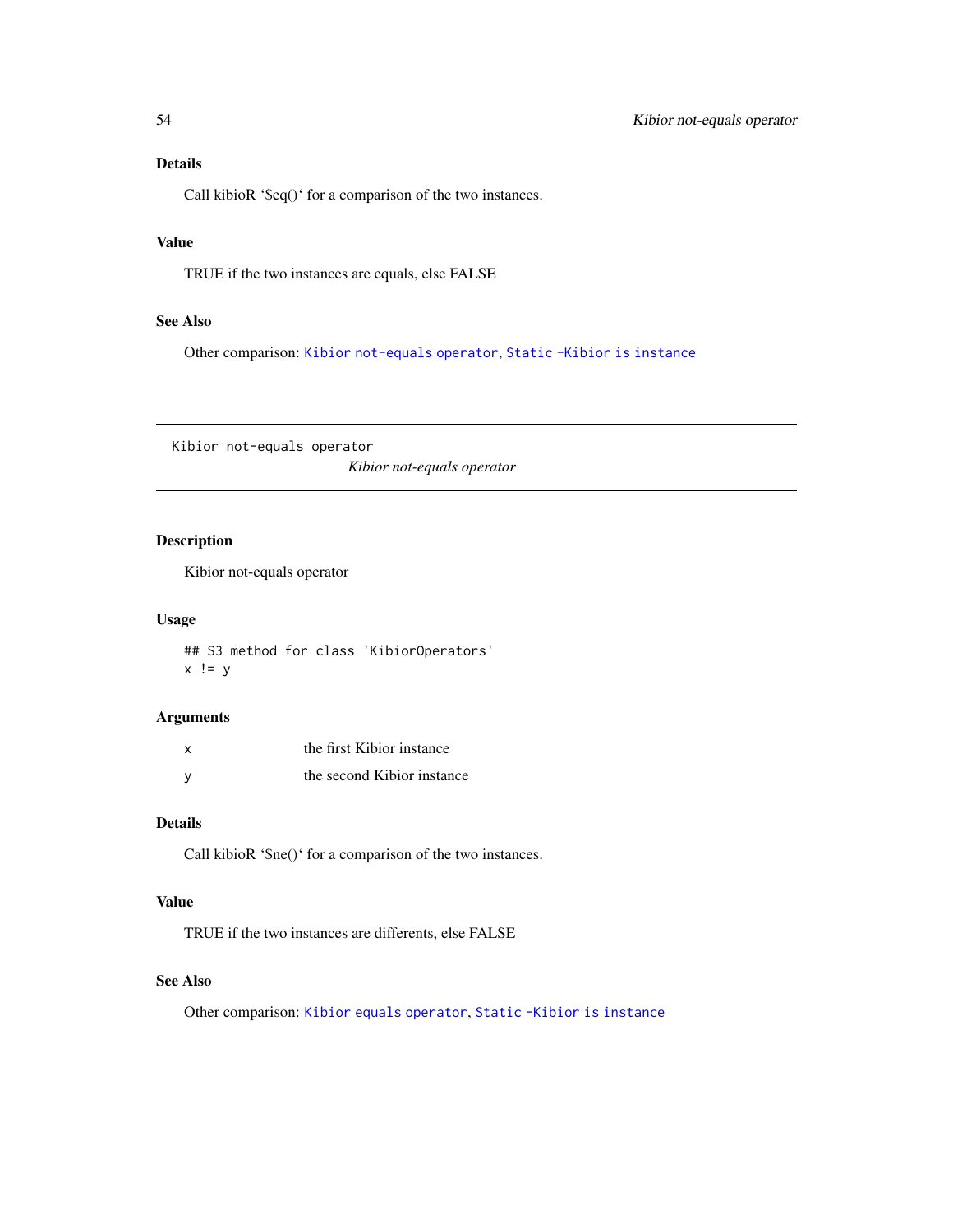<span id="page-54-0"></span>Static - initiate a direct instance to Kibio public repository *Static - initiate a direct instance to Kibio public repository*

## Description

Static - initiate a direct instance to Kibio public repository

## Arguments

verbose verbosity activation (default: FALSE)

## Details

Initiate a instance of Kibior connected to the Kibio public repository.

## Value

a new instance of Kibior conencted to Kibio service

<span id="page-54-1"></span>Static - Install packages

*Static - Install packages*

## Description

Static - Install packages

#### Arguments

| pkg_names | a vector of some package names                                          |
|-----------|-------------------------------------------------------------------------|
| install   | a logical that defines if packages should be installed. (default: TRUE) |

#### Details

Check packages installation in the current env from a given list

#### See Also

Other install: [Static -Tests if packages are installed](#page-55-2)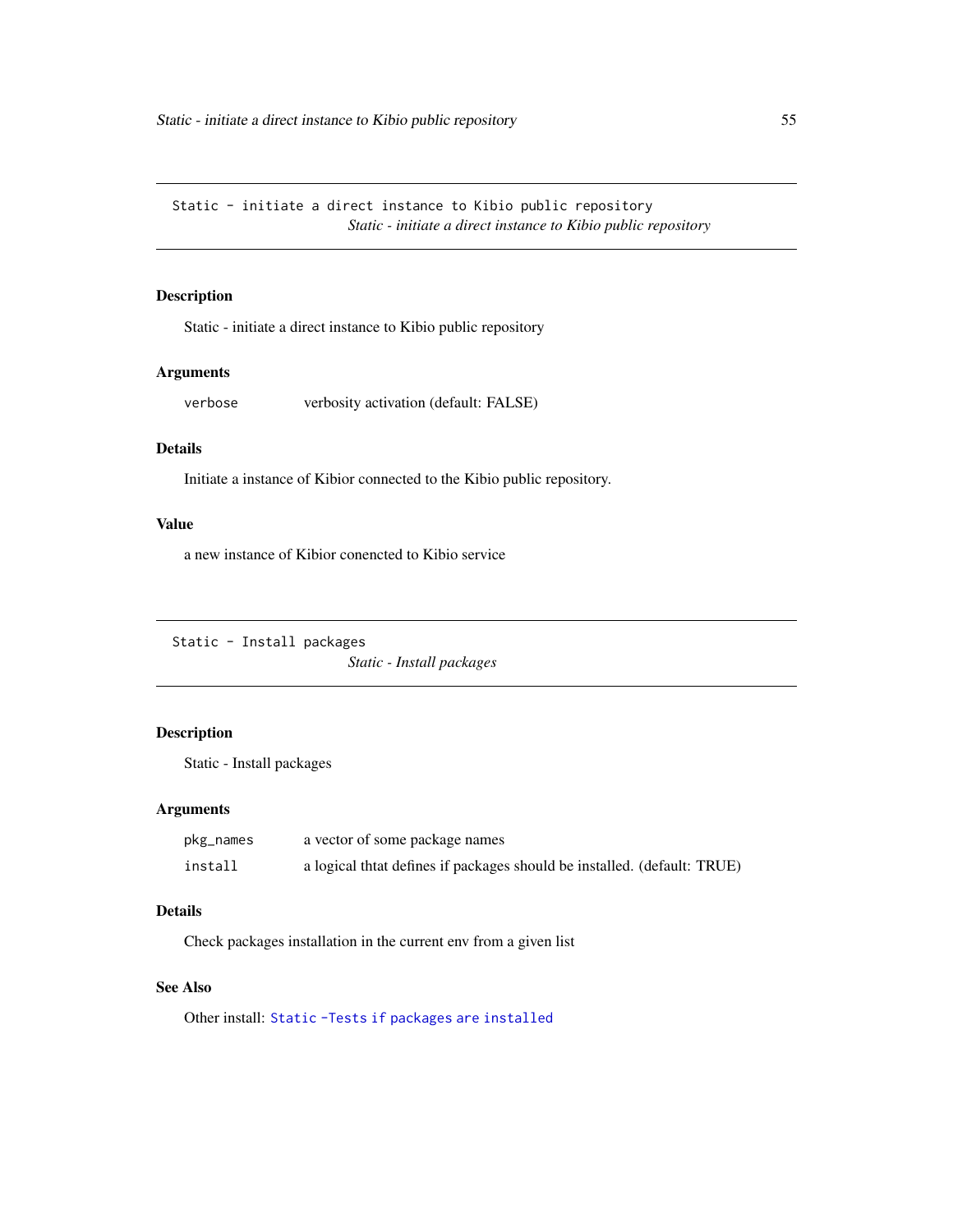<span id="page-55-1"></span><span id="page-55-0"></span>Static - Kibior is instance

*Static - Kibior is instance*

## Description

Static - Kibior is instance

#### Arguments

obj an object

## Details

Tests if a given object is a Kibior instance. Basically compute symmetric difference between two sets of class.

#### Value

TRUE if the given object is an instance of Kibior, else FALSE

## See Also

Other comparison: [Kibior equals operator](#page-52-1), [Kibior not-equals operator](#page-53-1)

<span id="page-55-2"></span>Static - Tests if packages are installed *Static - Tests if packages are installed*

## Description

Static - Tests if packages are installed

## Arguments

pkg\_names a vector of some package names

#### Details

Given a vector of string, returns a list of packages that are not installed in the current env

#### Value

a vector of not installed packages

#### See Also

Other install: [Static -Install packages](#page-54-1)